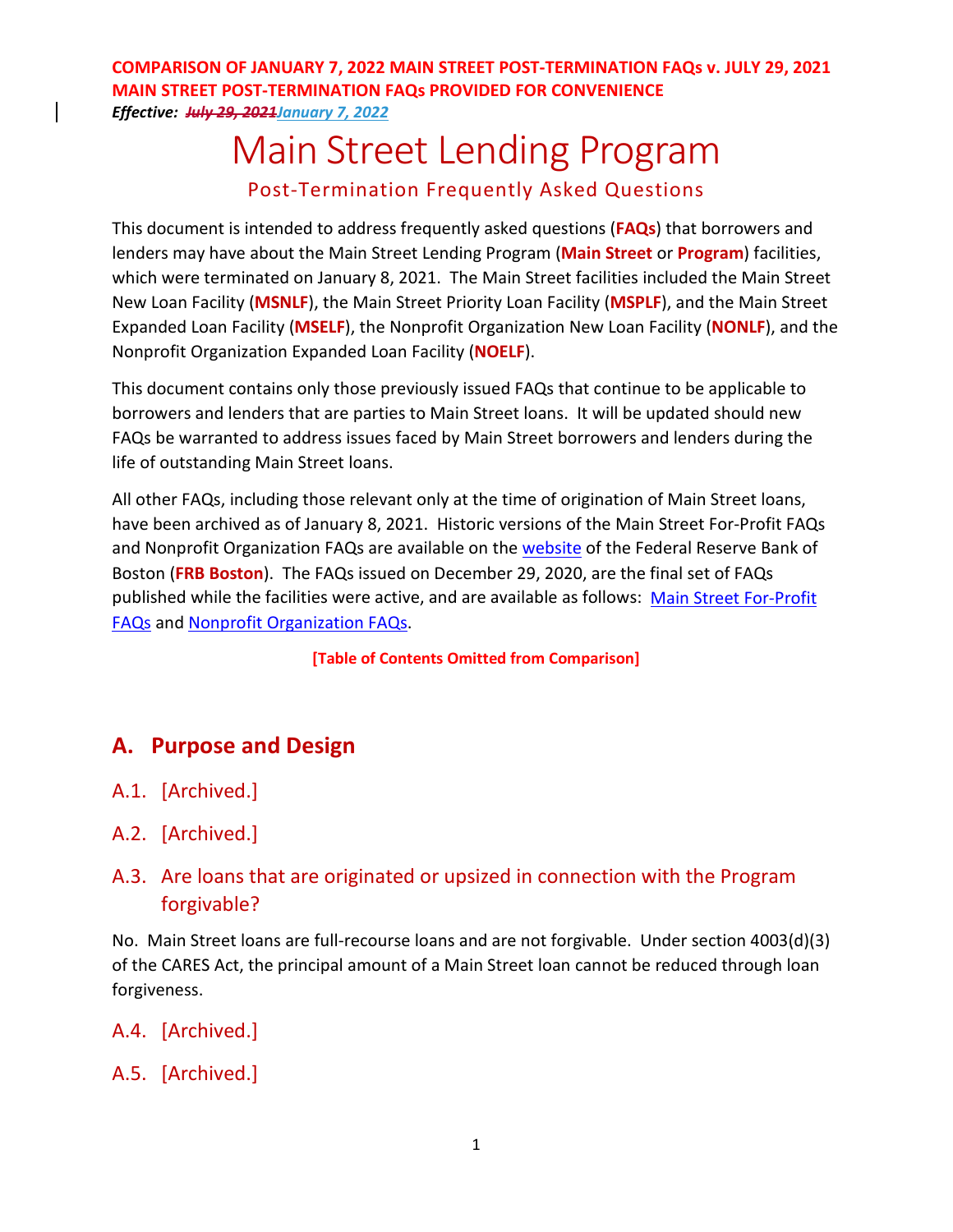*Effective: July 29, 2021January 7, 2022*

### A.6. [Archived.]

### A.7. [Archived.]

### A.8. What provisions of the CARES Act apply to the Program?

Section 4003(b)(4) of the CARES Act authorized the Secretary of the Treasury (**Secretary**) to make loans and loan guarantees to, and other investments in, programs or facilities established by the Board for the purpose of providing liquidity to the financial system that supports lending to eligible businesses, states, or municipalities. The Secretary committed funds appropriated under Title IV of the CARES Act in the Main Street SPV in support of the Program. The following restrictions of the CARES Act have been incorporated into the design of the Program:

- **Eligible Business Definition**: Section 4002(4) of the CARES Act prevents a business from participating in the Program if it has "otherwise received adequate economic relief in the form of loans or loan guarantees provided under [the Coronavirus Economic Stabilization Act of 2020 (Subtitle A of Title IV of the CARES Act)]." Consistent with this restriction, businesses that received "specific support" pursuant to section 4003(b)(1)- (3) were not eligible for the Program.
- **Direct Loans**: Eligible Borrowers were required to commit to comply with the restrictions that apply to direct loan programs under section 4003(c)(3)(A)(ii) of the CARES Act, except that an S corporation or other tax pass-through entity that is an Eligible Borrower may make distributions to the extent reasonably required to cover its owners' tax obligations in respect of the entity's earnings.
- **U.S. Business Requirement**: Under section 4003(c)(3)(C) of the CARES Act, Eligible Borrowers were required to be "businesses that are created or organized in the United States or under the laws of the United States and that have significant operations in and a majority of its employees based in the United States."
- **Loan Forgiveness Prohibition**: Under section 4003(d)(3), the principal amount of the portion of any MSNLF Loan, NONLF Loan, MSPLF Loan, MSELF Upsized Tranche, or NOELF Upsized Tranche that is participated to the Main Street SPV cannot be reduced through loan forgiveness. See question [A.10](#page-2-0) for more information about this requirement.
- **Conflicts of Interest**: Under section 4019 of the CARES Act, Eligible Lenders and Eligible Borrowers were required to certify that no "Covered Individual" owns, controls, or holds 20% or more (by vote or value) of any class of equity ownership interest in the business. "Covered Individuals" include the President, the Vice President, the head of any Executive Department, any Member of Congress, and certain immediate family members of the foregoing.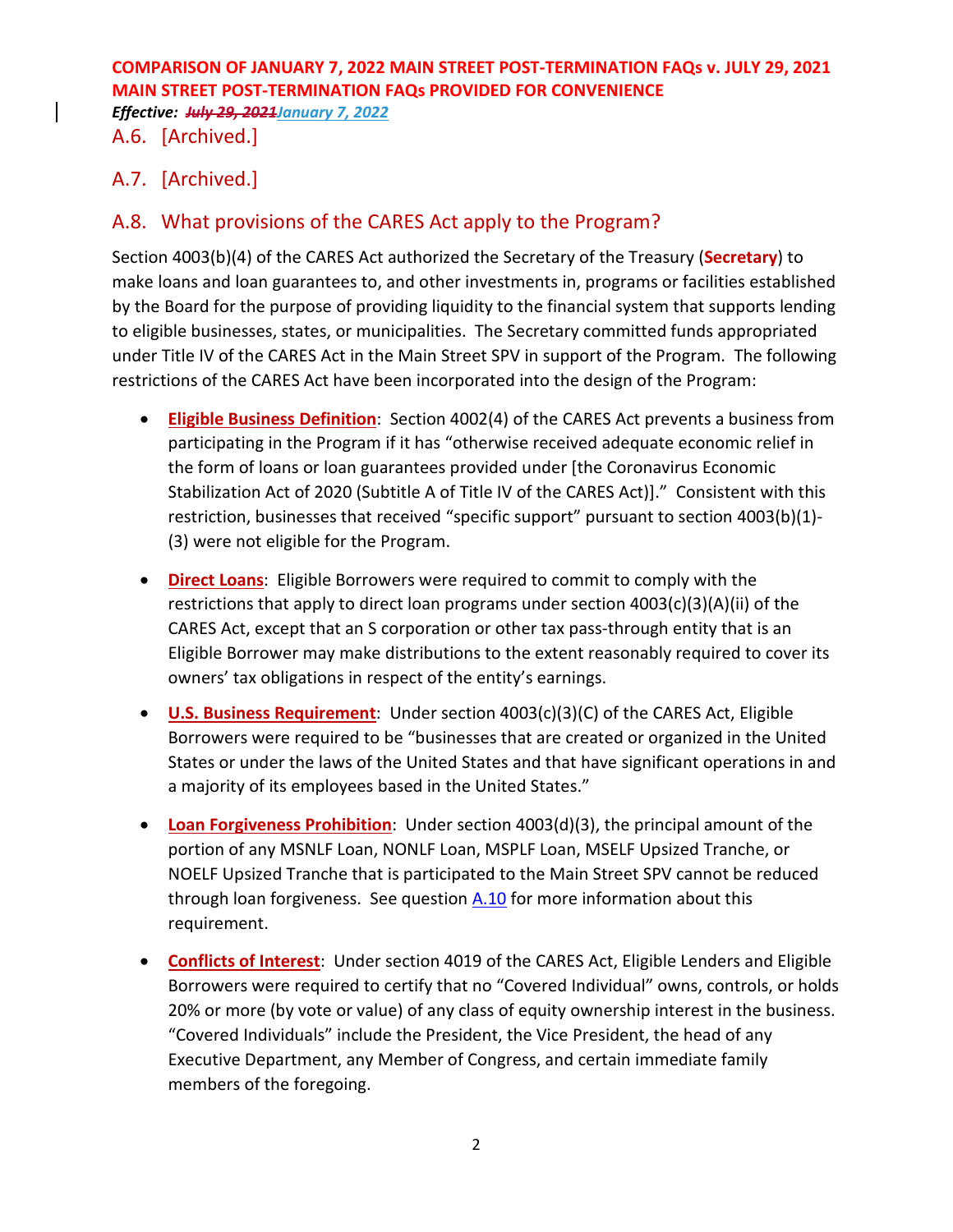*Effective: July 29, 2021January 7, 2022*

A.9. [Archived.]

### <span id="page-2-0"></span>A.10. Can the principal amount of loans extended under Main Street be reduced?

Main Street is not a grant program and is subject to the prohibition on loan forgiveness in section 4003(d)(3) of the CARES Act. In the event of restructurings or workouts, the Main Street SPV may agree to reductions in interest (including capitalized interest), extended amortization schedules and maturities, and higher priority "priming" loans.

## **B. MSNLF and NONLF Loans**

- B.1. [Archived.]
- B.2. [Archived.]
- B.3. [Archived.]
- B.4. [Archived.]

## **C. MSPLF Loans**

- C.1. [Archived.]
- C.2. [Archived.]
- C.3. [Archived.]
- C.4. [Archived.]
- C.5. [Archived.]
- C.6. [Archived.]

# **D. MSELF and NOELF Upsized Tranches**

- D.1. [Archived.]
- D.2. [Archived.]
- D.3. [Archived.]
- D.4. [Archived.]
- D.5. [Archived.]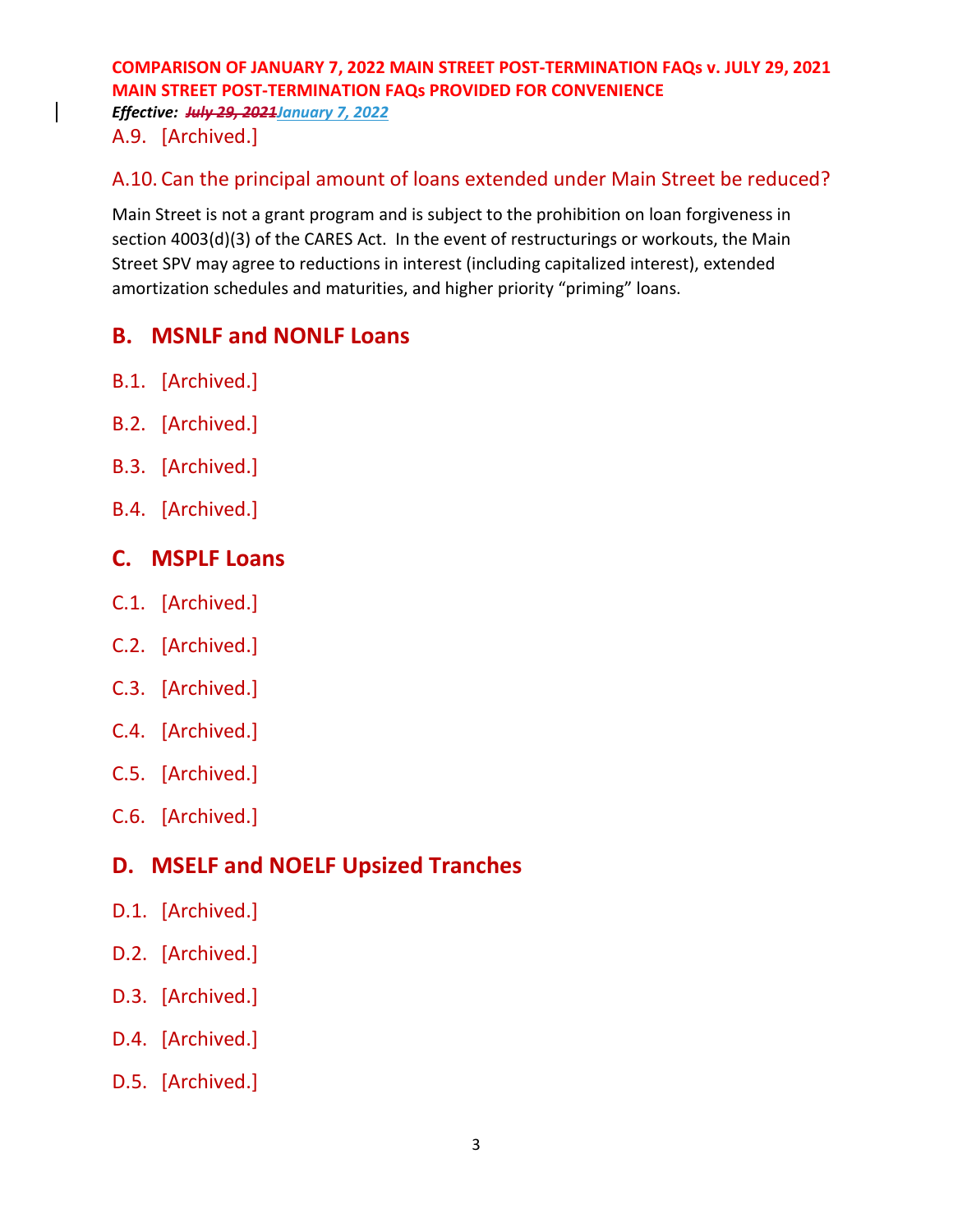*Effective: July 29, 2021January 7, 2022*

### D.6. [Archived.]

### D.7. [Archived.]

D.8. Can the Eligible Lender that sells a participation to the Main Street SPV share its 5% retention of the MSELF or NOELF Upsized Tranche with other members of a multi-lender facility?

No. The Eligible Lender must retain 5% of the MSELF or NOELF Upsized Tranche, even when the underlying loan is part of a multi-lender facility. The Eligible Lender must retain 5% of the MSELF or NOELF Upsized Tranche until (A) the MSELF or NOELF Upsized Tranche matures or (B) neither the Main Street SPV nor a Governmental Assignee holds an interest in the loan in any capacity, whichever occurs first.

- D.9. [Archived.]
- D.10.[Archived.]
- D.11.[Archived.]

## D.12.Is an Eligible Lender required to hold all of its position in the credit facility underlying an MSELF Upsized Tranche for the life of the loan?

After originating an MSELF or NOELF Upsized Tranche, the Eligible Lender must retain its interest in the credit facility underlying the MSELF or NOELF Upsized Tranche until (i) the underlying credit facility matures, (ii) the MSELF or NOELF Upsized Tranche matures, or (iii) neither the Main Street SPV nor a Governmental Assignee holds an interest in the MSELF or NOELF Upsized Tranche in any capacity, whichever comes first.<sup>1</sup> This requirement is intended to apply to position(s) that an Eligible Lender holds in the underlying credit facility for investment purposes, and is not intended to extend to the purchase or sale of short-term positions by an Eligible Lender's trading desk with unaffiliated parties for market-making purposes. In order to be treated as a market-making position under this exemption, the following conditions must be met:

- (i) the position *cannot* be the position the Eligible Lender relied upon in order to upsize the loan (*i.e.*, it cannot be an Eligible Lender's only position in the underlying credit facility);
- (ii) the position must be purchased or sold by a trading desk in a transaction with an unaffiliated party, and must be segregated from the position the lender relied upon to upsize the loan; and

<span id="page-3-0"></span> $1$  For the avoidance of doubt, the Eligible Lender may sell down part of its interest in the underlying credit facility before originating the MSELF or NOELF Upsized Tranche.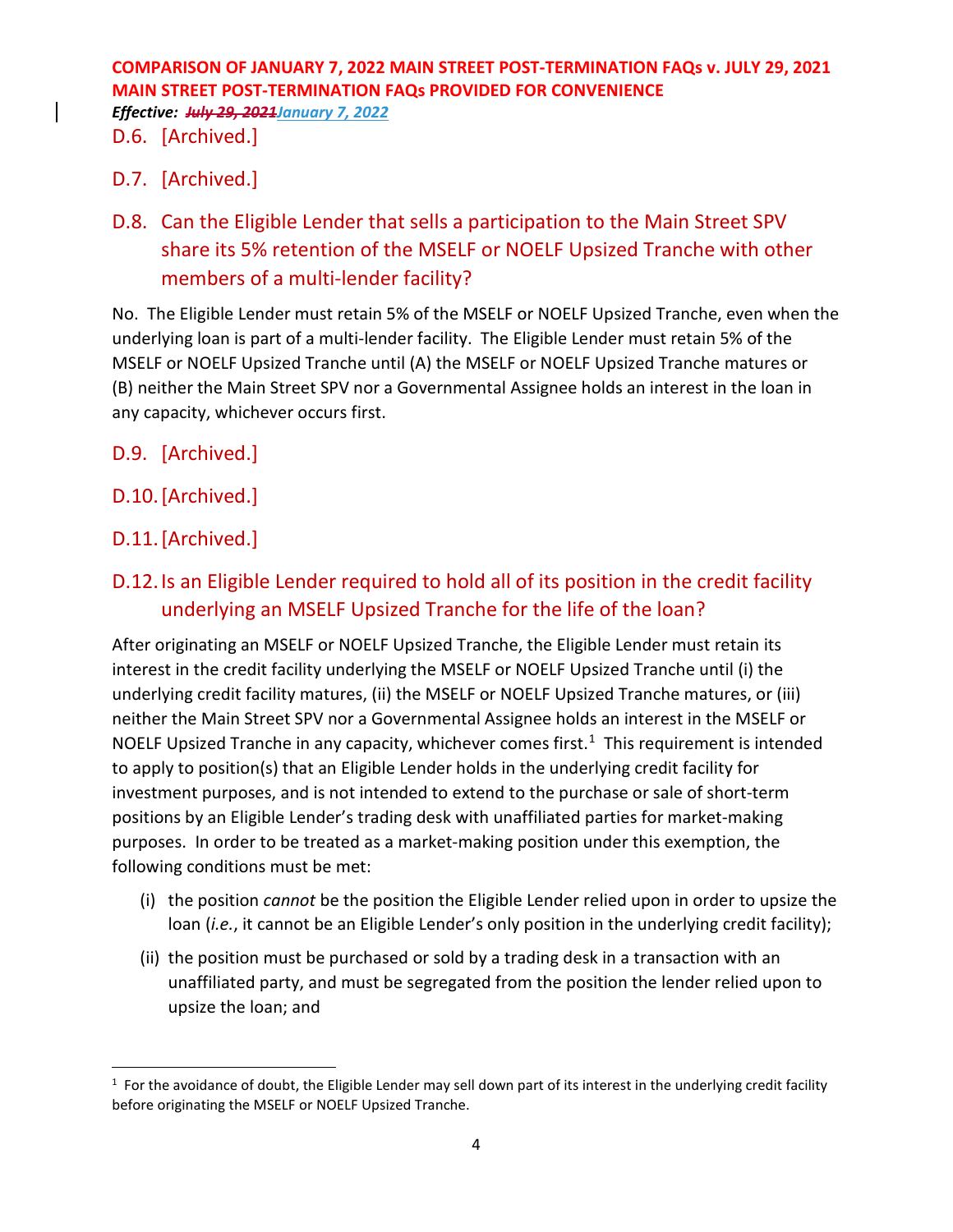#### *Effective: July 29, 2021January 7, 2022*

(iii) the position must be held in an available-for-sale capacity in anticipation of reasonably expected near term demand.

If an Eligible Lender comes into possession of additional positions in the underlying credit facility after the upsizing of such facility in connection with the MSELF or NOELF, it is not required to retain such new positions.

### **E. Borrower Eligibility**

- E.1. [Archived.]
- E.2. [Archived.]
- E.3. [Archived.]
- E.4. [Archived.]
- E.5. [Archived.]
- E.6. [Archived.]
- E.7. [Archived.]
- E.8. [Archived.]
- <span id="page-4-0"></span>E.9. Can a U.S. company that is a subsidiary of a foreign company qualify as an Eligible Borrower?

An Eligible Borrower must be created or organized in the United States or under the laws of the United States. For the avoidance of doubt, an Eligible Borrower may be a subsidiary of a foreign company, provided that the borrower itself is created or organized in the United States or under the laws of the United States, and the borrower on a consolidated basis has significant operations in and a majority of its employees based in the United States. However, an Eligible Borrower that is a subsidiary of a foreign company must use the proceeds of a Main Street loan only for the benefit of the Eligible Borrower, its consolidated U.S. subsidiaries, and other affiliates of the Eligible Borrower that are U.S. businesses. The proceeds of a Main Street loan may not be used for the benefit of such Eligible Borrower's foreign parents, affiliates or subsidiaries.

- E.10. [Archived.]
- E.11. [Archived.]
- E.12. [Archived.]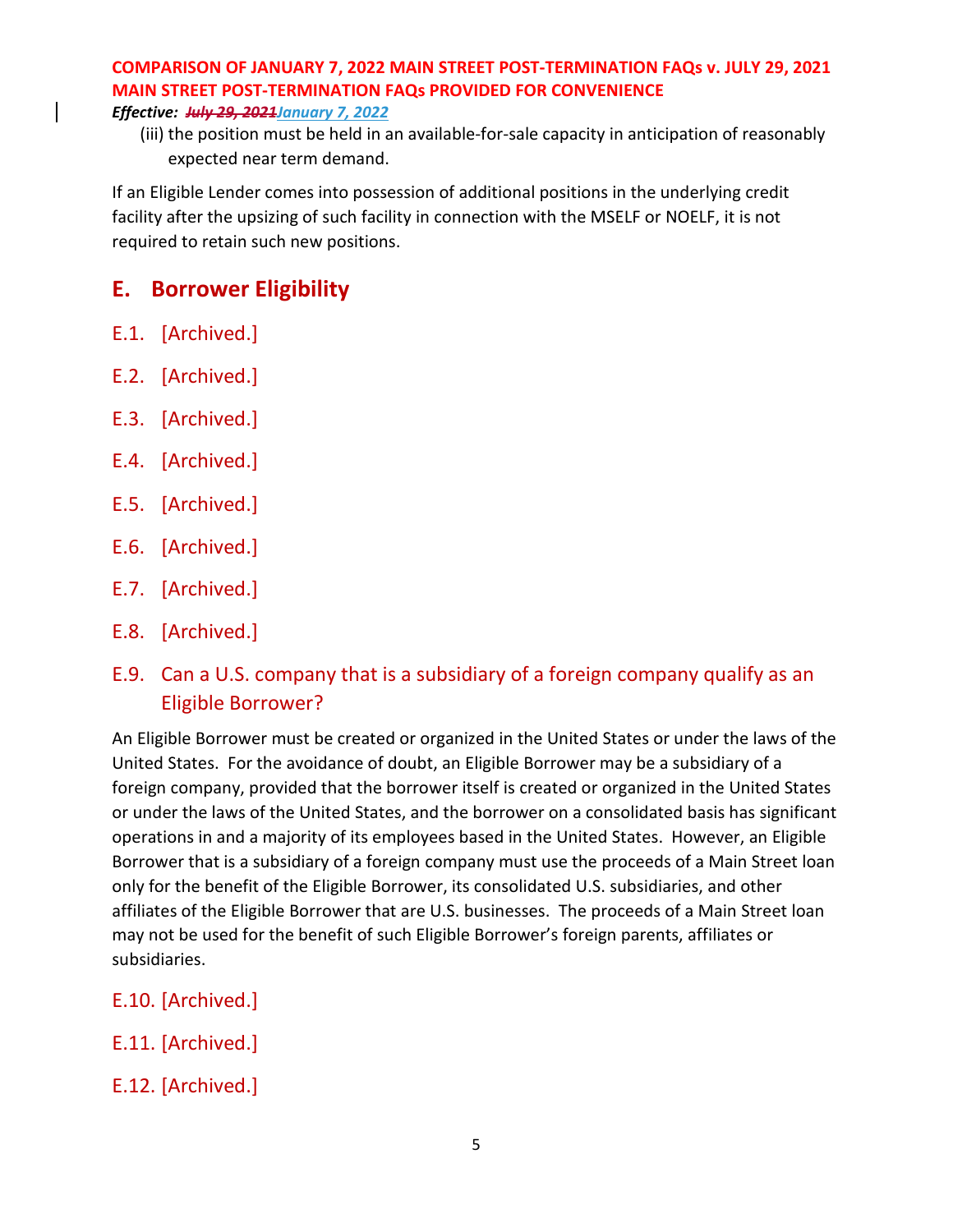E.13. [Archived.]

- E.14. [Archived.]
- E.15. [Archived.]
- E.16. [Archived.]
- E.17. [Archived.]
- E.18. [Archived.]
- E.19. [Archived.]

## **F. Application Process**

- F.1. [Archived.]
- F.2. [Archived.]
- F.3. [Archived.]
- F.4. [Archived.]

# **G. Terms and Conditions**

- G.1. [Archived.]
- G.2. [Archived.]
- G.3. [Archived.]
- G.4. [Archived.]
- G.5. [Archived.]
- G.6. [Archived.]
- G.7. [Archived.]
- G.8. What constitutes "commercially reasonable efforts" or "reasonable efforts" to maintain payroll and retain employees?

Eligible Borrowers should make commercially reasonable efforts (the standard stated in the MSNLF, MSPLF, and MSELF term sheets) or reasonable efforts (the standard stated in the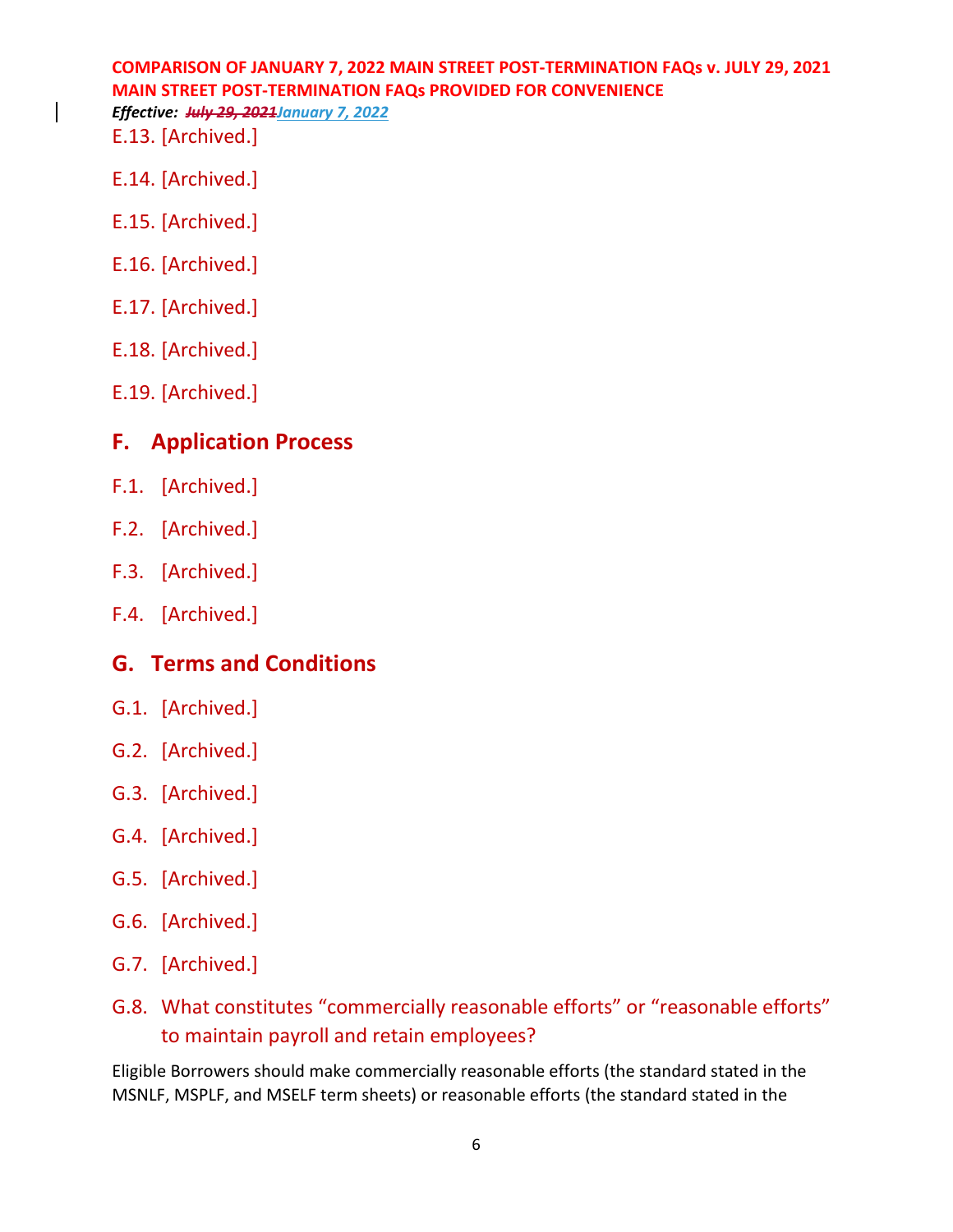NONLF and NOELF term sheets) to retain employees during the term of the Main Street loan.<sup>2</sup> Specifically, an Eligible Borrower should undertake good-faith efforts to maintain payroll and retain employees, in light of its capacities, the economic environment, its available resources, and the business need for labor. Borrowers that have already laid-off or furloughed workers as a result of the disruptions from COVID-19 are eligible to apply for Main Street loans.

- G.9. [Archived.]
- G.10.[Archived.]
- G.11.[Archived.]
- G.12.[Archived.]
- G.13.[Archived.]
- G.14.[Archived.]
- G.15.[Archived.]
- G.16.[Archived.]
- G.17.[Archived.]
- G.18.[Archived.]
- G.19.[Archived.]
- G.20.[Archived.]

### G.21.Are there any prohibitions on the use of proceeds of a Main Street loan?

The Program is intended to help small and medium-sized for-profit business and nonprofit organizations that were in sound financial condition prior to the onset of the COVID-19 pandemic maintain their operations and payroll until conditions normalize. However, Program loans may not be used:

- with respect to an Eligible Borrower that is a subsidiary of a foreign company, for the benefit of an Eligible Borrower's foreign parents, affiliates, or subsidiaries (see question [E.9\)](#page-4-0); or
- to refinance or accelerate payment of existing debt, except (i) at the time of origination of an MSPLF Loan if the debt was owed to a different, unaffiliated lender (see question

<span id="page-6-0"></span><sup>&</sup>lt;sup>2</sup> While the for-profit and non-profit Main Street term sheets have used slightly different terminology, the expectations for maintenance of payroll and employee retention are consistent among all Main Street facilities.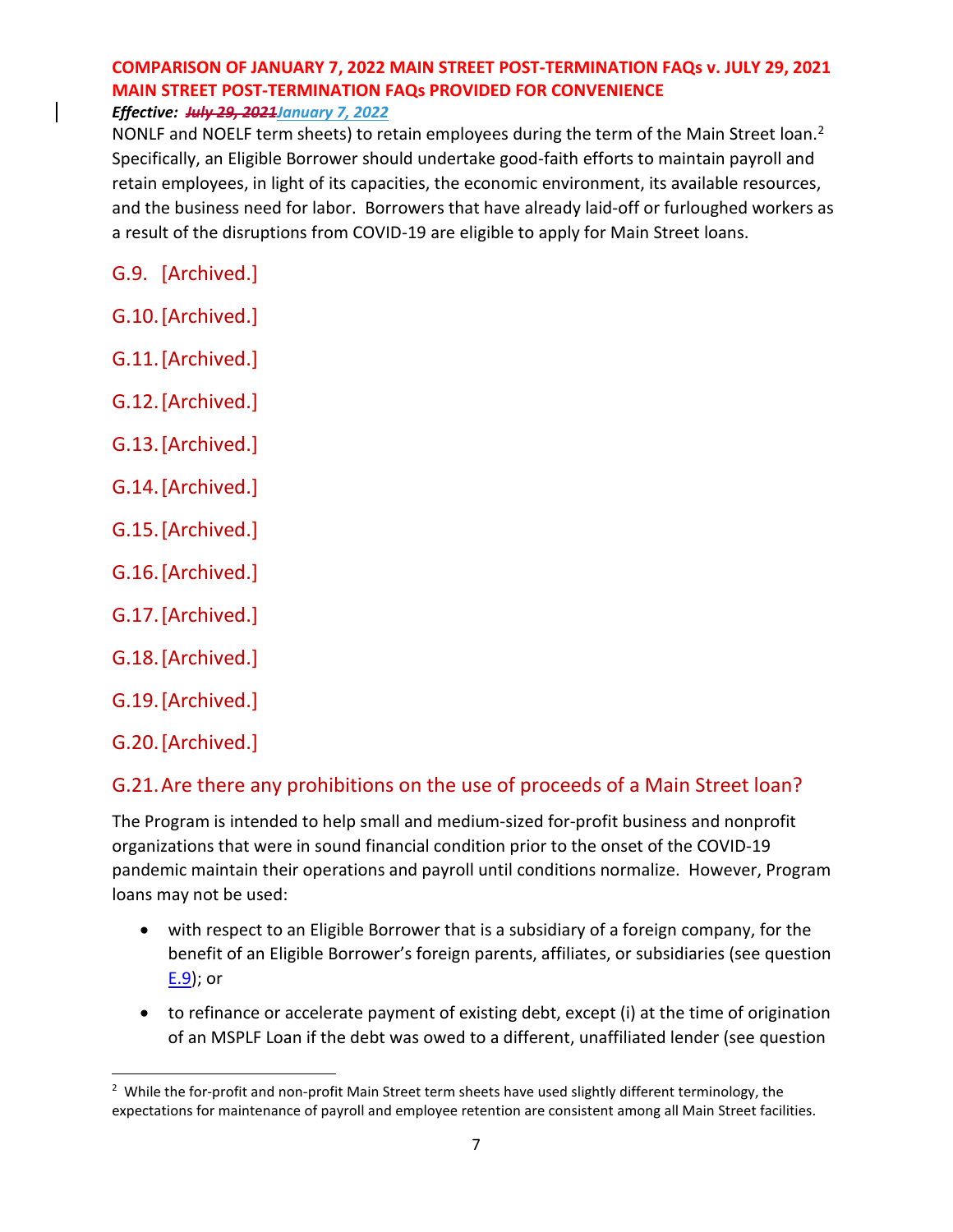C.4), or (ii) under the limited exception for mandatory and due debt and interest payments after the origination of the Main Street loan (see question  $H.3$ ).

In addition, under the Program an Eligible Borrower may not use any funds (including the proceeds of a Main Street loan) during the term of the loan (and, in some cases, for 12 months after the Main Street loan is repaid) for the following reasons:

- paying dividends, distributing capital, repurchasing equity, or paying compensation over specified thresholds, except as provided under section 2.D of the **MSNLF**, [NONLF,](https://www.bostonfed.org/-/media/Documents/special-lending-facilities/mslp/legal/nonlf-borrower-certifications-and-covenants.pdf?la=en) [MSPLF,](https://www.bostonfed.org/-/media/Documents/special-lending-facilities/mslp/legal/msplf-borrower-certifications-and-covenants.pdf?la=en) [MSELF,](https://www.bostonfed.org/-/media/Documents/special-lending-facilities/mslp/legal/mself-borrower-certifications-and-covenants.pdf?la=en) or [NOELF](https://www.bostonfed.org/-/media/Documents/special-lending-facilities/mslp/legal/noelf-borrower-certifications-and-covenants.pdf?la=en) Borrower Certifications and Covenants or these FAQs (see question **H.2**); or
- repaying other debt ahead of schedule (see section 5.A of the [MSNLF,](https://www.bostonfed.org/-/media/Documents/special-lending-facilities/mslp/legal/msnlf-borrower-certifications-and-covenants.pdf?la=en) [NONLF,](https://www.bostonfed.org/-/media/Documents/special-lending-facilities/mslp/legal/nonlf-borrower-certifications-and-covenants.pdf?la=en) [MSPLF,](https://www.bostonfed.org/-/media/Documents/special-lending-facilities/mslp/legal/msplf-borrower-certifications-and-covenants.pdf?la=en) [MSELF,](https://www.bostonfed.org/-/media/Documents/special-lending-facilities/mslp/legal/mself-borrower-certifications-and-covenants.pdf?la=en) or [NOELF](https://www.bostonfed.org/-/media/Documents/special-lending-facilities/mslp/legal/noelf-borrower-certifications-and-covenants.pdf?la=en) Borrower Certifications and Covenants and question [H.3\)](#page-8-0).
- G.22.[Archived.]
- G.23.[Archived.]
- G.24.[Archived.]
- G.25.[Archived.]

## G.26.Can an Eligible Lender or Eligible Borrower hedge interest rate and credit risk in connection with Main Street loans?

Yes. Eligible Lenders and Eligible Borrowers may hedge interest rate risk associated with Main Street loans. Eligible Lenders may also hedge credit risk associated with a Main Street borrower's industry, but may not engage in borrower name specific hedging of a Main Street loan.

### G.27.[Archived.]

# **H. Certifications and Covenants**

### H.1. Are the required certifications and covenants under the three Main Street facilities the same?

The certifications for Lenders and Borrowers vary by Main Street facility and are available below:

- [MSNLF Borrower Certifications and Covenants](https://www.bostonfed.org/-/media/Documents/special-lending-facilities/mslp/legal/msnlf-borrower-certifications-and-covenants.pdf)
- [NONLF Borrower Certifications and Covenants](https://www.bostonfed.org/-/media/Documents/special-lending-facilities/mslp/legal/nonlf-borrower-certifications-and-covenants.pdf?la=en)
- [MSPLF Borrower Certifications and Covenants](https://www.bostonfed.org/-/media/Documents/special-lending-facilities/mslp/legal/msplf-borrower-certifications-and-covenants.pdf)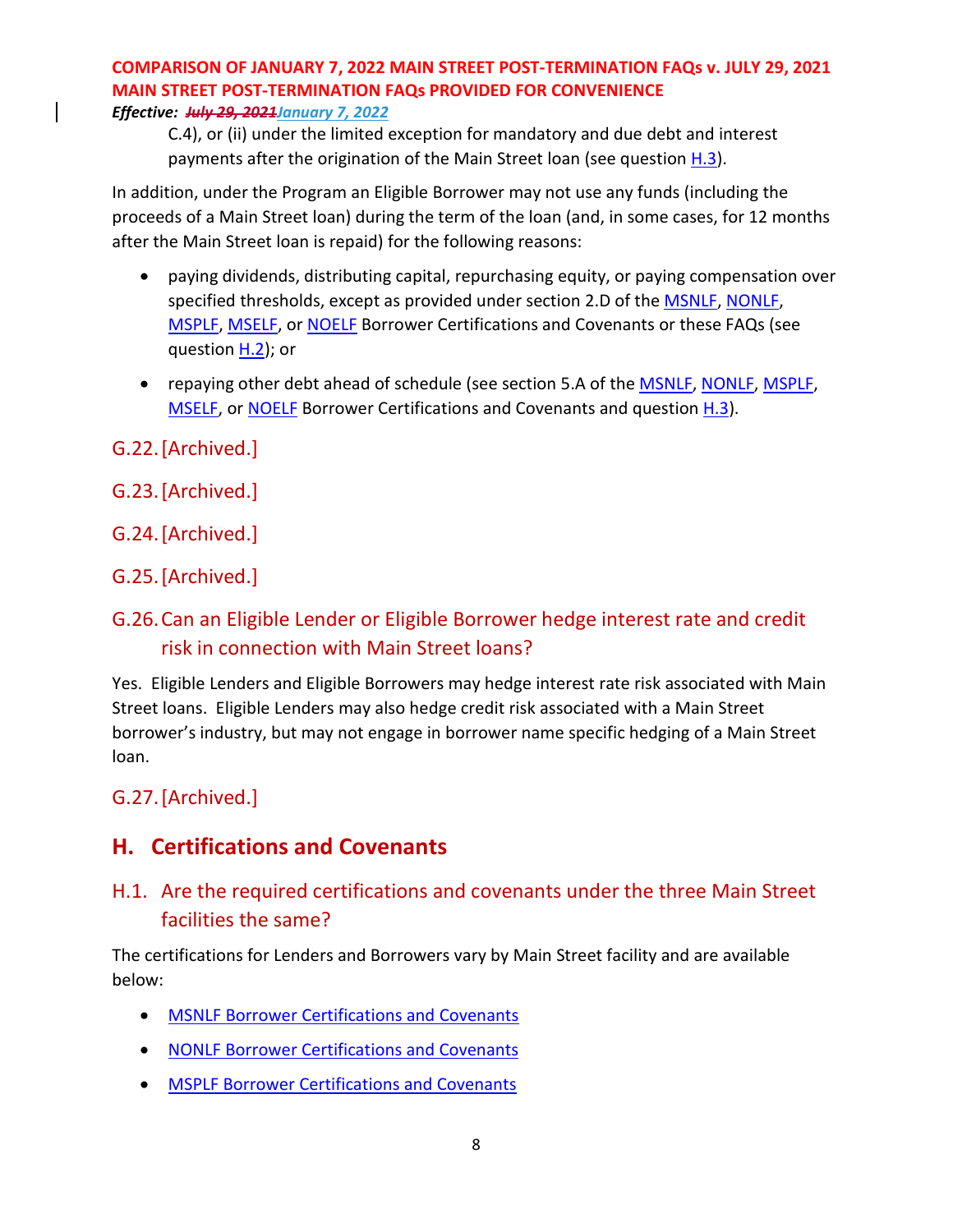*Effective: July 29, 2021January 7, 2022*

- [MSELF Borrower Certifications and Covenants](https://www.bostonfed.org/-/media/Documents/special-lending-facilities/mslp/legal/mself-borrower-certifications-and-covenants.pdf)
- [NOELF Borrower Certifications and Covenants](https://www.bostonfed.org/-/media/Documents/special-lending-facilities/mslp/legal/noelf-borrower-certifications-and-covenants.pdf?la=en)
- [MSNLF Lender Transaction Specific Certifications and Covenants](https://www.bostonfed.org/-/media/Documents/special-lending-facilities/mslp/legal/msnlf-lender-transaction-specific-certifications-and-covenants.pdf)
- [NONLF Lender Transaction Specific Certifications and Covenants](https://www.bostonfed.org/-/media/Documents/special-lending-facilities/mslp/legal/nonlf-lender-transaction-specific-certifications-and-covenants.pdf?la=en)
- [MSPLF Lender Transaction Specific Certifications and Covenants](https://www.bostonfed.org/-/media/Documents/special-lending-facilities/mslp/legal/msplf-lender-transaction-specific-certifications-and-covenants.pdf)
- [MSELF Lender Transaction Specific Certifications and Covenants](https://www.bostonfed.org/-/media/Documents/special-lending-facilities/mslp/legal/mself-lender-transaction-specific-certifications-and-covenants.pdf)
- [NOELF Lender Transaction Specific Certifications and Covenants](https://www.bostonfed.org/-/media/Documents/special-lending-facilities/mslp/legal/noelf-lender-transaction-specific-certifications-and-covenants.pdf?la=en)
- <span id="page-8-1"></span>H.2. What compensation, stock repurchase and capital distributions restrictions apply?

The compensation, stock repurchase, and capital distribution restrictions that apply to direct loan programs under section 4003(c)(3)(A)(ii) of the CARES Act apply under each of the Main Street facilities, except that, in each case, restrictions on dividends and other capital distributions will not apply to:

- distributions made by an S corporation or other tax pass-through entity to the extent reasonably required to cover its owners' tax obligations in respect of the entity's earnings; or
- distributions made by a tribal business to a tribal government owner (see question  $H.15$ ).

Detailed instructions are provided in the **MSNLF, [NONLF,](https://www.bostonfed.org/-/media/Documents/special-lending-facilities/mslp/legal/nonlf-borrower-certifications-and-covenants.pdf?la=en) [MSPLF,](https://www.bostonfed.org/-/media/Documents/special-lending-facilities/mslp/legal/msplf-borrower-certifications-and-covenants.pdf) MSELF**, and **NOELF** Borrower Certifications and Covenants.

### <span id="page-8-0"></span>H.3. What restrictions are placed on the Eligible Borrower's ability to repay existing debt?

The restrictions on repaying debt vary across the various Main Street loans:

- **MSNLF, NONLF, MSELF, and NOELF**: The Eligible Borrower was required to commit to refrain from repaying the principal balance of, or paying any interest on, any debt until the MSNLF Loan, NONLF Loan, MSELF Upsized Tranche, or NOELF Upsized Tranche is repaid in full, unless the debt or interest payment is mandatory and due. The Eligible Borrower was required to commit that it will not seek to cancel or reduce any of its committed lines of credit with the Eligible Lender or any other lender.
- **MSPLF**: The Eligible Borrower was required to commit to refrain from repaying the principal balance of, or paying any interest on, any debt until the MSPLF Loan is repaid in full, unless the debt or interest payment is mandatory and due; however, the Eligible Borrower was permitted, at the time of origination of the MSPLF Loan, to refinance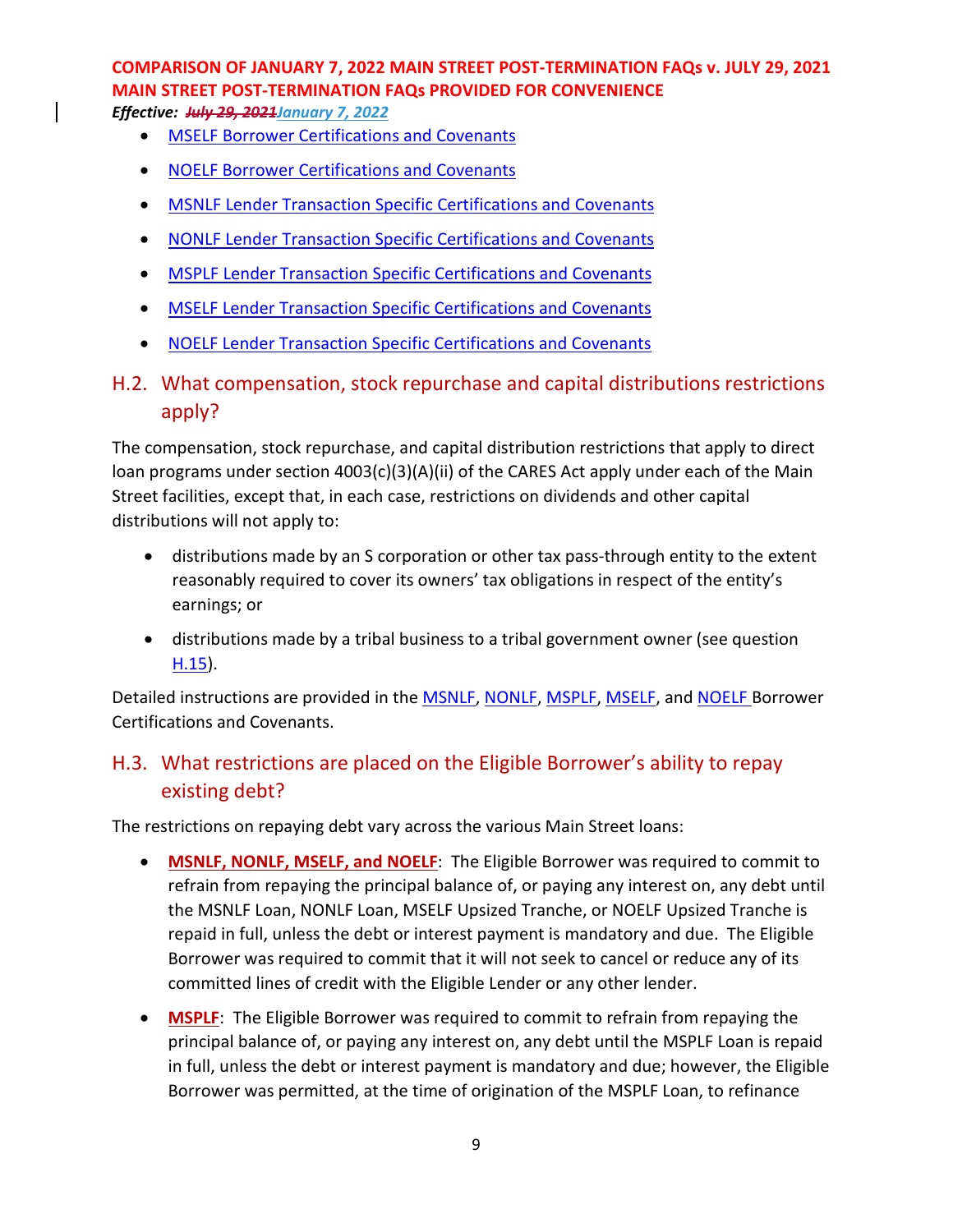### *Effective: July 29, 2021January 7, 2022*

existing debt owed by the Eligible Borrower to a lender that was not the Eligible Lender or one of its affiliates. The Eligible Borrower was required to commit that it will not seek to cancel or reduce any of its committed lines of credit with the Eligible Lender or any other lender.

These covenants would not prohibit an Eligible Borrower from undertaking any of the following actions during the term of the MSNLF Loan, NONLF Loan, MSPLF Loan, MSELF Upsized Tranche, or NOELF Upsized Tranche:

- repaying a line of credit (including a credit card) in accordance with the Eligible Borrower's normal course of business usage for such line of credit;
- taking on and paying additional debt obligations required in the normal course of business and on standard terms, including inventory and equipment financing, provided that such debt is secured only by the newly acquired property (e.g., inventory or equipment), and, apart from such security, is of equal or lower priority than the MSNLF Loan, the NONLF Loan, the MSPLF Loan, the MSELF Upsized Tranche, or the NOELF Upsized Tranche;
- taking on and paying, if mandatory and due, debt incurred as a result of participation in the Economic Injury Disaster Loan (EIDL) program or Paycheck Protection Program (PPP), including the extension of the PPP pursuant to the Consolidated Appropriations Act, 2021;
- refinancing debt that is maturing no later than 90 days from the date of such refinancing;<sup>[3](#page-9-0)</sup> or
- refinancing debt that existed at the time the Main Street loan was originated ("existing debt"), regardless of the existing debt's initial maturity date, provided that:
	- i. the replacement debt is of the same principal amount as the existing debt, and, at the time the Main Street loan was originated, such existing debt was properly included when calculating the maximum size of Main Street loan the Main Street borrower was eligible to receive;
	- ii. the replacement debt is of the same priority and is secured with the same collateral as the existing debt, and the Main Street loan was made in compliance with the relevant Main Street facility's priority and security requirements; and
	- iii. the repayment schedule of the replacement debt does not include any payments that exceed the amount of, or are accelerated relative to, the repayment schedule of the existing debt.

<span id="page-9-0"></span> $3$  Eligible Lenders and Eligible Borrowers are expected to act in good faith with respect to this requirement and in light of the goals of Main Street. In particular, Eligible Borrowers and Eligible Lenders are discouraged from originating Main Street loans for the purpose of funding debt payments that are, or are presently expected to become, mandatory by operation of a debt covenant or mandatory prepayment provision.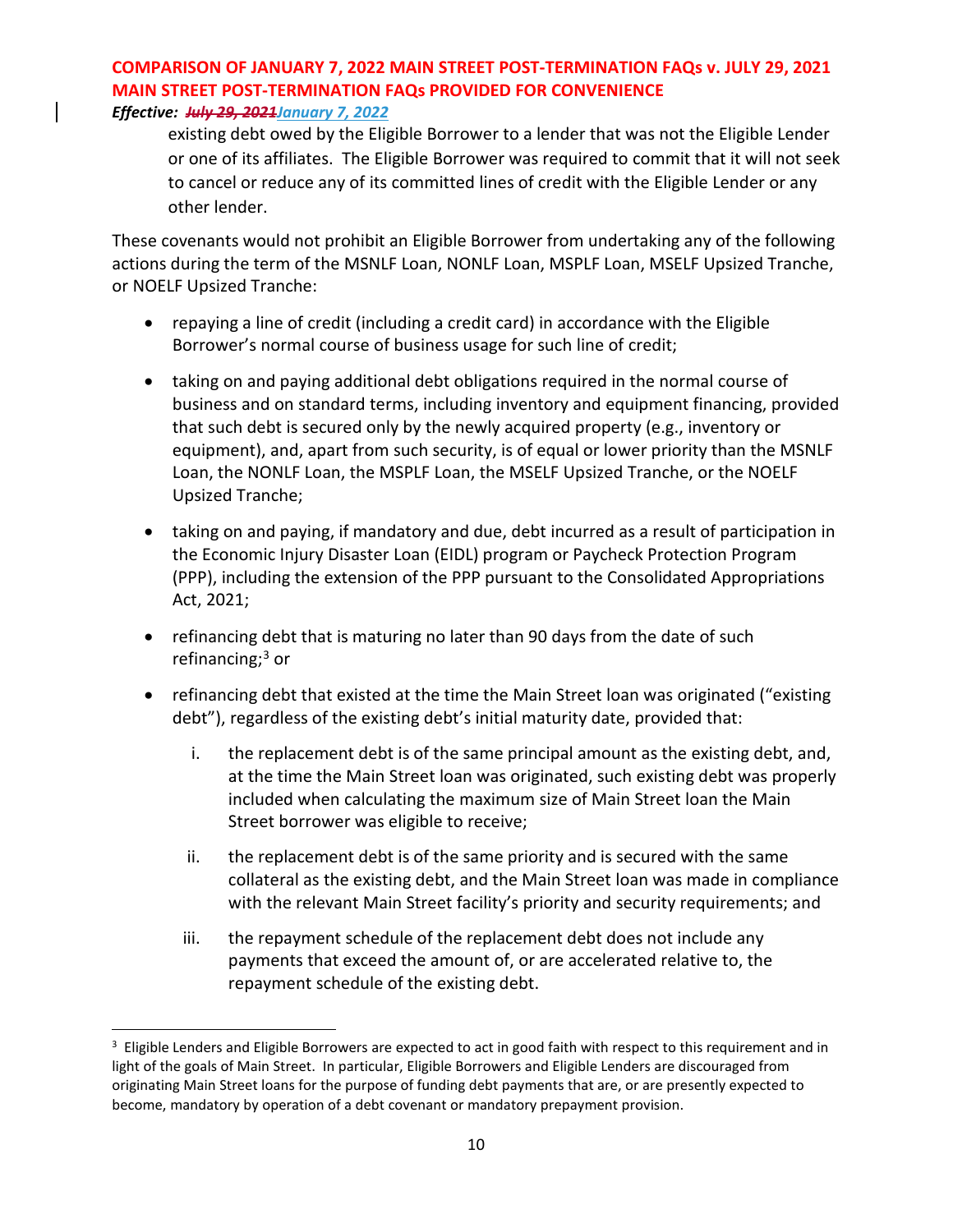### H.4. Is an Eligible Lender permitted to accept partial repayment of an Eligible Borrower's existing line of credit with the Eligible Lender?

The Eligible Lender would not be prevented from accepting repayments on a line of credit from an Eligible Borrower in accordance with the Eligible Borrower's normal course of business usage for such line of credit.

## H.5. What restrictions are placed on an Eligible Lender's ability to cancel or reduce any existing committed lines of credit outstanding?

An Eligible Lender was required to commit that it will not cancel or reduce any existing committed lines of credit outstanding to the Eligible Borrower, except in an event of default. This requirement does not prohibit the reduction or termination of uncommitted lines of credit, the expiration of existing lines of credit in accordance with their terms, or the reduction of availability under existing lines of credit in accordance with their terms due to changes in borrowing bases or reserves in asset-based or similar structures.

### H.6. What is the Eligible Lender's role in verifying certifications and covenants?

An Eligible Lender was required to collect the required certifications and covenants from each Eligible Borrower at the time of origination or upsizing. Eligible Lenders may rely on an Eligible Borrower's certifications and covenants, as well as any subsequent self-reporting by the Eligible Borrower. The Eligible Lender is not expected to independently verify the Eligible Borrower's certifications or actively monitor ongoing compliance with covenants required for Eligible Borrowers under the Main Street term sheets. If an Eligible Lender becomes aware that an Eligible Borrower made a material misstatement or otherwise breached a covenant during the term of a Main Street loan, the Eligible Lender should notify the FRB Boston. For more detail, please see the **MSNLF, [NONLF,](https://www.bostonfed.org/-/media/Documents/special-lending-facilities/mslp/legal/nonlf-lender-transaction-specific-certifications-and-covenants.pdf?la=en) [MSPLF,](https://www.bostonfed.org/-/media/Documents/special-lending-facilities/mslp/legal/msplf-lender-transaction-specific-certifications-and-covenants.pdf?la=en) MSELF**, and **NOELF** Lender Transaction-Specific Certifications and Covenants.

### H.7. What debt and interest payments are considered "mandatory and due"?

The debt repayment covenants generally prohibit an Eligible Borrower from repaying the principal balance of, or paying any interest on, any debt until the Main Street loan is repaid in full, unless the principal or interest payment is "mandatory and due." With respect to debt that predates the Main Street loan, principal and interest payments are "mandatory and due":

- on the future date upon which they were scheduled to be paid as of the date of origination of the Main Street loan, or
- upon the occurrence of an event that automatically triggers mandatory prepayments under a contract for indebtedness that the Eligible Borrower executed prior to the date of origination of a Main Street loan, except that any such prepayments triggered by the incurrence of new debt can only be paid: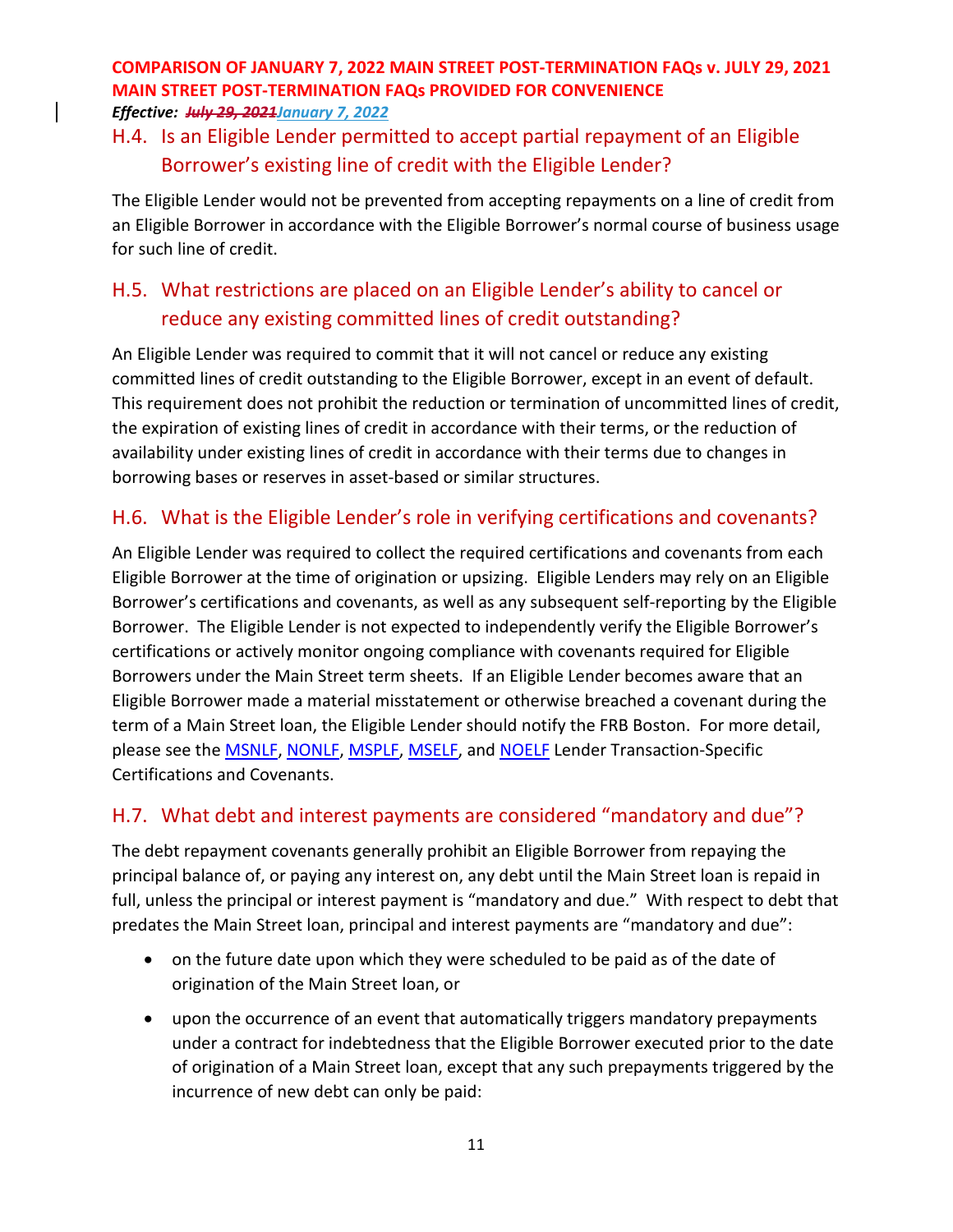- o if such prepayments are de minimis, or
- o under the MSPLF at the time of origination of an MSPLF Loan.

For the avoidance of doubt, under the Program, Eligible Borrowers may continue to pay, and Eligible Lenders may request that Eligible Borrowers pay, interest or principal payments on outstanding debt on (or after) the payment due date, provided that the payment due date was scheduled prior to the date of origination of a Main Street loan. Eligible Borrowers may not pay, and Eligible Lenders may not request that Eligible Borrowers pay, interest or principal payments on such debt ahead of schedule during the life of the Program loan, unless required by a mandatory prepayment clause as specifically permitted above.

For future debt incurred by the Borrower in compliance with the terms and conditions of the Program loan, principal and interest payments are "mandatory and due" on their scheduled dates or upon the occurrence of an event that automatically triggers mandatory prepayments.

See question  $H.3$  above for more information about the debt payment covenants generally, including with respect to treatment of lines of credit.

- H.8. [Archived.]
- H.9. [Archived.]
- H.10.[Archived.]
- H.11.[Archived.]

### <span id="page-11-0"></span>H.12.How should Eligible Borrowers calculate "total compensation" for purposes of complying with limits on compensation under the direct loan restrictions?

Total compensation includes salary, bonuses, awards of stock, and other financial benefits provided by the Eligible Borrower and its affiliates to an officer or employee of the Eligible Borrower, but does not include the value of severance pay or other benefits paid in connection with a termination of employment. The following framework, which is represented in this [flowchart,](https://www.bostonfed.org/-/media/Documents/special-lending-facilities/mslp/legal/Total-Compensation-FAQ.pdf) should be used by the Eligible Borrower to calculate total compensation:

- (1) **Eligible Borrowers that are public companies**. An Eligible Borrower that is, or is a consolidated subsidiary of, an entity that is required to disclose information in accordance with the Securities and Exchange Commission's Regulation S-K (17 CFR part [229\)](https://www.ecfr.gov/cgi-bin/text-idx?tpl=/ecfrbrowse/Title17/17cfr229_main_02.tpl) (a **public company**) must calculate total compensation according to the methodology set out in item 402(c) of Regulation S-K (**item 402(c)**) (17 CFR [229.402\(c\)\(2\)\)](https://www.ecfr.gov/cgi-bin/text-idx?SID=196c5f2a1f5f9eb8d47839cc87c2e01e&mc=true&node=se17.3.229_1402&rgn=div8).
- (2) **Eligible Borrowers that are not public companies**. An Eligible Borrower that is not a public company may choose to calculate compensation in a manner consistent with the federal tax rules if the Eligible Borrower meets the criteria described in (a) or (b) below.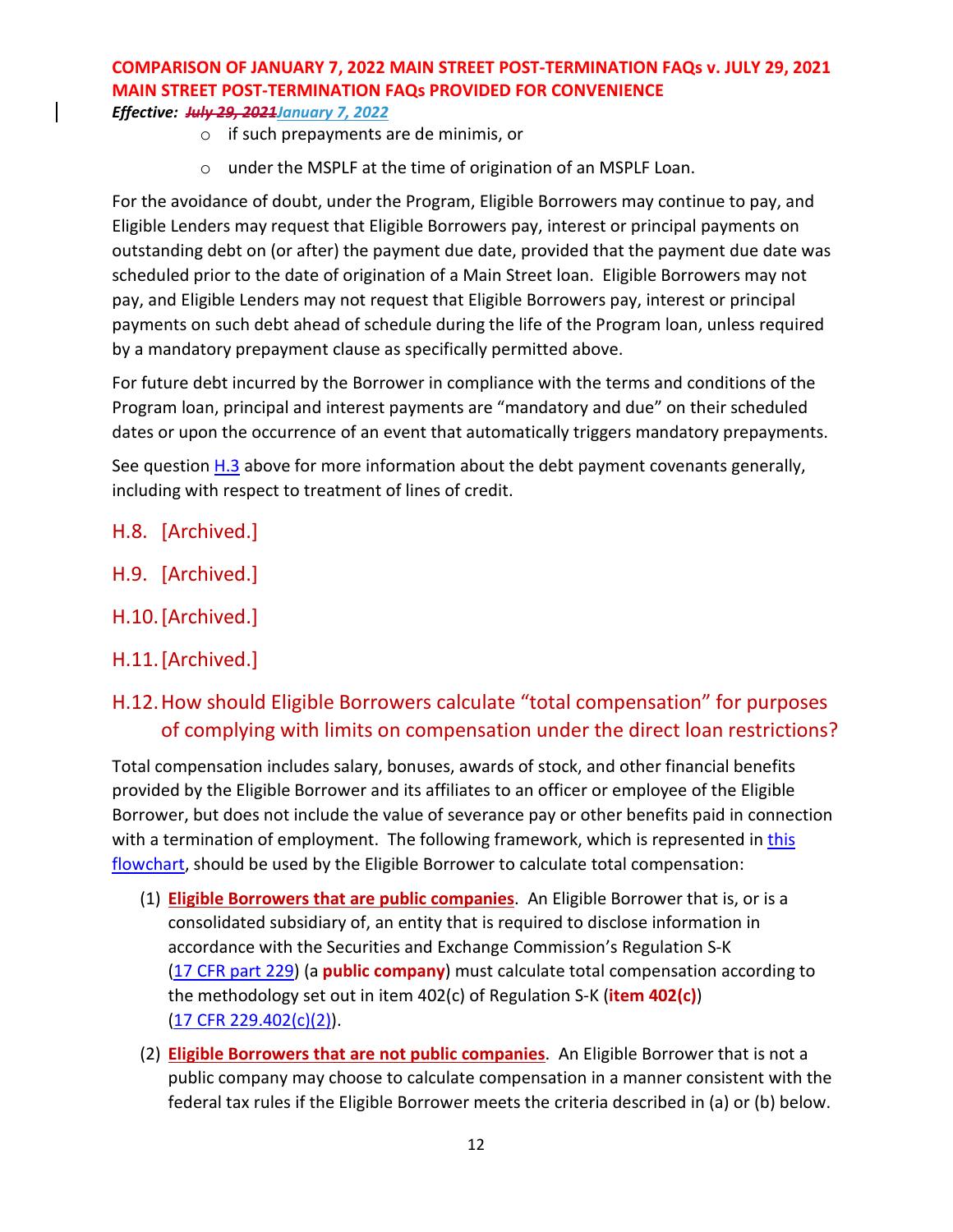An Eligible Borrower that is not a public company and does not choose to calculate compensation in a manner consistent with the federal tax rules must use item 402(c) to calculate total compensation. An Eligible Borrower must choose which approach to use upon disbursement of the Main Street loan and apply it for as long as the Main Street loan is outstanding and for 12 months thereafter. However, as described in Questions [H.13](#page-13-0) and [H.14](#page-13-1) below, an Eligible Borrower that has chosen to use the federal tax rules may later be required to switch to using item 402(c).

- (a) **Small Eligible Borrowers that are not public companies**. An Eligible Borrower that is not a public company and that had gross revenues for its financial year ending in 2019 of less than or equal to \$10,000,000, may calculate total compensation in a manner consistent with the federal tax rules.
- (b) **Officers and Employees that receive limited deferred compensation**. An Eligible Borrower that is not a public company and that had gross revenues for its financial year ending in 2019 of greater than \$10,000,000, may calculate compensation in a manner consistent with the federal tax rules for all officers or employees who are not Significant Deferred Compensation Recipients. A **Significant Deferred Compensation Recipient** means an officer or employee who, during any 12-month period beginning January 2019 and until 12 months after the date on which the Main Street loan is no longer outstanding, has total compensation that exceeds \$425,000, out of which the fair value of deferred compensation granted to such officer or employee exceeds 30%. Eligible Borrowers should use U.S. GAAP to determine which of its officers and employees are Significant Deferred Compensation Recipients.

Deferred compensation is a legally binding right to receive compensation awarded to an officer or employee in one taxable year but not payable until a later taxable year, and includes stock-based compensation the fair value of which is determined according to FASB ASC topic 718.

Eligible Borrowers that choose to calculate total compensation according to the federal tax rules must use the timing and valuation methodology, including the valuation of fringe benefits and bonuses, that apply for purposes of determining when amounts are treated as wages under [Internal Revenue Code section 3401\(a\)](https://uscode.house.gov/view.xhtml?req=(title:26%20section:3401%20edition:prelim)%20OR%20(granuleid:USC-prelim-title26-section3401)&f=treesort&edition=prelim&num=0&jumpTo=true) for income tax withholding, or net earnings from selfemployment unde[r Internal Revenue Code section 1402\(a\).](https://uscode.house.gov/view.xhtml?req=(title:26%20section:1402%20edition:prelim)%20OR%20(granuleid:USC-prelim-title26-section1402)&f=treesort&edition=prelim&num=0&jumpTo=true) In addition, total compensation as calculated under the federal tax rules includes elements of compensation paid to an officer or employee who is either:

an individual for whom the Eligible Borrower would be responsible for reporting compensation on Form W-2, and includes commissions, educational assistance, and benefits or wages that are paid in kind (such as meals or lodging) if they would be treated as taxable compensation subject to federal income tax withholding under [Internal Revenue Code section 3401\(a\)](https://uscode.house.gov/view.xhtml?req=(title:26%20section:3401%20edition:prelim)%20OR%20(granuleid:USC-prelim-title26-section3401)&f=treesort&edition=prelim&num=0&jumpTo=true) applicable to U.S. citizen employees in a state or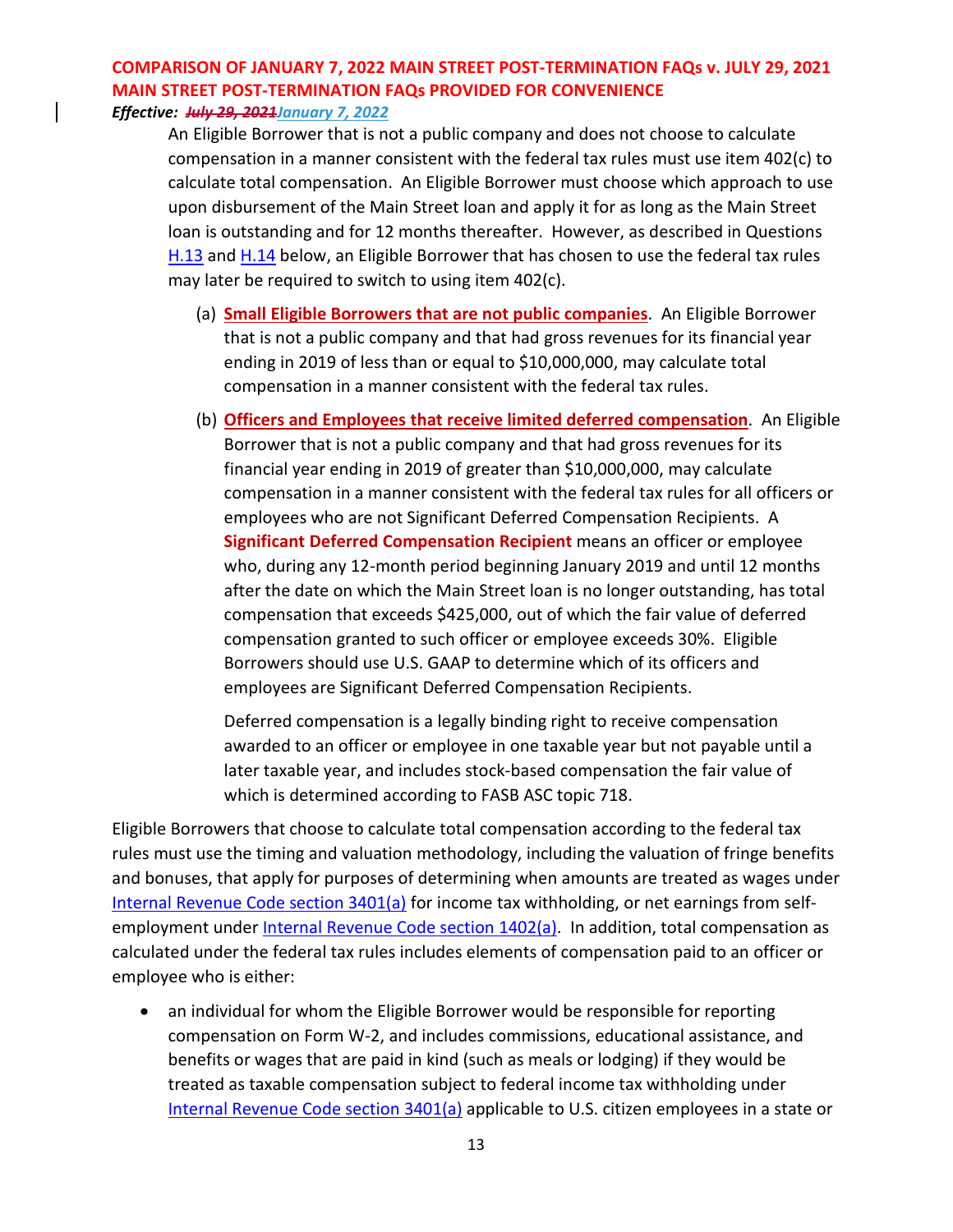*Effective: July 29, 2021January 7, 2022*

the District of Columbia (regardless of whether the compensation paid to the individual is actually subject to federal income tax withholding, and whether or not tax is actually withheld); $4$  or

• an individual who is a partner in a partnership or a member of a limited liability company or other similar structure, and includes "net earnings from self-employment" and "guaranteed payments for services" that are subject to self-employment tax under [Internal Revenue Code 1401\(a\)](https://uscode.house.gov/view.xhtml?req=(title:26%20section:1401%20edition:prelim)%20OR%20(granuleid:USC-prelim-title26-section1401)&f=treesort&edition=prelim&num=0&jumpTo=true) as payments in connection with the performance of services.

# <span id="page-13-0"></span>H.13.What if an Eligible Borrower chooses, at the time of disbursement of the Main Street loan, to calculate total compensation using the federal tax rules for all officers or employees that were not Significant Deferred Compensation Recipients (as defined in question H.12), and the Eligible Borrower later increases the amount of deferred compensation so that one or more of these individuals become Significant Deferred Compensation Recipients?

An Eligible Borrower described in (2)(b) of question [H.12](#page-11-0) must begin calculating total compensation according to item 402(c) immediately with respect to any officer or employee that becomes a Significant Deferred Compensation Recipient based on U.S. GAAP, and continue doing so for the remaining period that the Main Street loan is outstanding and for 12 months thereafter. In such cases, the Eligible Borrower must include in any such officer's or employee's total compensation calculated according to item 402(c) any deferred compensation that was granted but not paid in the preceding 90-day period. An Eligible Borrower that meets the criteria under (2)(a) of question [H.12](#page-11-0) (i.e., had gross revenues for its financial year ending in 2019 of less than or equal to \$10,000,000) at the time of loan disbursement and chooses to use the federal tax rules to calculate total compensation is not required to use item 402(c) for any employee or officer that is or becomes a Significant Deferred Compensation Recipient at any time, unless it becomes a public company.

## <span id="page-13-1"></span>H.14.What if an Eligible Borrower that has chosen to calculate total compensation using the federal tax rules (as permitted by question H.12) later becomes a public company?

Any Eligible Borrower that becomes a public company must calculate total compensation according to item 402(c). With respect to any officer or employee whose total compensation had been calculated in a manner consistent with the federal tax rules, the Eligible Borrower must begin calculating such individual's total compensation under item 402(c) immediately

<span id="page-13-2"></span><sup>&</sup>lt;sup>4</sup> See e.g., Internal Revenue Service Publication [15](https://www.irs.gov/pub/irs-pdf/p15.pdf) and Publicatio[n 15-B,](https://www.irs.gov/publications/p15b) which provide a summary of the rules applicable to employers for reporting wages, including fringe benefits.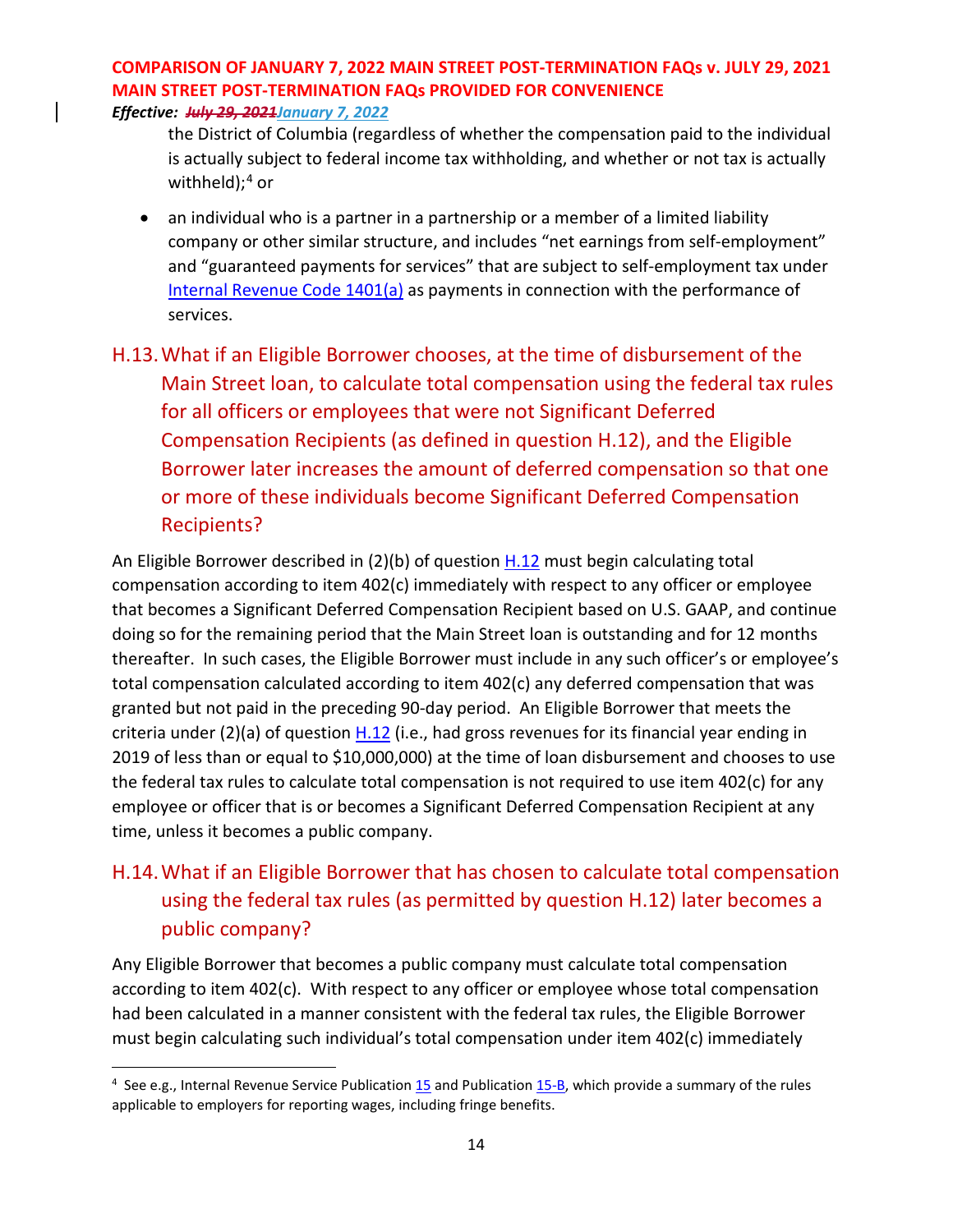upon becoming a public company, and must include in their total compensation any deferred compensation granted but not paid in the 90-day period ending when the Eligible Borrower became a public company.

## <span id="page-14-0"></span>H.15.Is a tribal business prohibited from paying dividends or making other capital distributions to a tribal government owner under the covenant in section 2.D of the Borrower Certifications and Covenants?

Dividends or other capital distributions paid by tribal businesses provide a vital source of revenue for tribal governments and thereby support the self-sufficiency of the tribe and the provision of social services. The Secretary exercised his authority under section 4003(c)(3)(A)(iii) of the CARES Act to grant a waiver from the dividend prohibition in section 4003(c)(3)(A)(ii)(II) of the CARES Act to permit a tribal business, the ownership interests of which are wholly or majority owned by one or more tribal governments, to pay dividends or make equivalent capital distributions to its tribal government owners. The term "tribal government" as used in this FAQ refers to a federally or state recognized Indian tribe and does not include Alaska Native corporations.

A tribal business with ownership interests that are held by individuals or investors other than the tribal government may pay dividends or make equivalent capital distributions to its tribal government owner(s), but remains subject to the prohibition on payment of dividends and other capital distributions with respect to ownership interests held by individuals or investors other than a tribal government. However, a tribal business that is organized as an S corporation or other tax pass-through entity is permitted to pay dividends or make other capital distributions to non-tribal government owners, to the extent reasonably required to cover the owners' tax obligations in respect of the company's earnings, as described in question  $H.2.$ 

A tribal business, the ownership interests of which are wholly or majority owned by one or more tribal governments, should consider this FAQ incorporated by reference into the MSNLF, MSPLF, or MSELF Borrower Certifications and Covenants and may rely on this FAQ in relation to covenants required by section 2.D of each Borrower Certifications and Covenants document.

For the avoidance of doubt, transfers from tribal economic enterprises that do not have a distinct legal personality to the related tribal government are not considered dividends and are permitted, subject to the terms of the loan agreement.

## H.16.How should an Eligible Borrower that is organized as a partnership, limited liability company, S corporation, or similar tax pass-through entity comply with restrictions on compensation and capital distributions under the direct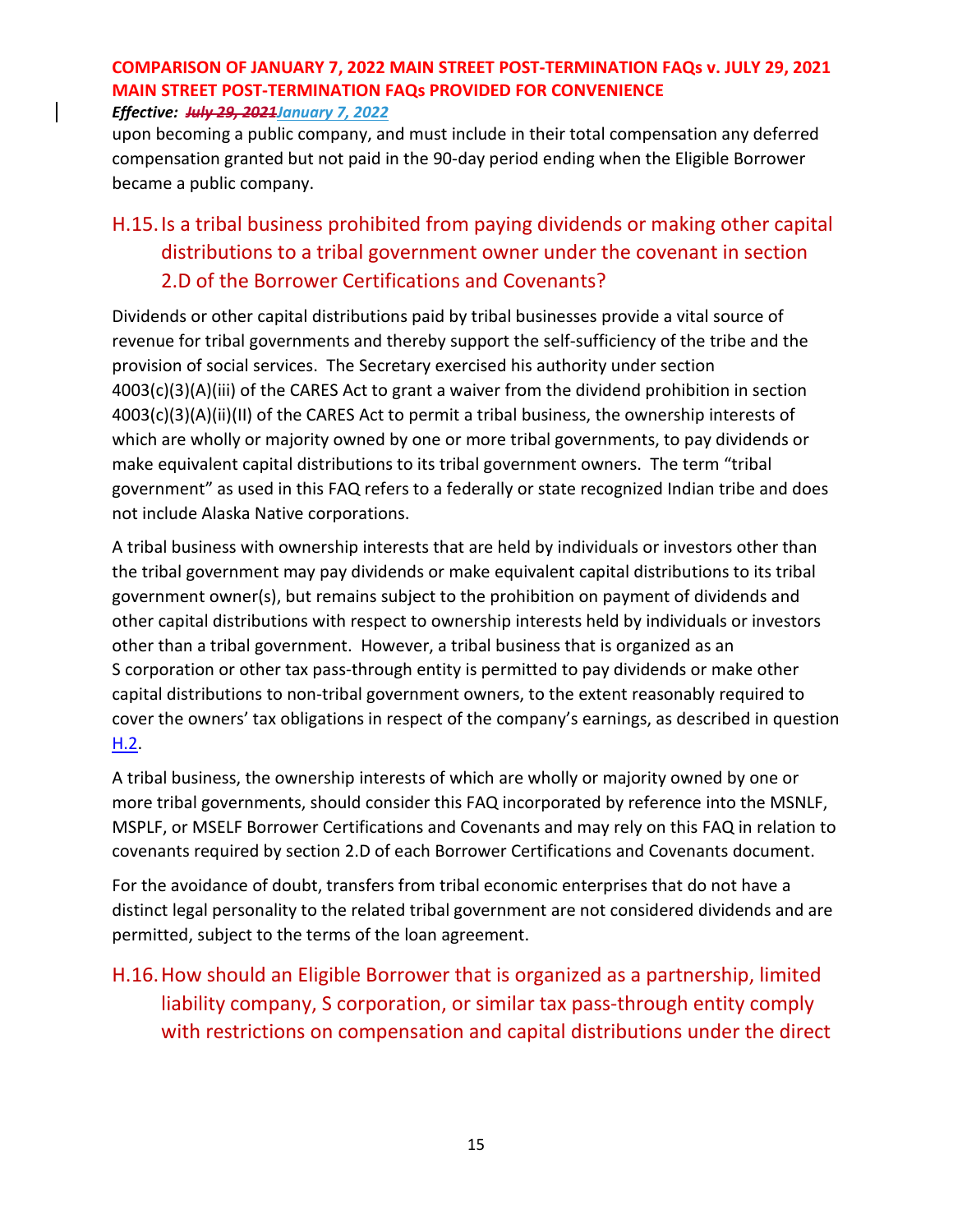### loan restrictions with respect to payments made to owners of the Eligible Borrower?

All Eligible Borrowers were required to commit to comply with the repurchase, capital distribution, and compensation restrictions that apply to direct loan programs under section 4003(c)(3)(A)(ii) of the CARES Act. As described in the Borrower Certifications and Covenants, the restrictions on capital distributions apply to payments made with respect to common stock or equivalent interests in a partnership, limited liability company, business organized as a trust, or other legal entity. In addition, an Eligible Borrower is subject to limitations on compensation of any officer or employee whose total compensation exceeds \$425,000 (see question [H.12\)](#page-11-0).

In some cases, an employee or officer that is covered by the limitations on compensation may also be a shareholder, partner, or member of the Eligible Borrower. In complying with both sets of restrictions, the Eligible Borrower must distinguish between (i) compensation of the employee or officer and (ii) dividends and other capital distributions paid to owners, including the employee or officer. The discussion below provides guidance on distinguishing between stock- or equity-based compensation and capital distributions paid with respect to common stock or common stock equivalents.

**Corporations**: As described in question **H.12**, Eligible Borrowers must calculate total compensation according to item 402(c) unless the Eligible Borrower meets the criteria and chooses to calculate total compensation according to the federal tax rules. Stock-based compensation, such as stock options, is included in total compensation according to methodology described in item 402(c) or the federal tax rules. The award of stock-based compensation would not be considered a capital distribution and, accordingly, would not be subject to restrictions on capital distributions. However, dividend payments made on such stock of the Eligible Borrower owned by the officer or employee would be prohibited under the restrictions on capital distributions, except in the case of dividend distributions made to the owner of an S corporation that are reasonably required to cover its owners' tax obligations in respect of the Eligible Borrower's earnings.<sup>[5](#page-15-0)</sup>

<span id="page-15-1"></span>**Partnerships and Limited Liability Companies**: As described in question **H.12**, Eligible Borrowers must calculate total compensation according to item 402(c) unless the Eligible Borrower meets the criteria and chooses to calculate total compensation according to the federal tax rules. An officer or employee may receive awards in connection with the performance of services in the form of an interest in the partnership or limited liability

<span id="page-15-0"></span><sup>&</sup>lt;sup>5</sup> Permitted dividends and other distributions by an Eligible Borrower to cover its owners' tax obligations shall be subject to an annual reconciliation, with any surplus or deficiency to be deducted from or added to distributions, as applicable, in the following year. In addition, equity interests in an Eligible Borrower that provide for mandatory or preferential payment of dividends or other distributions shall be subject to these restrictions unless both the equity interest and the obligation to pay dividends or distributions existed as of March 27, 2020.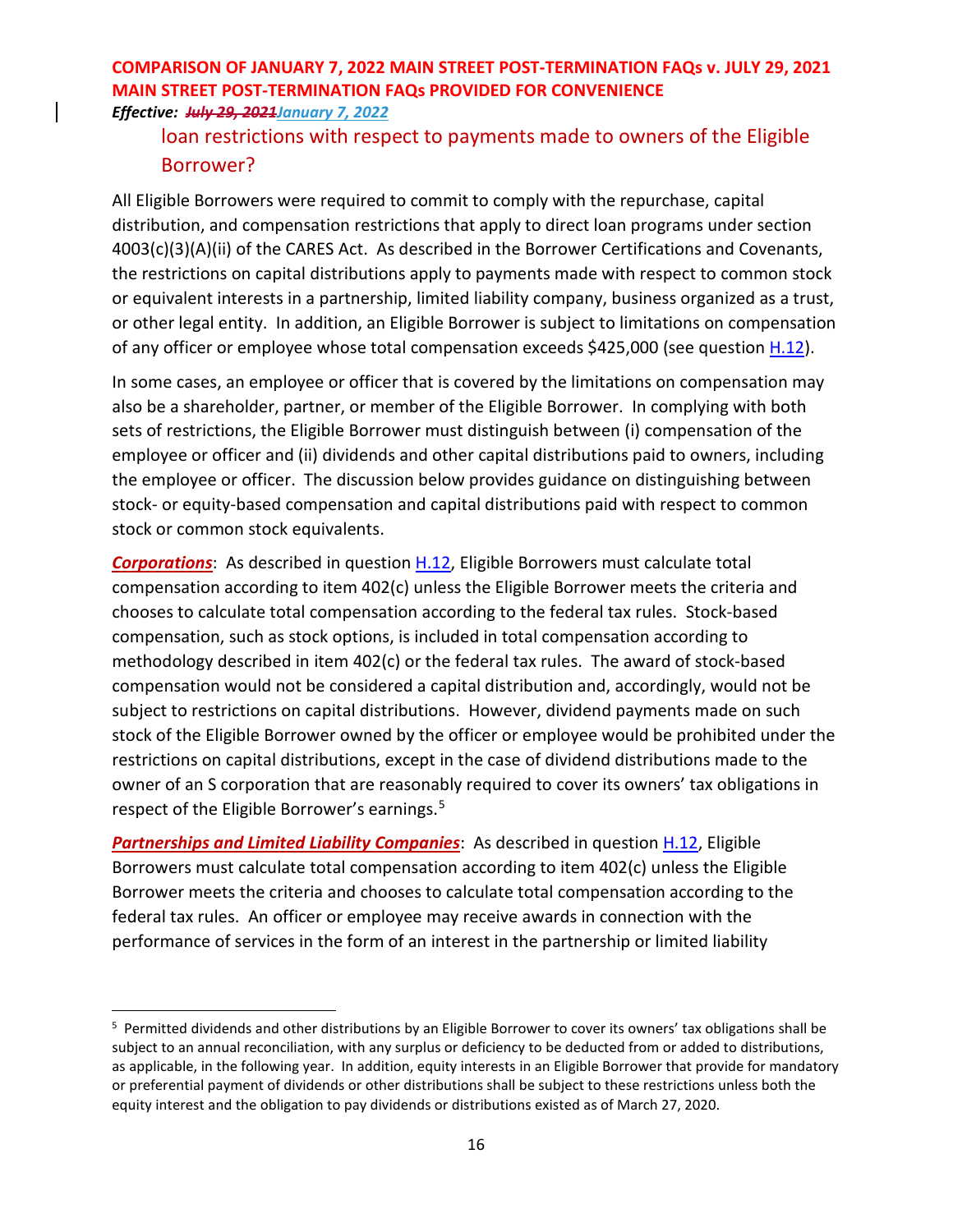company, including a capital or profits interest.<sup>[6](#page-16-0)</sup> With respect to an award of a capital or profits interest in connection with services, the value of the award, if any, would be included in total compensation according to the methodology described in item 402(c) or the federal tax rules, as applicable. The award of an interest in a partnership or limited liability company would not be considered a capital distribution and, accordingly, would not be subject to restrictions on capital distributions. However, the Eligible Borrower would be prohibited from making a distribution with respect to a partnership or limited liability company interest, including a capital or profits interest, except to the extent reasonably required to cover its owners' tax obligations in respect of the Eligible Borrower's earnings.<sup>[7](#page-16-1)</sup>

### H.17.How do the capital distribution and repurchase restrictions apply to ownership interests held by Employee Stock Ownership Plans (ESOPs)?

Eligible Borrowers were required to commit to comply with the repurchase, capital distribution, and compensation restrictions that apply to direct loan programs under section 4003(c)(3)(A)(ii) of the CARES Act. In some cases, shares of common stock of the Eligible Borrower may be held by an employee stock ownership plan (**ESOP**). The bullets below discuss how the restrictions on stock repurchases and capital distributions would apply to ownership interests held by the ESOP.

- **Restrictions on repurchases and redemptions**. In general, and as discussed in the Borrower Certifications and Covenants, an Eligible Borrower is restricted from repurchasing or redeeming an equity security issued by the Eligible Borrower or its parent company if such equity security is listed on a national securities exchange. Restrictions would therefore not apply to a repurchase or redemption of an equity security not listed on a national exchange. For example, an ESOP that holds shares of a non-public company that has an obligation to repurchase any shares allocated to the employee's ESOP account upon the employee's retirement or termination of employment would not be prohibited under these restrictions from making such repurchases. In addition, the restrictions on repurchases and redemptions do not apply to repurchases or redemptions required under a contractual obligation that was in effect as of March 27, 2020.
- **Restrictions on capital distributions**. Eligible Borrowers are also subject to restrictions on dividends and other capital distributions made with respect to common stock or equivalent interests in a partnership, limited liability company, business organized as a trust, or other legal entity. The rules regarding restrictions on capital distributions would apply to a corporation that maintains an ESOP that holds shares of the company

<span id="page-16-0"></span><sup>6</sup> The term "officer or employee" is defined in Section 2.D of the Certifications and Covenants and includes an individual that provides compensated services to a partnership or limited liability company that is taxed as a partnership.

<span id="page-16-1"></span><sup>7</sup> See footnot[e 5.](#page-15-1)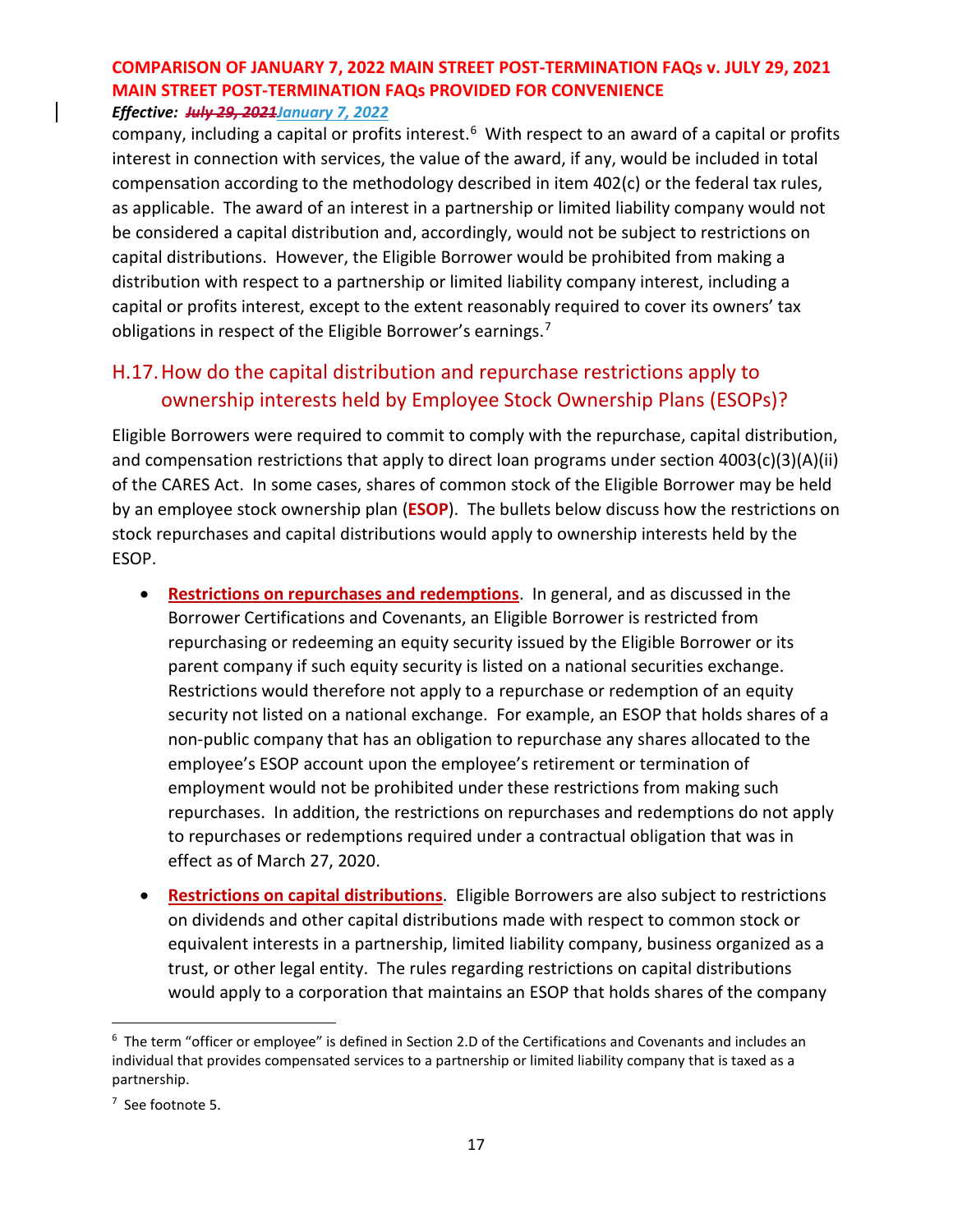*Effective: July 29, 2021January 7, 2022*

stock. The restrictions on dividends and other capital distributions do not apply to repurchases or redemptions, which are governed by the separate restriction in CARES Act section 4003(c)(3)(A)(ii)(I), discussed immediately above. A dividend or other capital distribution with respect to an Eligible Borrower's common stock or an equivalent interest held by an ESOP would be subject to restrictions on capital distributions, unless both the equity interest and the obligation to pay dividends or distributions existed as of March 27, 2020.

### H.18.If an Eligible Borrower is sold, will the certifications and covenants apply to its successors?

An Eligible Borrower was required to commit to comply with the certifications and covenants included in the Borrower Certifications and Covenants, including the repurchase, capital distribution, and compensation restrictions that apply to direct loan programs under section 4003(c)(3)(A)(ii) of the CARES Act (collectively, "Direct Loan Restrictions"). If an Eligible Borrower is acquired or otherwise merged into another business, the acquiring or resulting entity would generally assume all rights and obligations of the Eligible Borrower, including the rights and obligations of the predecessor entity under a Main Street loan. In all cases, an Eligible Borrower should first ensure that any proposed sale complies with the terms of the Main Street loan agreement so long as that Main Street loan remains outstanding, and that all required consents or waivers are obtained.

Below are examples of how Direct Loan Restrictions would apply to an Eligible Borrower, or a purchasing entity, after an acquisition or merger.

• **Scenario 1**: *Company A, an Eligible Borrower, sells all or substantially all of its assets to Company B.*

A sale of substantially all of Company A's assets in any transaction or series of transactions would be a Core Rights Act as defined in the [Loan Participation Agreement](https://www.bostonfed.org/-/media/Documents/special-lending-facilities/mslp/legal/loan-participation-agreement-standard-terms-and-conditions-historic-July312020.pdf?la=en) if it results in a release of all or substantially all of the collateral pledged under the Main Street loan, and would require the Main Street SPV's prior approval.

As a condition of its approval, the Main Street SPV will require that Company B assume all rights and obligations under the Main Street loan, including any Direct Loan Restrictions, unless the exception immediately below applies. Therefore, Company B will be required to execute the required Borrower Certifications and Covenants.

To the extent the Main Street loan is repaid in full as the result of the sale to a *bona fide* third party buyer, Company A would remain subject to any Direct Loan Restrictions, including without limitation any restrictions on capital distribution, that survive for 12 months after the loan is repaid. In this scenario, Company B would not be required to execute the required Borrower Certifications and Covenants. A *bona fide* third-party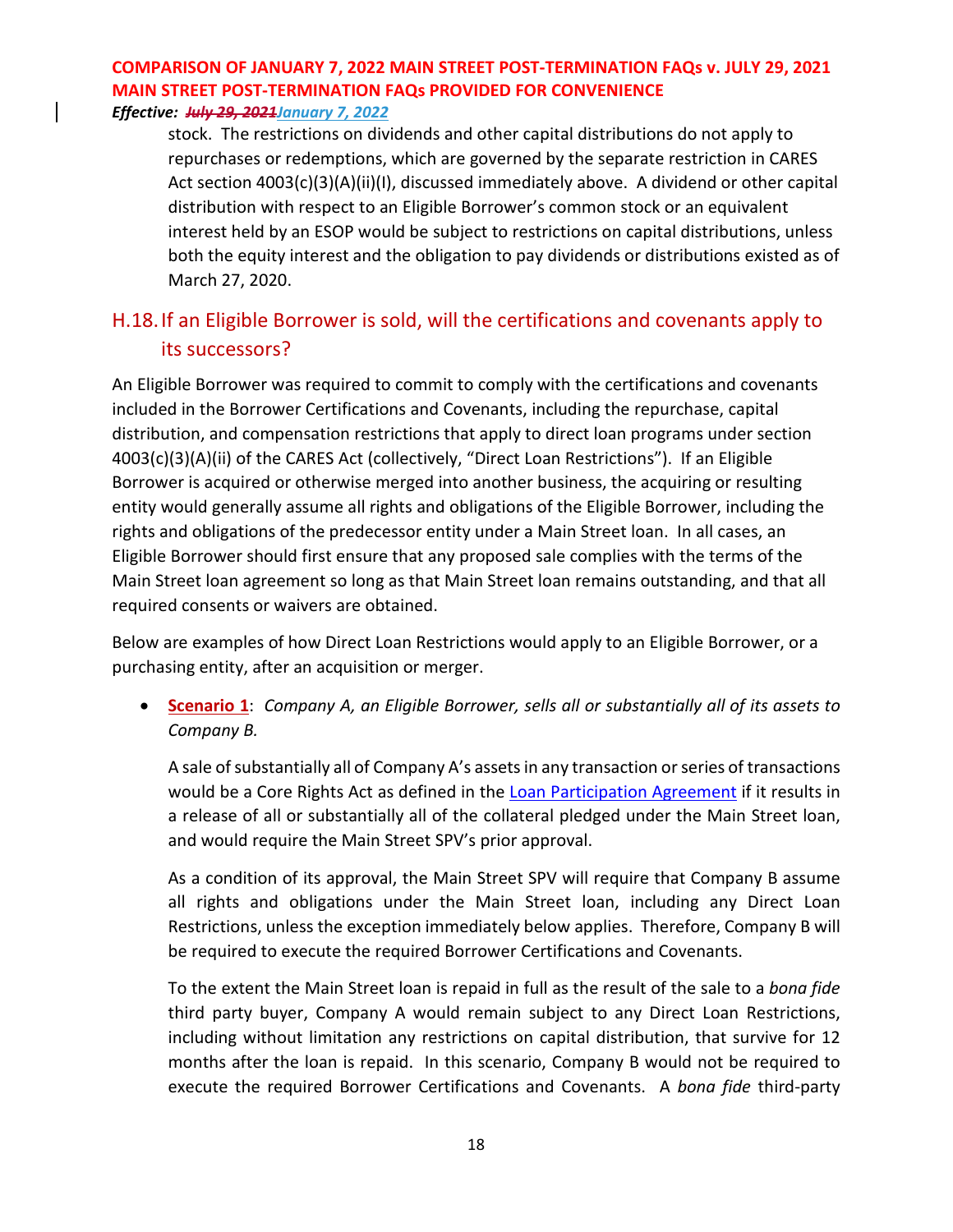buyer is a party who had no previous direct or indirect ownership interests in, affiliation with, or immediate family connection to individuals with direct or indirect ownership interests in Company A.

• **Scenario 2**: *Company A, an Eligible Borrower, sells some, but not substantially all, of its assets to Company B.*

In this scenario, Company A would likely retain its rights and obligations under the Main Street loan, including any Direct Loan Restrictions, and Company B would not assume any rights or obligations under the Main Street loan, unless so provided as part of the commercial transaction, including if required by the Main Street lender under the credit agreement. To the extent the Main Street loan is repaid, Company A would remain subject to any Direct Loan Restrictions, including without limitation any restrictions on capital distribution, that survive for 12 months after the loan is repaid.

Note that, to the extent that the assets in question are pledged as collateral to the Main Street loan, the collateral release could be considered a Core Rights Act as defined in the [Loan Participation Agreement](https://www.bostonfed.org/-/media/Documents/special-lending-facilities/mslp/legal/loan-participation-agreement-standard-terms-and-conditions-historic-July312020.pdf?la=en) if it constitutes, in any transaction or series of transactions, a release of all or substantially all of the value of the collateral under the Main Street loan and would require the Main Street SPV's prior approval.

• **Scenario 3**: *Shareholder X (the current owner of Company A, an Eligible Borrower) sells all or some of their shares in Company A to Shareholder Y.*

In this scenario, Company A continues to exist as a company but is under different ownership. Company A would retain its rights and obligations under the Main Street loan, including its obligations under the Direct Loan Restrictions. To the extent the Main Street loan is repaid, Company A would remain subject to any Direct Loan Restrictions, including without limitation any restrictions on capital distribution, that survive for 12 months after the loan is repaid.

Note that to the extent that Shareholder X is a guarantor of the Main Street loan, a release of Shareholder X as a guarantor could be considered a Core Rights Act as defined in the [Loan Participation Agreement](https://www.bostonfed.org/-/media/Documents/special-lending-facilities/mslp/legal/loan-participation-agreement-standard-terms-and-conditions-historic-July312020.pdf?la=en) if it constitutes a release of all or substantially all of the value of the guaranties under the Main Street loan and would require the Main Street SPV's prior approval.

• **Scenario 4**: *Company A merges into Company B. Company A ceases to have a separate corporate existence.*

In this scenario, Company A would no longer exist and Company B would assume all rights and obligations under the Main Street loan, including the Direct Loan Restrictions. Company B would be subject to the Borrower Certifications and Covenants, whether by operation of law or as a condition of the transaction. To the extent the Main Street loan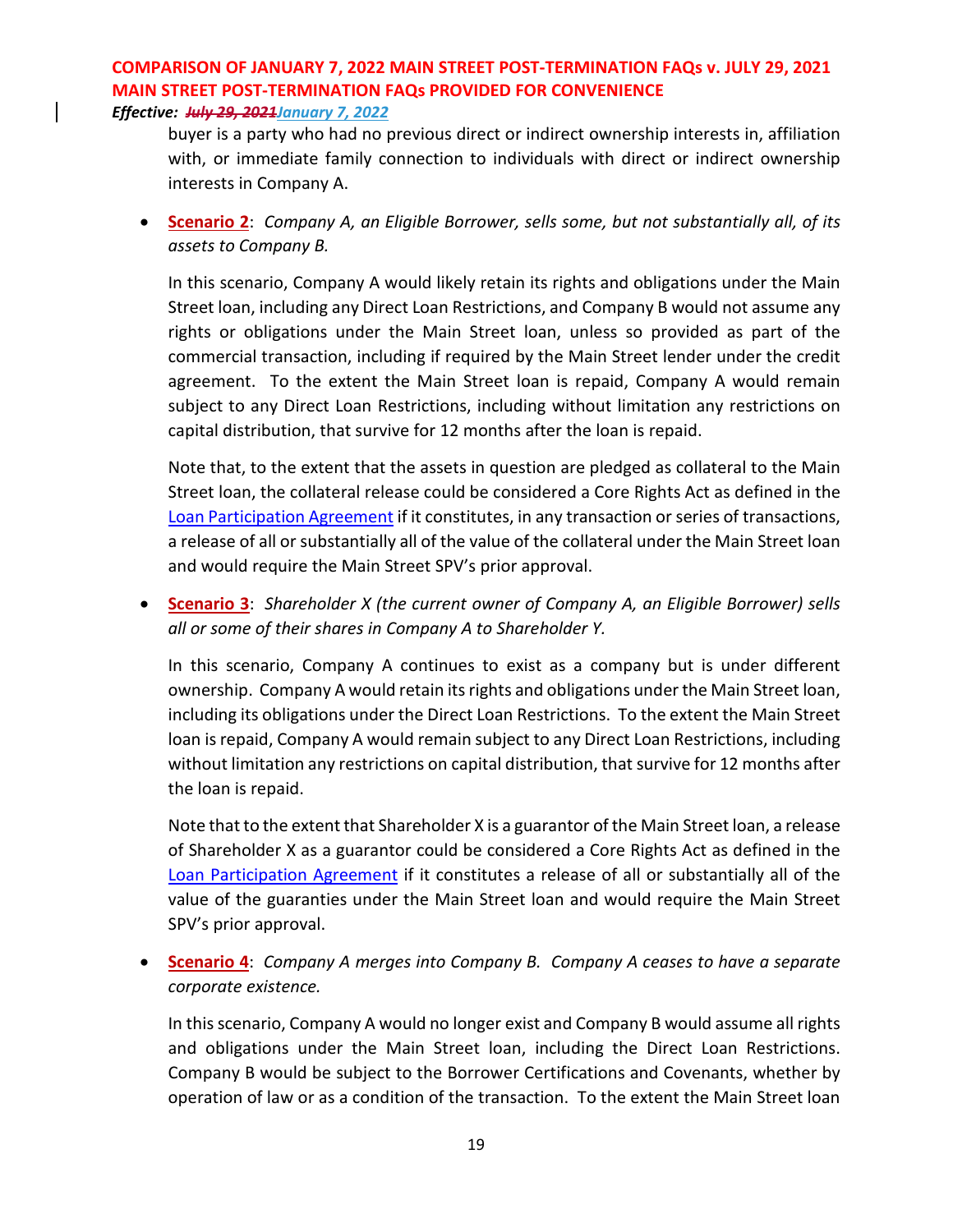*Effective: July 29, 2021January 7, 2022*

is repaid, Company B would remain subject to any Direct Loan Restrictions, including without limitation any restrictions on capital distribution, that survive for 12 months after the loan is repaid.

• **Scenario 5**: *All shares of Company A are purchased by Company B. Company A becomes a subsidiary of Company B.*

Like in Scenario 3, Company A continues to exist as a company but is under different ownership. Company A would retain its rights and obligations under the Main Street loan, including its obligations under the Direct Loan Restrictions. Company B would not be subject to any rights or obligations under the Main Street loan, except to the limited extent they apply to affiliates of the Eligible Borrower under the Direct Loan Restrictions (see section 2.D of the Instructions to the Borrower Certifications and Covenants and these FAQs), or if required by the Main Street lender. To the extent the Main Street loan is repaid, Company A would remain subject to any Direct Loan Restrictions, including without limitation any restrictions on capital distribution, that survive for 12 months after the loan is repaid.

For any other fact pattern involving the sale or transfer of shares or assets of a Main Street borrower, the lender may contact the Main Street SPV to determine the application of Program requirements.

## H.19.How do the compensation, capital distribution, and stock repurchase restrictions apply to an organization in which more than one entity borrows from the Main Street Lending Program?

The restrictions on compensation, stock repurchase, and capital distributions apply to the Eligible Borrower. Accordingly, if two affiliates borrow from the Main Street Lending Program each would be subject to the restrictions on compensation, capital distributions, and stock repurchases. Note that some restrictions also affect affiliates that are not borrowers. For example, the calculation of total compensation includes salary, bonuses, awards of stock, and other financial benefits received by an officer or employee from the Eligible Borrower and its affiliates. In addition, the Eligible Borrower may be restricted from repurchasing shares of its parent(s) if those shares are traded on a national exchange, as explained further in the Borrower Certifications and Covenants.

## <span id="page-19-0"></span>H.20.Do restrictions on dividend payments and capital distributions apply to loans made by an Eligible Borrower to an individual that is an owner of such Eligible Borrower?

A loan made by an Eligible Borrower after origination of a Main Street loan to an individual who is an owner of the Eligible Borrower is presumed to be a capital distribution unless the loan is (i) bona fide and (ii) either repaid according to its terms, or the lender (in this case the Eligible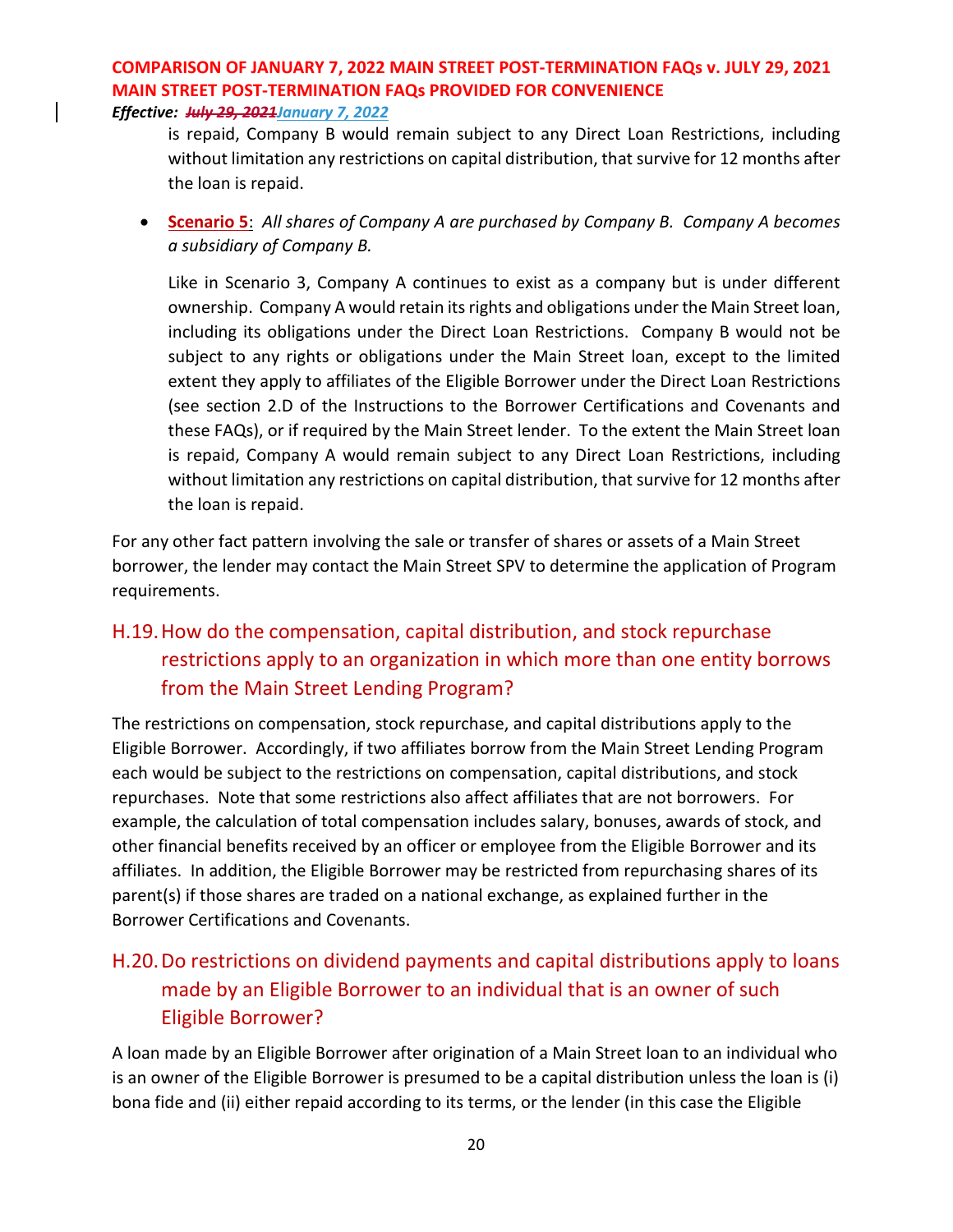Borrower) exercises its rights as a creditor upon default.<sup>8</sup> A loan will be considered bona fide if (i) it is a written instrument with a stated interest rate and a stated maturity date; (ii) it has terms that are at least as favorable to the Eligible Borrower as market terms for similar loans at the time of origination;<sup>[9](#page-20-1)</sup> (iii) the lender (in this case the Eligible Borrower) has a reasonable expectation of repayment, including that payments on the loan are not deferred; (iv) the debt is enforceable under state law; and (v) the lender (in this case the Eligible Borrower) has remedies upon default (e.g., a security interest or position with respect to other creditors).

A loan made before origination of the Main Street loan to an individual who is an owner will be presumed to be a capital distribution if it is forgiven or discharged, in whole or in part, or if the Eligible Borrower does not exercise its rights as a creditor.

Eligible Borrowers are subject to compensation, stock repurchase, dividend payment, and capital distribution restrictions that apply to direct loan programs under section 4003(c)(3)(A)(ii) of the CARES Act. In determining whether a transaction is a capital distribution or dividend payment, and therefore subject to the restrictions under section 4003(c)(3)(A)(ii) of the CARES Act, the Eligible Borrower is required to review and consider the instructions to the Borrower Certifications and Covenants, the FAQs, and the purpose of and economic result of the transaction. Transactions that circumvent or evade the restrictions that apply under section 4003(c)(3)(A)(ii) will be viewed as a violation of these restrictions.

### H.21.What restrictions apply to an Eligible Borrower's repayment of a loan made to the Eligible Borrower by an owner of the Eligible Borrower?

The Eligible Borrower's repayment of a loan made to it by an owner would not be considered a capital distribution provided that the loan is a bona fide loan and repayment is made when mandatory and due (see question  $H.20$ ). A loan will be considered bona fide if (i) it is a written instrument with a stated interest rate, a stated maturity date, and terms that are at least as favorable to the Eligible Borrower (in this case the borrower) as market terms for similar loans at the time of origination; (ii) the lender (in this case the owner) has a reasonable expectation of repayment, including that payments on the loan are not deferred; (iii) the debt is enforceable under state law; and (iv) the lender (in this case the owner) has remedies upon default (e.g., a security interest or position with respect to other creditors).

<span id="page-20-0"></span><sup>&</sup>lt;sup>8</sup> Includes draws on existing lines of credit, renewals of existing loans, or amendments to an existing loan that results in the terms of the loan becoming more favorable to the owner.

<span id="page-20-1"></span> $9$  Market terms means the prevailing terms at the time of origination. Market terms should be demonstrated, preferably by receipt of one or more written offers from an unaffiliated lender for a similar loan.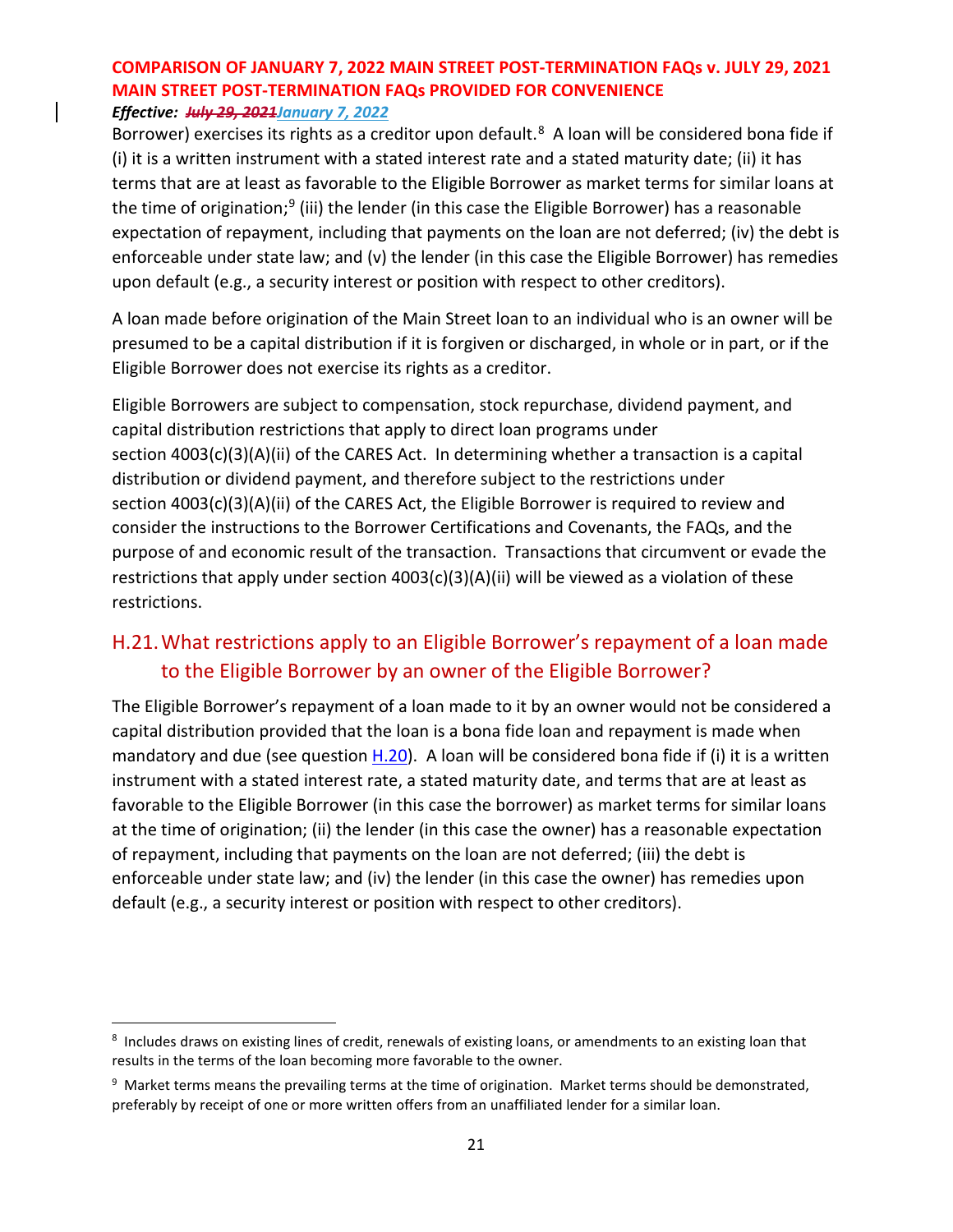In addition, as described in question C.4, an Eligible Borrower may, at the time of origination of an MSPLF Loan, use the proceeds of such loan to prepay existing debt that is outstanding and owed to lenders other than the Eligible Lender.<sup>[10](#page-21-0)</sup>

Finally, as indicated in question  $H.20$ , transactions that circumvent or evade the restrictions that apply under section 4003(c)(3)(A)(ii) of the CARES Act will be viewed as a violation of these restrictions.

### H.22.Do restrictions on compensation apply to loans made by an Eligible Borrower to an employee or officer of such Eligible Borrower?

In determining whether a loan by an Eligible Borrower to its employee or officer is compensation and therefore subject to the restrictions on compensation under section 4003(c)(A)(ii) of the CARES Act, the Borrower is required to review and consider the instructions to the Borrower Certifications and Covenants, these FAQs (including the definition of total compensation in question [H.12\)](#page-11-0), as well as the purpose of and economic result of the transaction. As described in question [H.12,](#page-11-0) Eligible Borrowers must calculate total compensation according to item 402(c) unless the Eligible Borrower meets the criteria and chooses to calculate total compensation according to the federal tax rules. An Eligible Borrower is required to determine whether a loan, or whole or partial forgiveness or discharge of a loan, would be considered compensation to an officer or employee according to these rules.<sup>11</sup> Under the federal tax rules, for example, the whole or partial forgiveness or discharge of a loan may be included in total compensation. Similarly, the amount of the canceled debt, interest or principal, generally is considered income and reported for the year the cancellation occurs. In addition, an individual who receives a loan with a below market interest rate may have imputed compensation determined in accordance with the federal tax rules.

Transactions that circumvent or evade the restrictions that apply under section 4003(c)(3)(A)(ii) of the CARES Act will be viewed as a violation of these restrictions.

## H.23.How should an Eligible Borrower that is an S Corporation comply with the requirement to conduct an annual reconciliation with respect to distributions paid to cover its owners' tax obligations?

A Borrower that is an S corporation or other tax pass-through entity may make distributions in respect of its common stock equivalents to the extent reasonably required to cover its owners' tax obligations in respect of the entity's earnings. Such distributions shall be subject to an

<span id="page-21-0"></span><sup>&</sup>lt;sup>10</sup> An owner also may make a new loan to the Eligible Borrower while a Main Street loan is outstanding, provided that all Program requirements are observed (including the requirement that the Main Street loan does not become contractually subordinated to the new loan extended by the owner). See [Appendix B,](#page-47-0) Section I.

<span id="page-21-1"></span><sup>&</sup>lt;sup>11</sup> See section 2.D of the **MSNLF, [NONLF,](https://www.bostonfed.org/-/media/Documents/special-lending-facilities/mslp/legal/nonlf-borrower-certifications-and-covenants.pdf?la=en) [MSPLF,](https://www.bostonfed.org/-/media/Documents/special-lending-facilities/mslp/legal/msplf-borrower-certifications-and-covenants.pdf?la=en) MSELF**, and **NOELF** Borrower Certifications and Covenants for a definition of "officer or employee."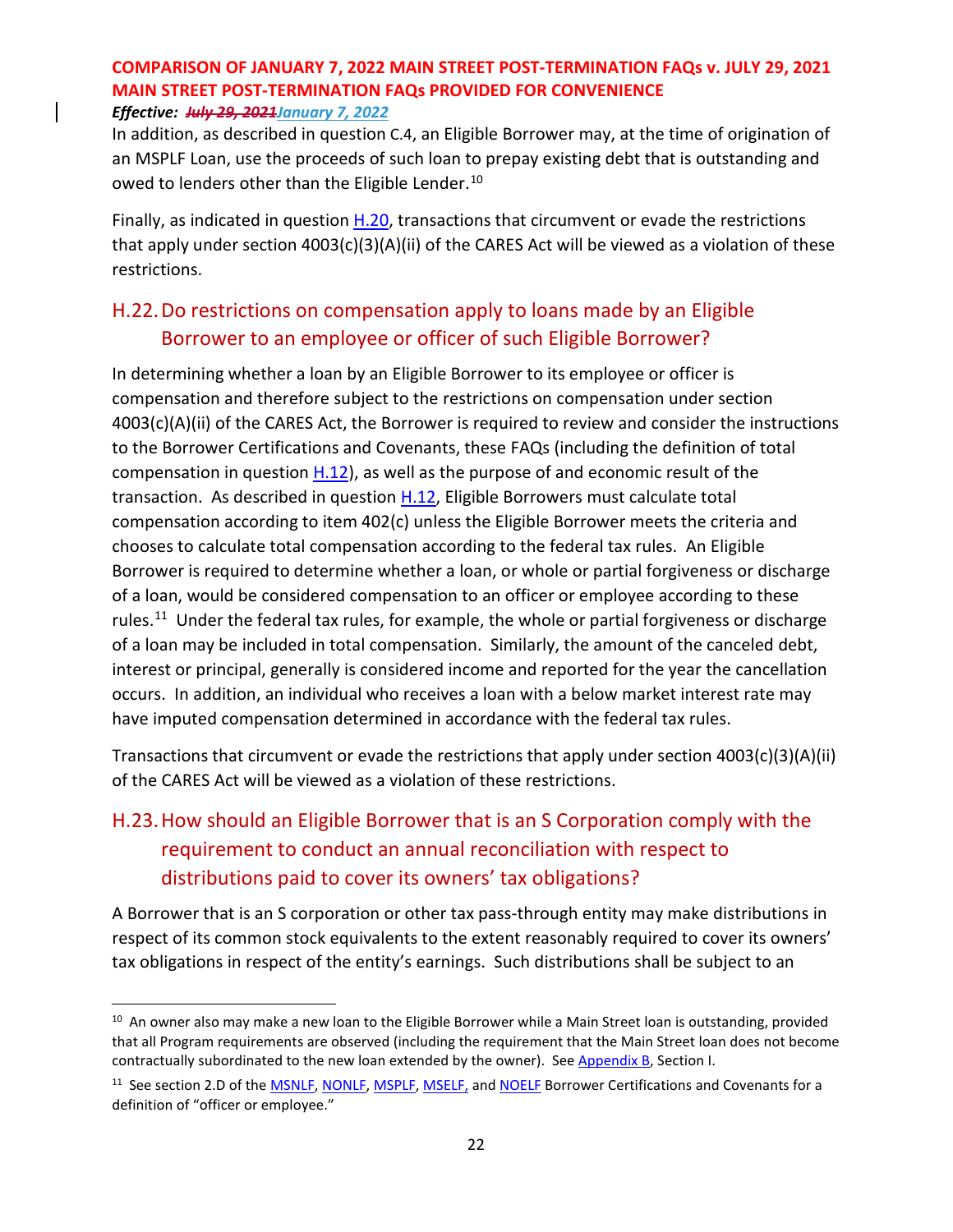#### *Effective: July 29, 2021January 7, 2022*

annual reconciliation, with any surplus or deficiency to be deducted from or added to distributions, as applicable, in the following year. This provision applies based on an owners' tax obligations and, accordingly, is based on the owners' tax year. For the same reason, the payment should be reconciled to the owner's tax liability.

### H.24.How should I read the term "Borrower" in the Borrower Certifications and Covenants for multi-borrower loans?

Each co-borrower in a multi-borrower loan was required todeliver to the Eligible Lender a set of Borrower Certifications and Covenants for the appropriate Main Street facility, which must be completed and signed by such co-borrower's principal executive officer and principal financial officer. If, for example, there are three co-borrowers, each with the same principal executive officer and principal financial officer, three sets of Borrower Certifications and Covenants must be executed by the same officers in respect of the three different co-borrowers.

Each set of certifications should accurately identify the relevant co-borrower in the "Name of the Borrower" field. References to "Borrower" throughout the **MSNLF, [MSPLF,](https://www.bostonfed.org/-/media/Documents/special-lending-facilities/mslp/legal/msplf-borrower-certifications-and-covenants.pdf?la=en) [MSELF,](https://www.bostonfed.org/-/media/Documents/special-lending-facilities/mslp/legal/mself-borrower-certifications-and-covenants.pdf?la=en) [NONLF,](https://www.bostonfed.org/-/media/Documents/special-lending-facilities/mslp/legal/nonlf-borrower-certifications-and-covenants.pdf?la=en)** and [NOELF](https://www.bostonfed.org/-/media/Documents/special-lending-facilities/mslp/legal/noelf-borrower-certifications-and-covenants.pdf?la=en) Borrower Certifications and Covenants mean *only* the co-borrower identified in the "Name of the Borrower" field in such document, except that:

- i. For the **MSNLF, MSPLF**, and **MSELF** Borrower Certifications and Covenants:
	- a. co-borrowers may elect to supply aggregated financial information and an aggregated EBITDA calculation in relation to section 4.A of the [MSNLF,](https://www.bostonfed.org/-/media/Documents/special-lending-facilities/mslp/legal/msnlf-borrower-certifications-and-covenants.pdf?la=en) [MSPLF,](https://www.bostonfed.org/-/media/Documents/special-lending-facilities/mslp/legal/msplf-borrower-certifications-and-covenants.pdf?la=en) and [MSELF](https://www.bostonfed.org/-/media/Documents/special-lending-facilities/mslp/legal/mself-borrower-certifications-and-covenants.pdf?la=en) Borrower Certifications and Covenants, where permitted by the Eligible Lender; $^{12}$  $^{12}$  $^{12}$  and
	- b. for the MSPLF, co-borrowers may elect to submit aggregated Lien and Collateral Valuation Reporting in relation to section 4.C of the [MSPLF](https://www.bostonfed.org/-/media/Documents/special-lending-facilities/mslp/legal/msplf-borrower-certifications-and-covenants.pdf?la=en) Borrower Certifications and Covenants, where permitted by the Eligible Lender.
- ii. For the **NONLF** and **NOELF** Borrower Certifications and Covenants:
	- a. a co-borrower that is a wholly owned subsidiary of a parent Nonprofit Organization:
		- i. may elect, with its parent Nonprofit Organization, to supply consolidated, parent-level financial records related to the borrower eligibility criteria

<span id="page-22-0"></span> $12$  If an Eligible Lender permits co-borrowers to submit aggregated financial information and EBITDA calculations, the Eligible Lender should instruct the co-borrowers to use the Eligible Lender's typical practices to aggregate such information in a manner that accounts for transactions between the co-borrowers and accurately reflects the financial position of the co-borrowers and their ability to repay the loan (e.g., in a manner that avoids double counting of revenues, assets, or liabilities). Each co-borrower should reference section 4.A of th[e MSNLF,](https://www.bostonfed.org/-/media/Documents/special-lending-facilities/mslp/legal/msnlf-borrower-certifications-and-covenants.pdf?la=en) [MSPLF,](https://www.bostonfed.org/-/media/Documents/special-lending-facilities/mslp/legal/msplf-borrower-certifications-and-covenants.pdf?la=en) an[d MSELF](https://www.bostonfed.org/-/media/Documents/special-lending-facilities/mslp/legal/mself-borrower-certifications-and-covenants.pdf?la=en) Borrower Certifications and Covenants, as well as question H.10, to determine if they are able to submit consolidated financial statements, which may then be aggregated with other co-borrowers, if relevant and permitted by the Eligible Lender.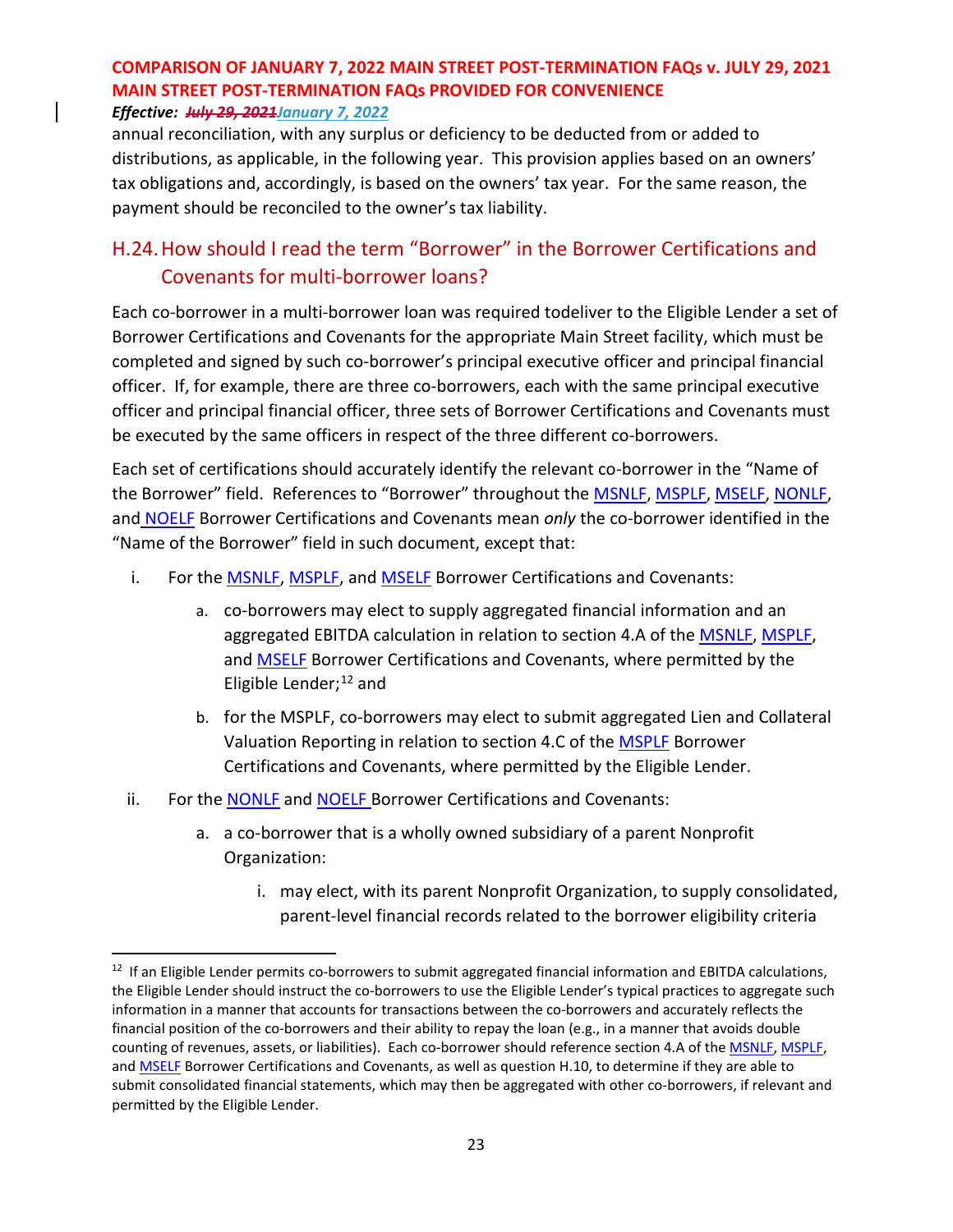*Effective: July 29, 2021January 7, 2022*

described in Borrower eligibility criteria (7)-(9) of the [NONLF](https://www.federalreserve.gov/newsevents/pressreleases/files/monetary20201030a4.pdf) an[d NOELF](https://www.federalreserve.gov/newsevents/pressreleases/files/monetary20201030a5.pdf) term sheets, where permitted by the Eligible Lender, and such consolidated eligibility criteria will be deemed the eligibility criteria for each co-borrower subsidiary and its parent Nonprofit Organization;

- ii. must, if it is not recognized as tax-exempt under section 501(c)(3) independently from its parent, reasonably determine, in a written record maintained by the organization, that it is an organization described in section 501(c)(3) of the IRC; and
- iii. must ascertain its eligibility under Borrower eligibility criteria (1)-(2) of the [NONLF](https://www.federalreserve.gov/newsevents/pressreleases/files/monetary20201030a4.pdf) and [NOELF](https://www.federalreserve.gov/newsevents/pressreleases/files/monetary20201030a5.pdf) term sheets on a standalone basis, and under criteria (5)-(6) on a consolidated basis with its parent Nonprofit Organization.
- b. a co-borrower that is not a wholly owned subsidiary of a parent Nonprofit Organization, or that has not elected to supply consolidated, parent-level financial records related to the borrower eligibility criteria in (7)-(9) of the [NONLF](https://www.federalreserve.gov/newsevents/pressreleases/files/monetary20201030a4.pdf) and [NOELF](https://www.federalreserve.gov/newsevents/pressreleases/files/monetary20201030a5.pdf) term sheets, must supply standalone financial records related to such borrower eligibility criteria.

## H.25.How should I read the term "Borrower" in the Lender Transaction Specific Certifications and Covenants for multi-borrower loans?

In the **MSNLF, [MSPLF,](https://www.bostonfed.org/-/media/Documents/special-lending-facilities/mslp/legal/msplf-borrower-certifications-and-covenants.pdf?la=en) [MSELF,](https://www.bostonfed.org/-/media/Documents/special-lending-facilities/mslp/legal/mself-lender-transaction-specific-certifications-and-covenants.pdf?la=en) NONLF**, and **NOELF** Lender Transaction Specific Certifications and Covenants, "Name of the Borrower" will be populated by the Portal to include the name of *each and every* co-borrower identified in the Portal. References to the "Borrower" throughout the document will be understood to mean "collectively, the co-borrowers named in the Lender Transaction Specific Certifications and Covenants," with the following exceptions:

- i. For th[e MSNLF,](https://www.bostonfed.org/-/media/Documents/special-lending-facilities/mslp/legal/msnlf-lender-transaction-specific-certifications-and-covenants.pdf?la=en) [MSPLF,](https://www.bostonfed.org/-/media/Documents/special-lending-facilities/mslp/legal/msplf-borrower-certifications-and-covenants.pdf?la=en) and [MSELF](https://www.bostonfed.org/-/media/Documents/special-lending-facilities/mslp/legal/mself-lender-transaction-specific-certifications-and-covenants.pdf?la=en) Lender Transaction Specific Certifications and Covenants:
	- a. **Section 1.A – Due Inquiry with Respect to Formation**: Each co-borrower must be a "Business" that was established prior to March 13, 2020. Therefore, the Eligible Lender must receive documentation from each co-borrower evidencing that co-borrower's legal formation certified by the appropriate governmental authority, and take those steps to verify such formation as are required under the Eligible Lender's ordinary underwriting policies and procedures.
	- b. **Section 1.B – Delivery of Borrower Certifications and Covenants**: Each coborrower must submit its own Borrower Certifications and Covenants. References to the Borrower Certifications and Covenants throughout the Lender Transaction Specific Certifications and Covenants should be read to include each co-borrower's Borrower Certifications and Covenants.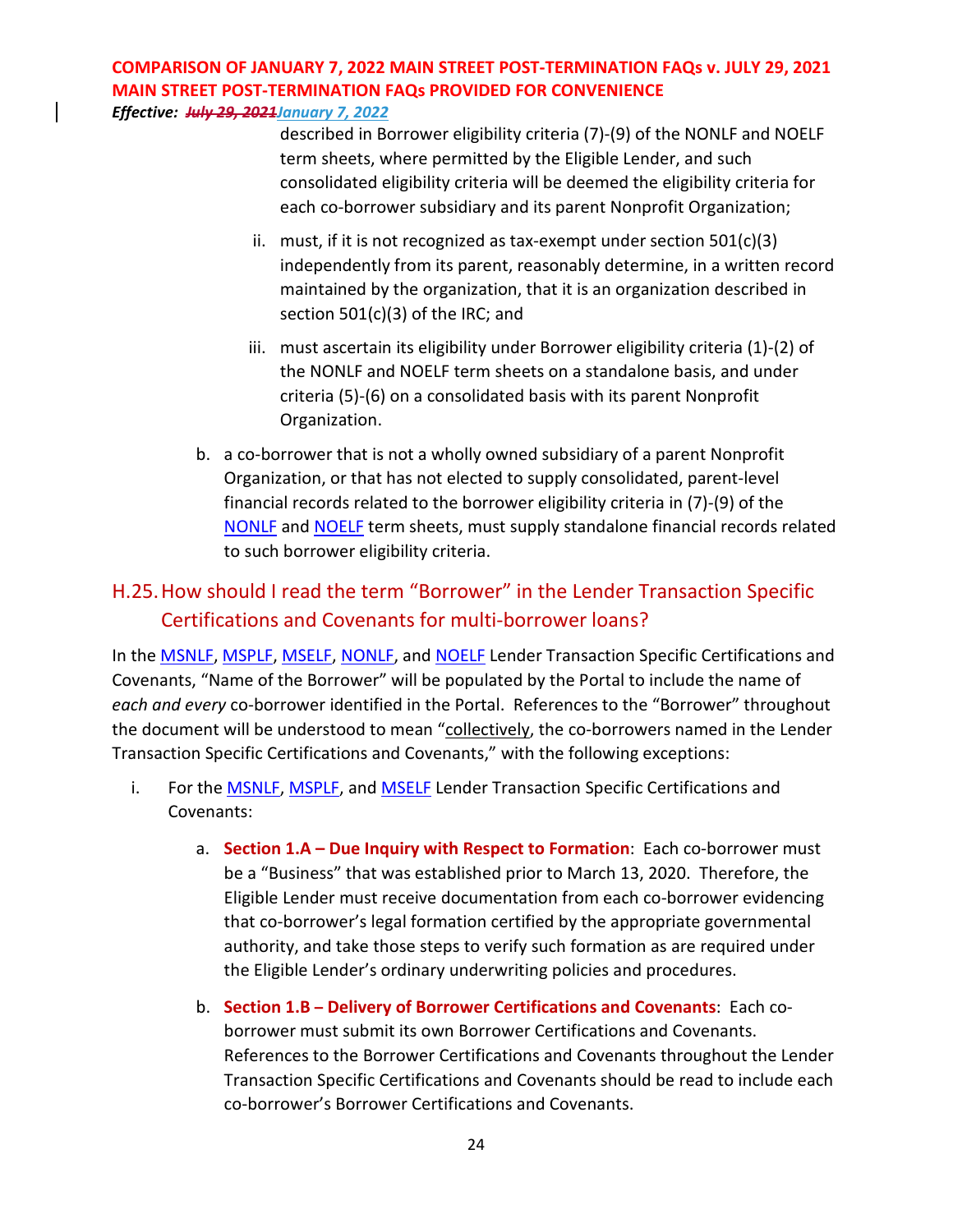*Effective: July 29, 2021January 7, 2022*

- c. **Sections 2.H, 2.I, and 2.J – EBITDA Requirements**: Each co-borrower must submit financial information and a calculated 2019 adjusted EBITDA for such coborrower, except that co-borrowers may elect to aggregate their financials and 2019 adjusted EBITDA, if permitted by the Eligible Lender.<sup>13</sup>
- d. **Section 3.B of the MSPLF Lender Transaction-Specific Certifications and Covenants**: Each MSPLF co-borrower must submit its own Lien and Collateral Value Reporting, except that the co-borrowers may elect to aggregate such reporting if permitted by the Eligible Lender.
- ii. For the NONLF and NOELF Borrower Certifications and Covenants:
	- a. **Section 1.A – Nonprofit Status and Due Inquiry with Respect to Formation**: Each co-borrower must be a Nonprofit Organization that has been in continuous operation since January 1, 2015. The Eligible Lender must receive documentation from each co-borrower evidencing that co-borrower's legal formation certified by the appropriate governmental authority, and take those steps to verify such formation as are required under the Eligible Lender's ordinary underwriting policies and procedures.
	- b. **Section 1.B – Delivery of Borrower Certifications and Covenants**: Each coborrower must submit its own Borrower Certifications and Covenants. References to the Borrower Certifications and Covenants throughout the Lender Transaction Specific Certifications and Covenants should be read to include each co-borrower's Borrower Certifications and Covenants.
	- c. **Sections 2.G, 2.I, and 2.J – Maximum Loan Size**: Each co-borrower must submit financial information and a calculated 2019 revenue for such co-borrower,

<span id="page-24-0"></span><sup>&</sup>lt;sup>13</sup> While co-borrowers may individually submit financial information and EBITDA calculations, the maximum loan size must be determined in reference to the adjusted 2019 EBITDA and existing outstanding and undrawn available debt of "the Borrower" (i.e., collectively, all of the co-borrowers). The Eligible Lender should use (or should require the co-borrowers to use, as applicable) its typical practices in order to aggregate financial information in a manner that accounts for transactions between the co-borrowers and accurately reflects the financial position of the co-borrowers and their ability to repay the loan (e.g., in a manner that avoids double counting of revenues, assets, or liabilities).

Therefore, to calculate maximum loan size, the aggregate adjusted 2019 EBITDA and aggregate existing outstanding and undrawn available debt of "the Borrower" should be used for section 2.H of the [MSNLF,](https://www.bostonfed.org/-/media/Documents/special-lending-facilities/mslp/legal/msnlf-lender-transaction-specific-certifications-and-covenants.pdf?la=en) [MSPLF,](https://www.bostonfed.org/-/media/Documents/special-lending-facilities/mslp/legal/msplf-borrower-certifications-and-covenants.pdf?la=en) an[d MSELF](https://www.bostonfed.org/-/media/Documents/special-lending-facilities/mslp/legal/mself-lender-transaction-specific-certifications-and-covenants.pdf?la=en) Lender Transaction Specific Certifications and Covenants; the aggregate adjusted 2019 EBITDA and aggregate existing outstanding and undrawn available debt of "the Borrower" and its affiliates should be used for section 2.I of th[e MSNLF,](https://www.bostonfed.org/-/media/Documents/special-lending-facilities/mslp/legal/msnlf-lender-transaction-specific-certifications-and-covenants.pdf?la=en) [MSPLF,](https://www.bostonfed.org/-/media/Documents/special-lending-facilities/mslp/legal/msplf-borrower-certifications-and-covenants.pdf?la=en) and [MSELF](https://www.bostonfed.org/-/media/Documents/special-lending-facilities/mslp/legal/mself-lender-transaction-specific-certifications-and-covenants.pdf?la=en) Lender Transaction Specific Certifications and Covenants; and, if, on an aggregated basis, all or substantially all of the assets of the Borrower comprise equity interests in other entities, then the Borrower must identify Selected Subsidiaries and the maximum loan size would be constrained by such Selected Subsidiaries' aggregate adjusted 2019 EBITDA and aggregate existing outstanding and undrawn available debt.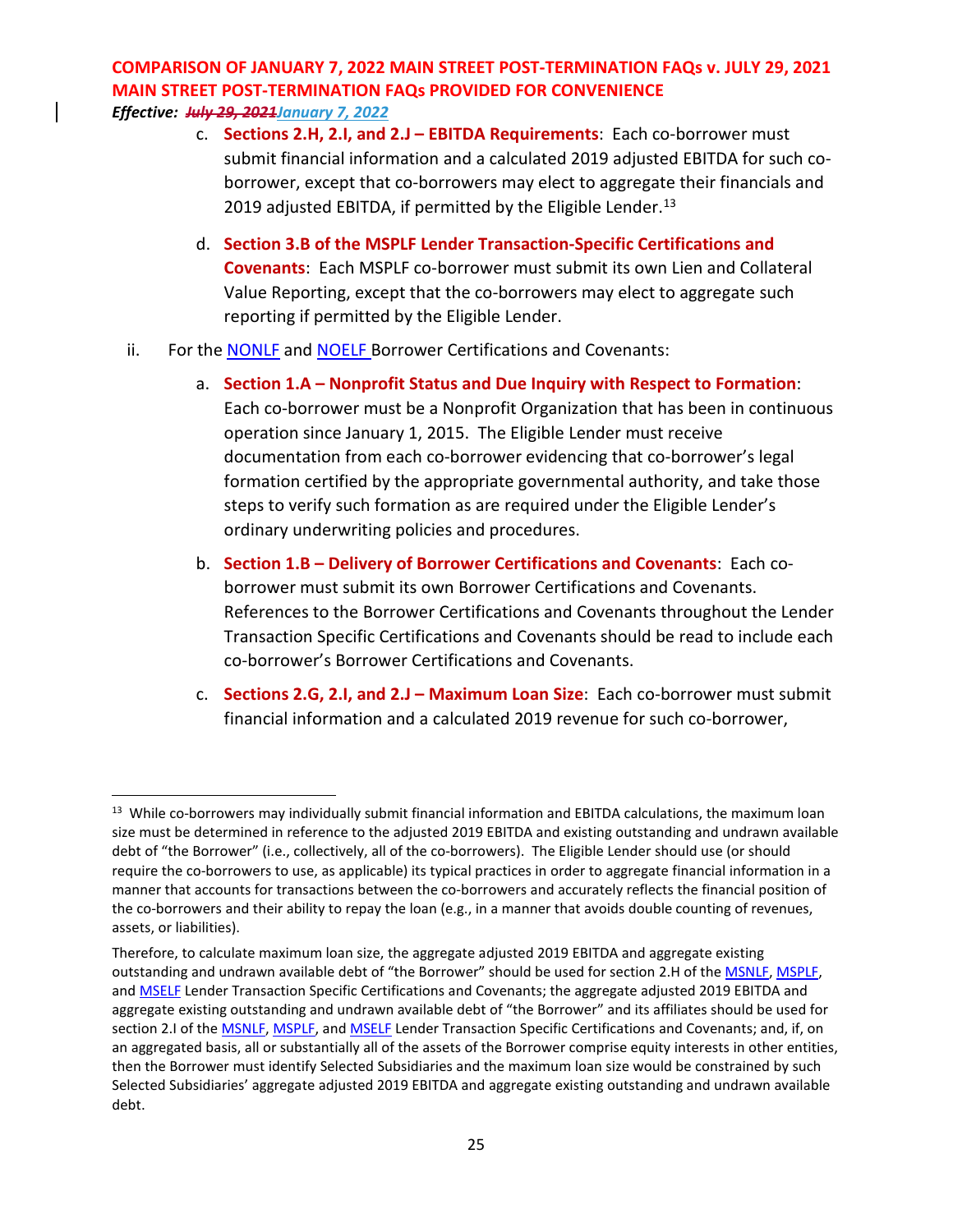*Effective: July 29, 2021January 7, 2022*

except that co-borrowers may elect to aggregate their financials and 2019 revenue, if permitted by the Eligible Lender.<sup>[14](#page-25-0)</sup>

d. **Section 2.H**: Each co-borrower must submit financial information and records to determine compliance with the borrower financial eligibility criteria in (7)-(9) of the [NONLF](https://www.federalreserve.gov/newsevents/pressreleases/files/monetary20201030a4.pdf) and [NOELF](https://www.federalreserve.gov/newsevents/pressreleases/files/monetary20201030a5.pdf) term sheets, except that a co-borrower that is a wholly owned subsidiary of a parent Nonprofit Organization may elect to provide consolidated, parent-level financial records related to the borrower eligibility criteria in (7)-(9) of the [NONLF](https://www.federalreserve.gov/newsevents/pressreleases/files/monetary20201030a4.pdf) and [NOELF](https://www.federalreserve.gov/newsevents/pressreleases/files/monetary20201030a5.pdf) term sheets.

For the avoidance of doubt, a notice or report made to an Eligible Lender by any co-borrower is a notice or report made by "the Borrower."<sup>[15](#page-25-1)</sup> Further, requirements referencing the other loans, obligations, or "Loans or Debt Instruments" of "the Borrower" include the other loans, obligations, or Loans or Debt Instruments, of all co-borrowers in any capacity, and not solely the other loans, obligations, or Loans or Debt Instruments, jointly shared by the co-borrowers.<sup>[16](#page-25-2)</sup> In addition, in the case of the MSELF and NOELF, all co-borrowers must be borrowers on the underlying credit facility being upsized. Finally, acceleration of a loan made to any of the coborrowers should trigger the cross-acceleration clause required under section 2.N of the Lender Transaction Specific Certifications and Covenants.

## H.26.May Eligible Borrowers enter into arrangements with independent contractors, vendors, or other third-party service providers, without

<span id="page-25-0"></span><sup>&</sup>lt;sup>14</sup> While co-borrowers may individually submit financial information and 2019 revenue calculations, the maximum loan size must be determined in reference to the average 2019 quarterly revenue of "the Borrower" (i.e., collectively, all of the co-borrowers). The Eligible Lender should use (or should require the co-borrowers to use, as applicable) its typical practices in order to aggregate financial information in a manner that accounts for transactions between the co-borrowers and accurately reflects the financial position of the co-borrowers and their ability to repay the loan (e.g., in a manner that avoids double counting of revenues, assets, or liabilities).

Therefore, to calculate maximum loan size, the aggregate average 2019 quarterly revenue of "the Borrower" should be used for section 2.G of the [NONLF](https://www.bostonfed.org/-/media/Documents/special-lending-facilities/mslp/legal/nonlf-lender-transaction-specific-certifications-and-covenants.pdf) and [NOELF](https://www.bostonfed.org/-/media/Documents/special-lending-facilities/mslp/legal/noelf-lender-transaction-specific-certifications-and-covenants.pdf) Lender Transaction Specific Certifications and Covenants; the aggregate average 2019 quarterly revenue of "the Borrower" and its affiliates should be used for section 2.I of the [NONLF](https://www.bostonfed.org/-/media/Documents/special-lending-facilities/mslp/legal/nonlf-lender-transaction-specific-certifications-and-covenants.pdf) and [NOELF](https://www.bostonfed.org/-/media/Documents/special-lending-facilities/mslp/legal/noelf-lender-transaction-specific-certifications-and-covenants.pdf) Lender Transaction Specific Certifications and Covenants; and, if, on an aggregated basis, all or substantially all of the assets of the Borrower comprise equity interests in other entities, then the Borrower must identify Selected Subsidiaries and the maximum loan size would be constrained by such Selected Subsidiaries' aggregate average 2019 quarterly revenue.

<span id="page-25-1"></span><sup>&</sup>lt;sup>15</sup> See, e.g., sections 2.G, or 2.I of the **MSNLF**, [MSPLF,](https://www.bostonfed.org/-/media/Documents/special-lending-facilities/mslp/legal/msplf-borrower-certifications-and-covenants.pdf?la=en) [MSELF,](https://www.bostonfed.org/-/media/Documents/special-lending-facilities/mslp/legal/mself-lender-transaction-specific-certifications-and-covenants.pdf?la=en) [NONLF,](https://www.bostonfed.org/-/media/Documents/special-lending-facilities/mslp/legal/nonlf-lender-transaction-specific-certifications-and-covenants.pdf) and [NOELF](https://www.bostonfed.org/-/media/Documents/special-lending-facilities/mslp/legal/noelf-lender-transaction-specific-certifications-and-covenants.pdf) Lender Transaction Specific Certifications and Covenants, section 5.B of th[e MSNLF](https://www.bostonfed.org/-/media/Documents/special-lending-facilities/mslp/legal/msnlf-lender-transaction-specific-certifications-and-covenants.pdf?la=en) an[d NONLF](https://www.bostonfed.org/-/media/Documents/special-lending-facilities/mslp/legal/nonlf-lender-transaction-specific-certifications-and-covenants.pdf) Lender Transaction Specific Certifications and Covenants, and section 6.B of the [MSPLF,](https://www.bostonfed.org/-/media/Documents/special-lending-facilities/mslp/legal/msplf-borrower-certifications-and-covenants.pdf?la=en) [MSELF,](https://www.bostonfed.org/-/media/Documents/special-lending-facilities/mslp/legal/mself-lender-transaction-specific-certifications-and-covenants.pdf?la=en) and [NOELF](https://www.bostonfed.org/-/media/Documents/special-lending-facilities/mslp/legal/noelf-lender-transaction-specific-certifications-and-covenants.pdf) Lender Transaction Specific Certifications and Covenants.

<span id="page-25-2"></span><sup>&</sup>lt;sup>16</sup> See section 2.K of the **MSNLF, [MSPLF,](https://www.bostonfed.org/-/media/Documents/special-lending-facilities/mslp/legal/msplf-borrower-certifications-and-covenants.pdf?la=en) [MSELF,](https://www.bostonfed.org/-/media/Documents/special-lending-facilities/mslp/legal/mself-lender-transaction-specific-certifications-and-covenants.pdf?la=en) [NONLF,](https://www.bostonfed.org/-/media/Documents/special-lending-facilities/mslp/legal/nonlf-lender-transaction-specific-certifications-and-covenants.pdf) and [NOELF](https://www.bostonfed.org/-/media/Documents/special-lending-facilities/mslp/legal/noelf-lender-transaction-specific-certifications-and-covenants.pdf)** Lender Transaction Specific Certifications and Covenants, section 3 of th[e MSPLF,](https://www.bostonfed.org/-/media/Documents/special-lending-facilities/mslp/legal/msplf-borrower-certifications-and-covenants.pdf?la=en) [MSELF](https://www.bostonfed.org/-/media/Documents/special-lending-facilities/mslp/legal/mself-lender-transaction-specific-certifications-and-covenants.pdf?la=en) and [NOELF](https://www.bostonfed.org/-/media/Documents/special-lending-facilities/mslp/legal/noelf-lender-transaction-specific-certifications-and-covenants.pdf) Lender Transaction Specific Certifications and Covenants, section 4.A. of the **MSNLF** and **NONLF** Lender Transaction Specific Certifications and Covenants, and section 5.A. of the [MSPLF](https://www.bostonfed.org/-/media/Documents/special-lending-facilities/mslp/legal/msplf-borrower-certifications-and-covenants.pdf?la=en) Lender Transaction Specific Certifications and Covenants.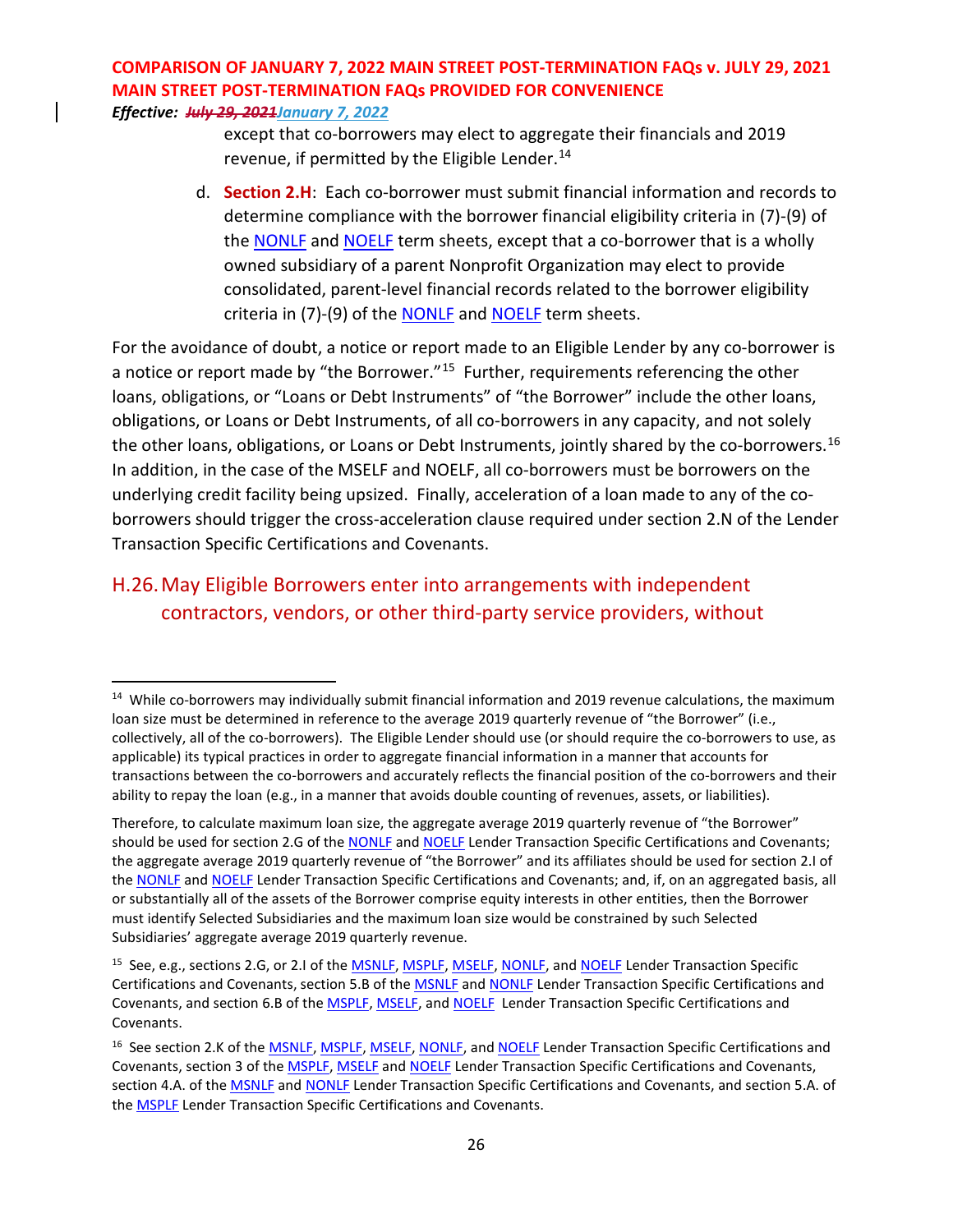### violating the compensation or distribution restrictions in section 4003(c)(3)(A)(ii)?

In general, Eligible Borrowers may enter into arrangements with independent contractors, vendors, or third-party service providers without violating the compensation or distribution restrictions under section 4003(c)(3)(A)(ii) of the CARES Act to the extent such arrangements are bona fide and are not undertaken to circumvent or evade such restrictions. As of April 9, 2021, certain arrangements would be presumed to be an evasion of 4003(c)(3)(A)(ii):

- **Officers or Employees.** Any compensation received by an officer or employee of the Eligible Borrower from the Eligible Borrower or its affiliates indirectly through an independent contractor, vendor, or other third-party contractual arrangement, would be presumed to be part of the "total compensation" received by such officer or employee for purposes of the compensation restrictions. For example, compensation from a third-party vendor of the Eligible Borrower would be considered to be provided indirectly by the Eligible Borrower if the officer or employee's labor for the vendor benefits the Eligible Borrower or is conducted for its account.
- **Former Officers or Employees.** In the case of a former officer or employee of the Eligible Borrower whose employment terminated during the term of the Main Street loan (or in the six months preceding the origination of the Main Street loan), an independent contractor, vendor, or third-party service provider arrangement would be presumed to be an evasion of the compensation restrictions if any of the following conditions are met: (i) there is not a material change in the responsibilities of the former officer or employee that reflects the difference between an employer/employee and a contractual relationship; (ii) the only client(s) of the independent contractor, vendor, or third-party service provider are the Eligible Borrower and/or its affiliates; or (iii) the Eligible Borrower cannot demonstrate that the former officer or employee is providing bona fide services to the Eligible Borrower or its affiliates on terms that are at least as favorable to the Eligible Borrower or its affiliates as market terms for similar arrangements.
- **Holders of Equity Interests in the Borrower.** Any payments received by the holder of an equity interest in an Eligible Borrower as a result of an independent contractor, vendor, or third-party contractual arrangement would be presumed to be a capital distribution, unless the recipient provides bona fide services for the Eligible Borrower and the contract is on terms that are at least as favorable to the Eligible Borrower as market terms for similar arrangements.

Any evasion analysis would focus on the substance of the payments, as opposed to the technicalities of the legal structure.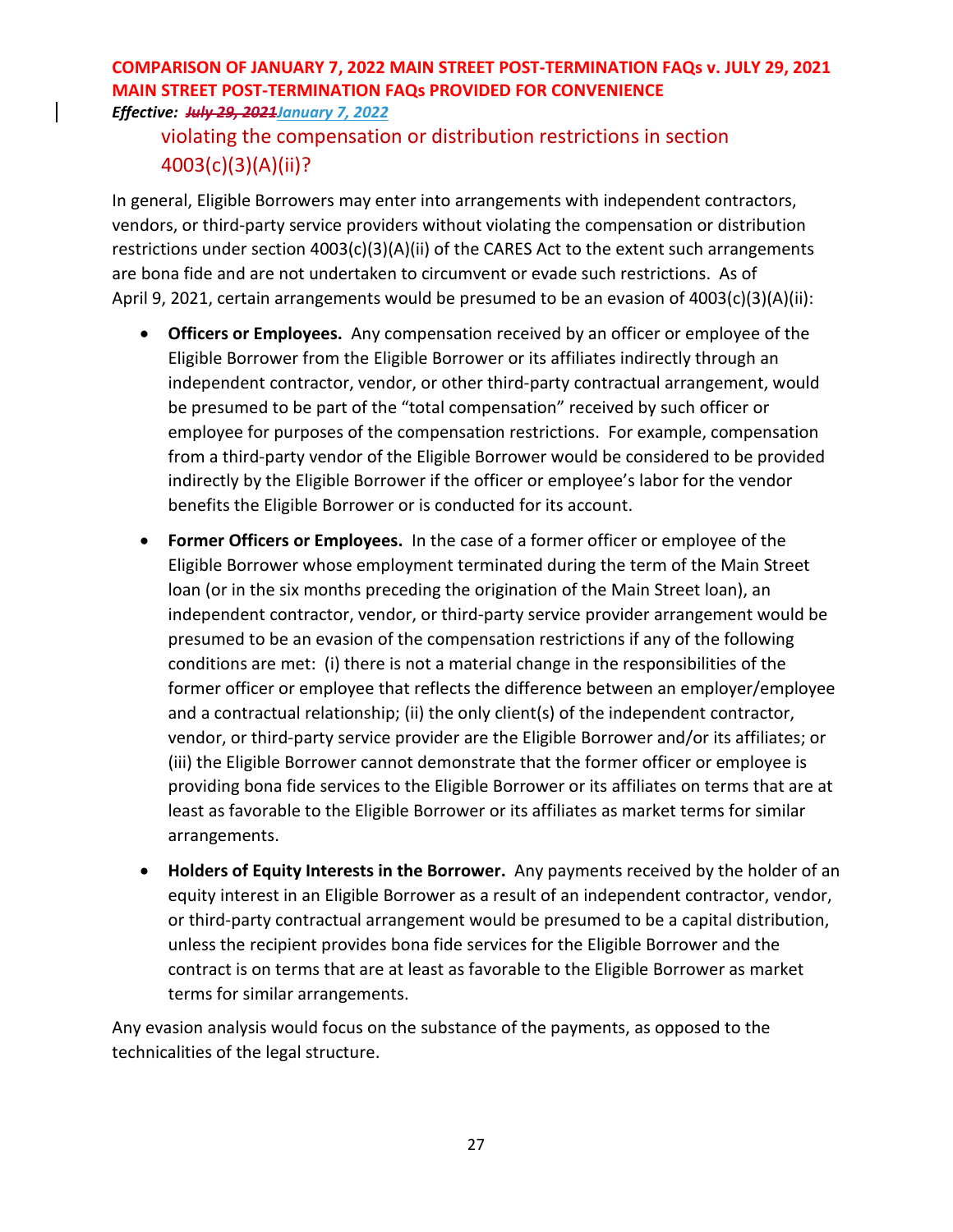### **I. Lender Information**

- I.1. [Archived.]
- I.2. [Archived.]
- I.3. [Archived.]
- I.4. [Archived.]
- I.5. How should an Eligible Lender account for the transfer of an undivided participation interest in the loan to the Main Street SPV?

The transfer of an undivided participation interest in an MSNLF Loan, NONLF Loan, MSPLF Loan, MSELF Upsized Tranche, or NOELF Upsized Tranche is structured with the intent to (a) meet the accounting definition of a participating interest; (b) qualify as a true sale under the Bankruptcy Code; and (c) meet the criteria for sale accounting outlined in ASC 860, Transfers and Servicing.

The Federal Reserve expects that an Eligible Lender would generally be able to support the conclusion that the transfer of a participation interest in an MSNLF Loan, NONLF Loan, MSPLF Loan, MSELF Upsized Tranche, or NOELF Upsized Tranche made in accordance with the Program requirements qualifies for sale accounting under ASC 860. However, an Eligible Lender will need to evaluate any entity-specific considerations in determining the appropriate conclusion.

For the MSELF and NOELF, the accounting considerations described above relate to situations where an Eligible Lender has appropriately concluded that the MSELF or NOELF Upsized Tranche is a separate and distinct unit of account for accounting purposes. This conclusion will vary depending on transaction-specific considerations as an Eligible Lender has the ability to customize certain details that may be pertinent to the unit of account analysis. Factors that an Eligible Lender should consider in evaluating whether the MSELF or NOELF Upsized Tranche can be considered a separate and distinct unit of account, apart from the existing term loan or revolving credit facility, for accounting purposes include, but are not limited to:

- the characteristics of the MSELF or NOELF Upsized Tranche compared to the characteristics of the existing term loan or revolving credit facility (e.g., maturity date, amortization schedule, collateral requirement, payment date, and interest rate); and
- how an Eligible Lender operationalizes the MSELF or NOELF Upsized Tranche, including whether scheduled principal and interest payments are commingled with payments on the existing term loan or revolving credit facility, whether the payments made by the Eligible Borrower clearly indicate which loan the payment is intended to settle, and whether the Eligible Lender separately maintains detailed record-keeping.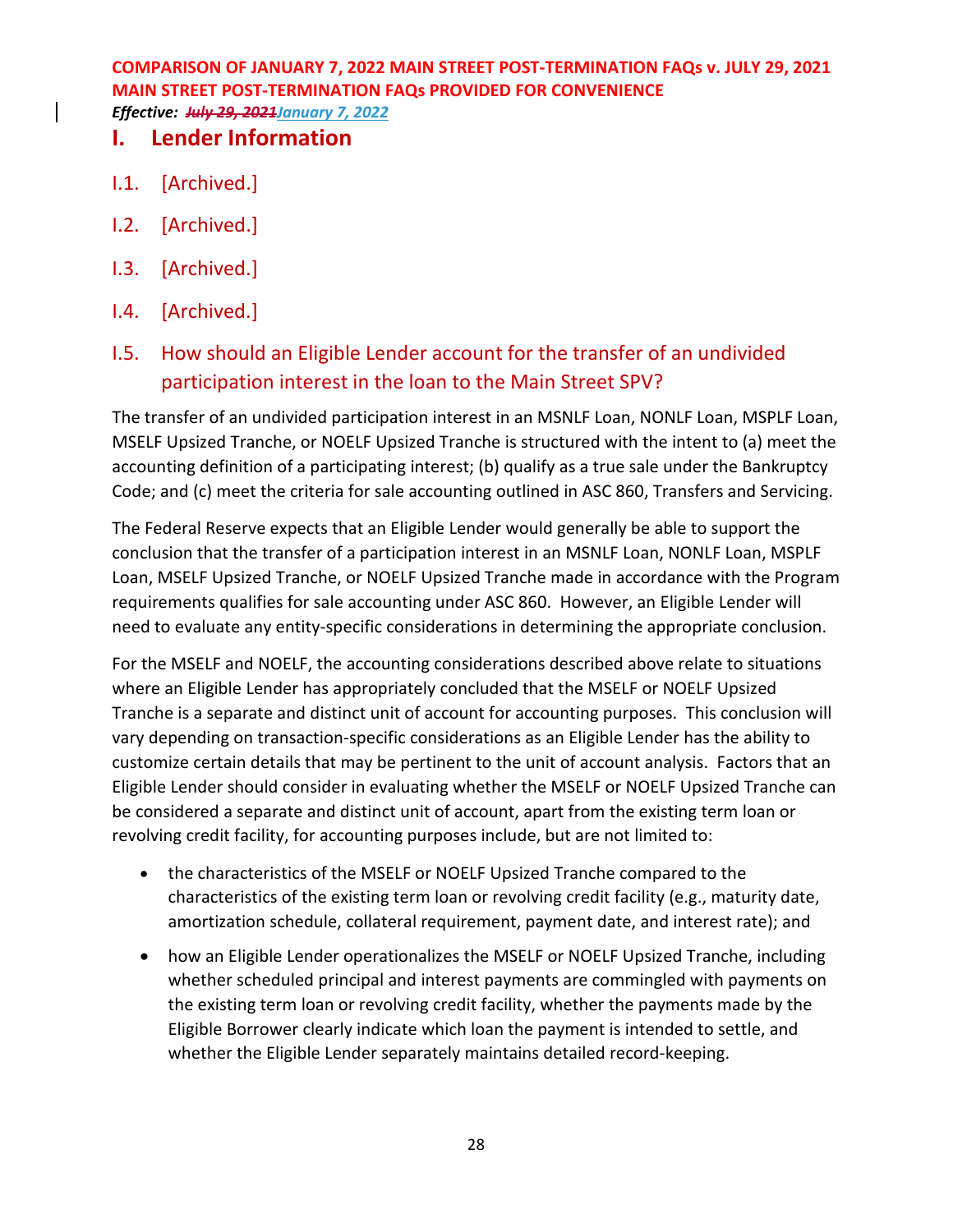Federal Reserve staff has discussed the broad terms and intent of the Program with staff of the SEC's Office of the Chief Accountant (**OCA**). OCA staff have indicated they are available for consultation on an entity's specific facts and circumstances as needed.

### I.6. Do the participation interests purchased by the Main Street SPV under the Program constitute "true participations"?

The Federal Reserve has designed the legal forms and agreements to facilitate a determination that the participation interests purchased by the Main Street SPV in MSNLF Loans, NONLF Loans MSPLF Loans, MSELF Upsized Tranches, or NOELF Upsized Tranches are "true participations." As such, the participation interests by the Main Street SPV have characteristics of true participations under the Bankruptcy Code, including the following:

- Sections 2.1(c) and 4.3 of the [Participation Agreement](https://www.bostonfed.org/-/media/Documents/special-lending-facilities/mslp/legal/loan-participation-agreement-standard-terms-and-conditions.pdf?la=en) explicitly reflect the intention of the parties to effect a true sale. Section 2.1(b) of the Participation Agreement provides that it is the parties' intent to sell an undivided participation interest in 95% of an MSNLF Loan, an NONLF Loan, an MSPLF Loan, an MSELF Upsized Tranche, or an NOELF Upsized Tranche. Further, sections 4.3 and 5.3 of the Participation Agreement state that there is a complete and irrevocable transfer by the Eligible Lender of the rewards and risks of ownership of the participation interest. Further, section 2.1(d) makes clear that the participation interest cannot be put-back, voided, or rescinded. While the Eligible Lender will retain bare legal title to the portion of the MSNLF Loan, NONLF Loan, MSPLF Loan, MSELF Upsized Tranche, or NOELF Upsized Tranche underlying the participation interest, retention of title in this manner is not inconsistent with the sale of a participation interest in a loan.
- The Eligible Lender does not guarantee repayment of the participation interest or the MSNLF Loan, NONLF Loan, MSPLF Loan, MSELF Upsized Tranche, or NOELF Upsized Tranche underlying the participation interest, nor is there any other recourse inconsistent with a sale of the participation interest.
- Sections 2.1(b) and 8 of the Participation Agreement provide for a pure pass-through to the Main Street SPV of amounts paid by the Eligible Borrower under an MSNLF Loan, an NONLF Loan, an MSPLF Loan, an MSELF Upsized Tranche, or an NOELF Upsized Tranche, excluding the Eligible Lender's retained beneficial interest (a 5% beneficial interest in each MSNLF Loan, NONLF Loan, MSPLF Loan, MSELF Upsized Tranche, or NOELF Upsized Tranche). The proceeds of the participation interest will not be commingled with the Eligible Lender's funds for any significant period of time. Pursuant to Section 8.1 of the Participation Agreement, (i) the Eligible Lender will accept and hold any distributions that the Eligible Lender receives in respect of the participation interest for the account and sole benefit of the Main Street SPV, (ii) the Eligible Lender has no equitable or beneficial interest in such distributions, which are property of the Main Street SPV, and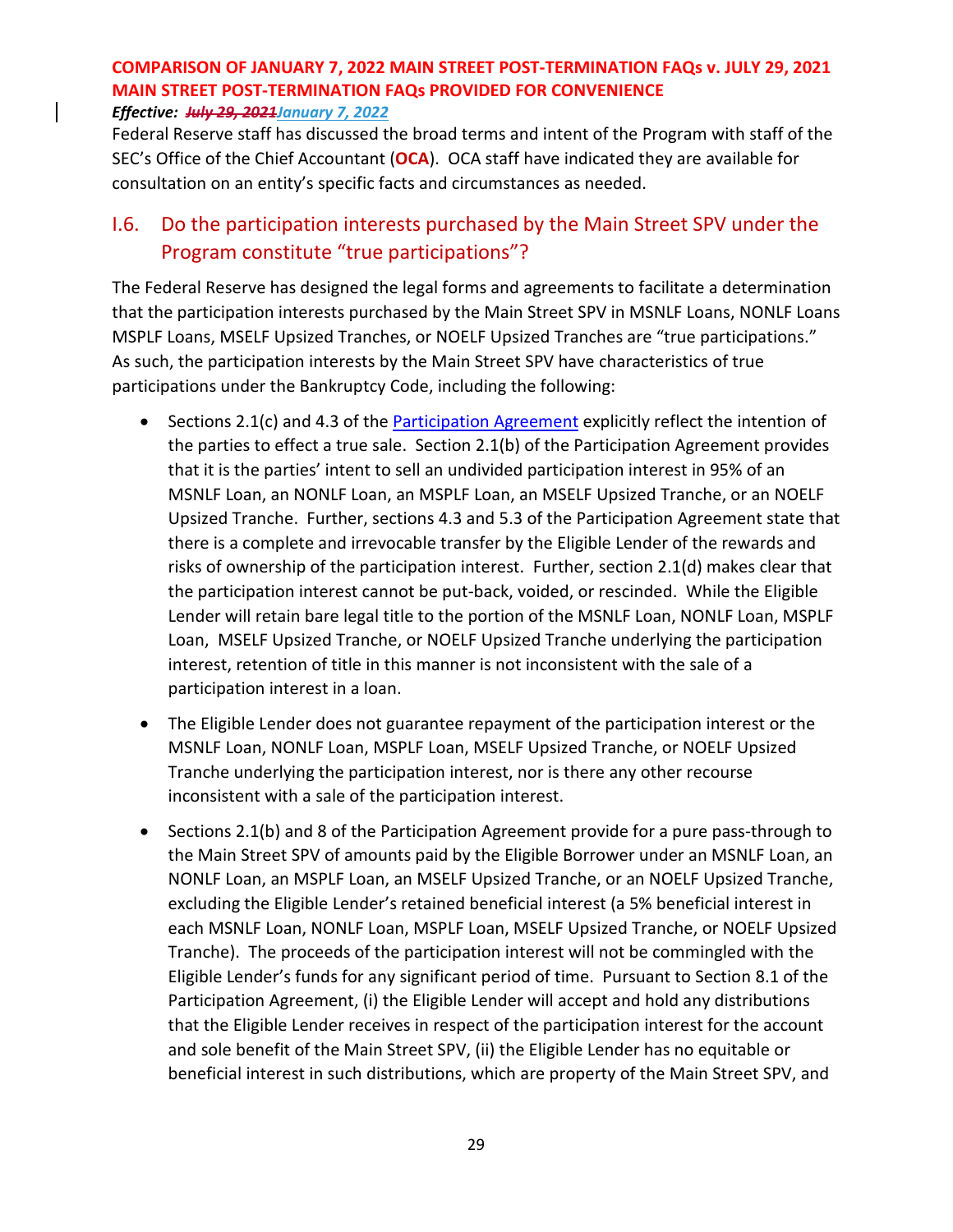(iii) the Eligible Lender is required to deliver any distribution to the Main Street SPV promptly.

- The participation interest will also have the same duration as the underlying MSNLF Loan, NONLF Loan, MSPLF Loan, MSELF Upsized Tranche, or NOELF Upsized Tranche.
- Pursuant to the [Servicing Agreement,](https://www.bostonfed.org/-/media/Documents/special-lending-facilities/mslp/legal/servicing-agreement.pdf?la=en) the Eligible Lender will provide Enhanced Reporting Services (as defined in the Servicing Agreement) to the Main Street SPV with respect to the participation interest. As compensation for the Enhanced Reporting Services, the Main Street SPV will pay the Eligible Lender a servicing fee in the amount of 0.25% or 0.5% per annum of the total principal amount of the participation interest. The Federal Reserve believes that the terms of the Servicing Agreement are commercially reasonable and comparable to terms that unaffiliated third parties would accept to provide Enhanced Reporting Services, under the terms and conditions set out in the Servicing Agreement, with respect to the participation interest.
- By agreeing to borrow in connection with the Program, each Eligible Borrower must consent to the Eligible Lender's sale of the participation interest in the MSNLF Loan, NONLF Loan, MSPLF Loan, MSELF Upsized Tranche, or NOELF Upsized Tranche, as applicable, to the Main Street SPV.
- The Eligible Lender has agreed to act on behalf of the Main Street SPV with respect to the Main Street SPV's participation interest in the MSNLF Loan, the NONLF Loan, the MSPLF Loan, the MSELF Upsized Tranche, and the NOELF Upsized Tranche. With respect to Core Rights Acts, Section 11.1 of the Participation Agreement provides that the Eligible Lender shall only take (or refrain from taking) Core Rights Acts in accordance with the prior instructions of the Main Street SPV. Pursuant to Section 12.1 of the Participation Agreement, the Eligible Lender will not be held to the standard of care of a fiduciary, but will exercise the same duty of care with respect to the administration and enforcement of the participation interest as it would exercise if it held the participation interest solely for its own account.
- Sections 11.1(c), 15.1 and 15.2 of the Participation Agreement provide elevation rights for the Main Street SPV, which establish circumstances under which the Main Street SPV can request the Eligible Lender to use best efforts or commercially reasonable efforts, as applicable, to effectuate a full assignment of the legal title to the portion of the MSNLF Loan, NONLF Loan, MSPLF Loan, MSELF Upsized Tranche, or NOELF Upsized Tranche underlying the participation interest.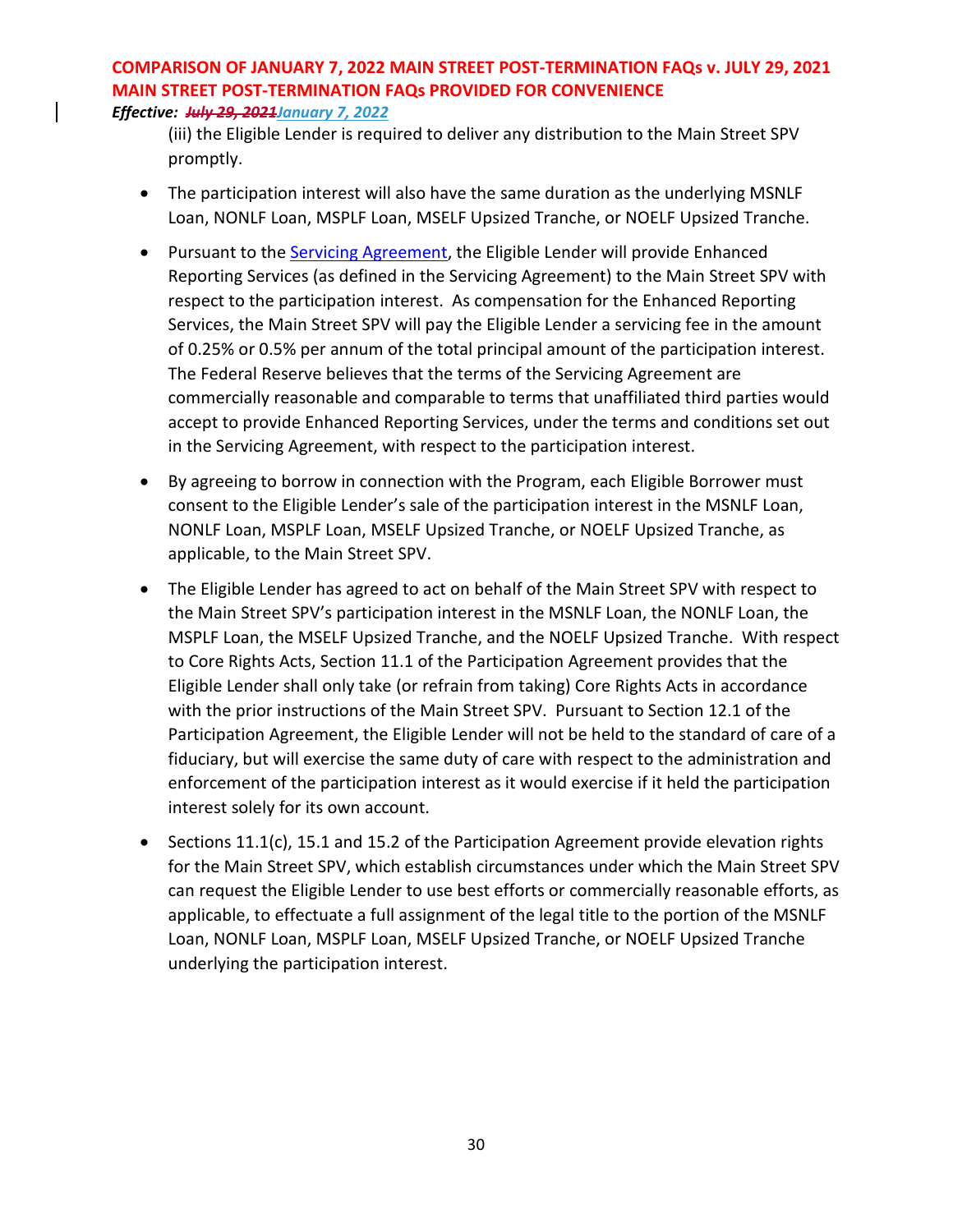### I.7. Does the sale of participation interests to the Main Street SPV meet the criteria for a true sale under the Bankruptcy Code?

The sale of a participation interest in an MSNLF Loan, an NONLF Loan, an MSPLF Loan, an MSELF Upsized Tranche, or an NOELF Upsized Tranche is structured to be a true sale, and the Program transaction terms are consistent with a true sale, including:

- The express language in section 2.1(b) of the [Participation Agreement](https://www.bostonfed.org/-/media/Documents/special-lending-facilities/mslp/legal/loan-participation-agreement-standard-terms-and-conditions.pdf?la=en) reflecting the intent of the parties to sell an undivided participation interest in 95% of an MSNLF Loan, an NONLF Loan, an MSPLF Loan, an MSELF Upsized Tranche, or an NOELF Upsized Tranche.
- The economic substance of the transfer of the participation interest from the Eligible Lender to the Main Street SPV under the Participation Agreement is a sale.
- The language in sections 4.3 and 5.3 of the Participation Agreement providing for a complete and irrevocable transfer by each Eligible Lender of the rewards and risks of ownership of the participation interest, as well as the language in section 2.1(d) making clear that the participation interest cannot be put-back, voided, or rescinded.
- Any change in the value of the participation interest will not be for the benefit or loss of the Eligible Lender.
- The Eligible Lender will receive the entire consideration for the participation interest representing at least the fair market value for the participation interest on the applicable closing date. There will not be any post-closing adjustment of the purchase price, and the Eligible Lender does not have any right or obligation to transfer additional property to the Main Street SPV.
- The Participation Agreement makes explicit the parties' intention for the Eligible Lender to relinquish the benefits and risks associated with ownership of the participation interest.

In addition to the above, the Federal Reserve Bank of Boston agrees that it will not assert in any proceeding that the sales of the participation interests are other than true sales constituting true participations.

While not inconsistent with a true sale of participation interests, the Program does have certain unique features including the following:

• Each Eligible Lender under the Program must retain its 5% of the MSNLF Loan, NONLF Loan, MSPLF Loan, MSELF Upsized Tranche, or NOELF Upsized Tranche until (A) the underlying MSNLF Loan, MSPLF Loan, or MSELF Upsized Tranche matures or (B) neither the Main Street SPV nor a Governmental Assignee holds an interest in the loan in any capacity, whichever occurs first.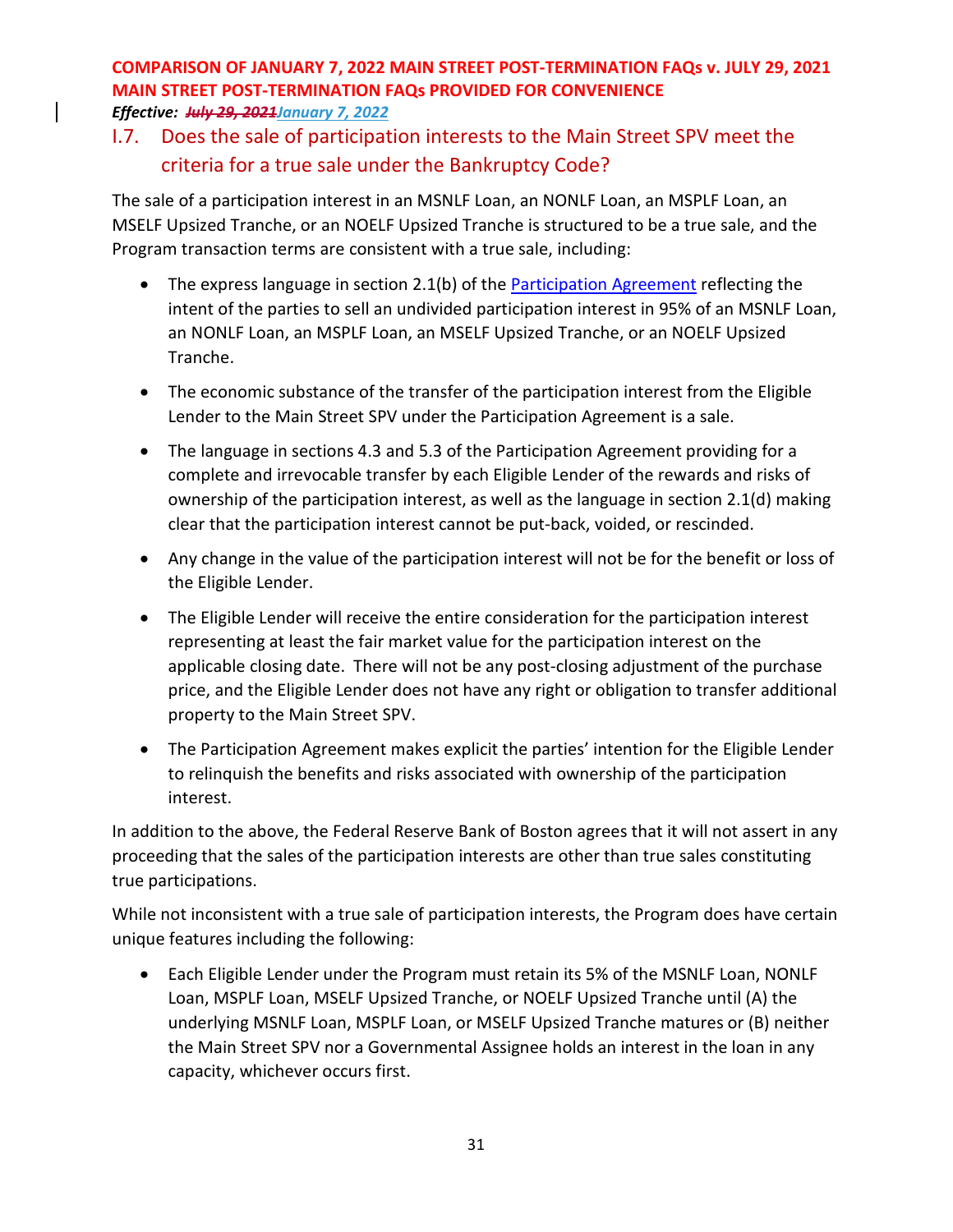• Under the MSELF and NOELF, each Eligible Lender must also retain its interest in the underlying loan until (A) such underlying loan matures, (B) the MSELF or NOELF Upsized Tranche matures or (C) neither the Main Street SPV nor a Governmental Assignee holds an interest in the loan in any capacity, whichever occurs first.

It is important to note, however, that the Eligible Lender's retained interest in the MSNLF Loan, NONLF Loan, MSPLF Loan, MSELF Upsized Tranche, NOELF Upsized Tranche, or MSELF/NOELF underlying loan will be pari passu with the Main Street SPV's participation interest. Thus, the Eligible Lender's retained interest in the MSNLF Loan, NONLF Loan, MSPLF Loan, MSELF Upsized Tranche, NOELF Upsized Tranche, or MSELF/NOELF underlying loan does not provide credit support for the related participation interest(s). As noted above, the material terms of the MSNLF, NONLF, MSPLF, MSELF, and NOELF are consistent with a true sale determination.

### I.8. Does the Main Street SPV have the right to put back the participation interests to the Eligible Lender?

Neither the Eligible Lender nor any of its affiliates will have any right or obligation to purchase, repurchase, acquire, or reacquire the participation interest or to substitute other assets for the participation interest subsequent to sale to the Main Street SPV, or any right of first refusal, last look, or other similar right with respect to a purchase of the participation interest, or any obligation to pay any amount in connection with a loss of value with respect to the participation interest once it has been sold to the Main Street SPV. Further, under section 2.1(d) of the Participation Agreement, the Main Street SPV has no right to put the participation interest back to the Eligible Lender.

## I.9. Do the participation interests purchased by the Main Street SPV potentially qualify for a "safe harbor" in relation to FDIC resolution proceedings?

The Federal Reserve has structured the transfer of the interests in financial assets under the Participation Agreement from the Eligible Lender to the Main Street SPV with the intent that it would qualify for the safe harbor regulations adopted by the Federal Deposit Insurance Corporation, under  $12$  CFR 360.6(d)(1), regarding the treatment of financial assets transferred in connection with a participation. This safe harbor provides protection to the transfer of financial assets by an insured depository institution under a properly structured participation without recourse that satisfies the safe harbor's requirements by providing, in general, that the Federal Deposit Insurance Corporation (as conservator or receiver of the institution) will not reclaim or recover any such transferred financial assets, provided that such transfer satisfies the conditions for sale accounting treatment under U.S. GAAP, other than the legal isolation condition that is addressed by the safe harbor. The Federal Reserve has structured the Program with the intent that participations purchased by the Main Street SPV should qualify as "participations" within the meaning of  $12$  CFR 360.6(a)(7), as they are sales of an undivided interest in an MSNLF Loan, an NONLF Loan, an MSPLF Loan, an MSELF Upsized Tranche, or an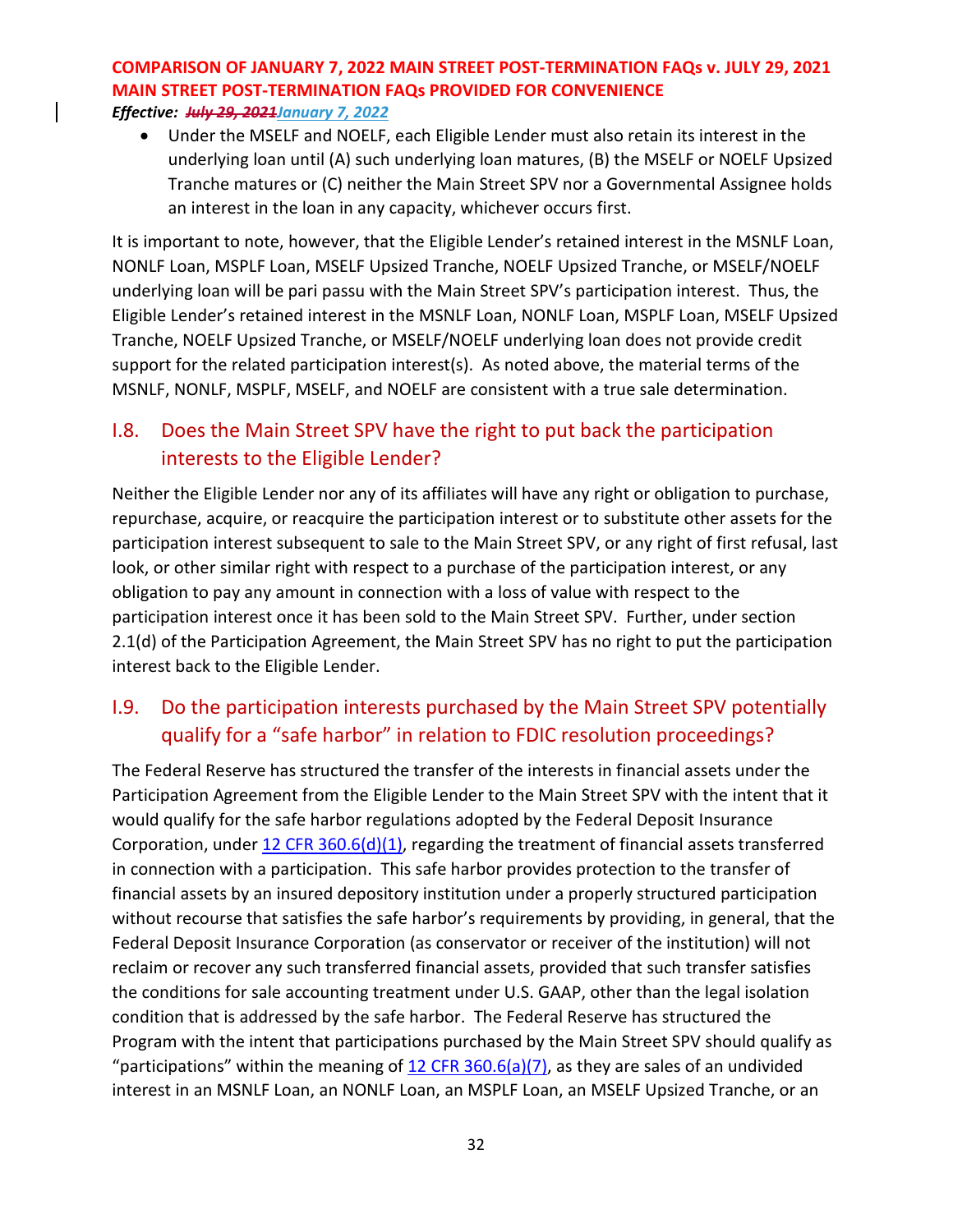NOELF Upsized Tranche, without recourse to the Eligible Lender. Staff of the Federal Deposit Insurance Corporation were consulted in preparing this response.

### I.10. Do the participation interests purchased by the Main Street SPV potentially qualify for a "safe harbor" in relation to NCUA resolution proceedings?

The Federal Reserve has structured the transfer of the interests in financial assets under the Participation Agreement from the Eligible Lender to the Main Street SPV with the intent that it would qualify for the safe harbor regulations adopted by the Board of the National Credit Union Administration regarding the treatment of financial assets transferred in connection with a participation, under [12 CFR 709.9\(d\)\(1\).](https://ecfr.io/Title-12/Section-709.9) This safe harbor provides protection to the transfer of financial assets by a federally insured credit union under a properly structured participation without recourse that satisfies the safe harbor's requirements by providing, in general, that the Board of the National Credit Union Administration (as conservator or receiver of the institution) will not reclaim or recover any such transferred financial assets, provided that such transfer satisfies the conditions for sale accounting treatment under U.S. GAAP, other than the legal isolation condition that is addressed by the safe harbor. The Federal Reserve has structured the Program with the intent that participations purchased by the Main Street SPV should qualify as "participations" within the meaning of  $12$  CFR 709.9(a), as they are sales of an undivided interest in an MSNLF Loan, an NONLF Loan, an MSPLF Loan, an MSELF Upsized Tranche, or an NOELF Upsized Tranche, without recourse to the Eligible Lender. Staff of the National Credit Union Administration were consulted in preparing this response.

## I.11. Does the Servicing Agreement contemplated between the Eligible Lender and the Main Street SPV impact whether the sale of participation interests can be considered a "true sale"?

No, the Federal Reserve believes that the terms of th[e Servicing Agreement](https://www.bostonfed.org/-/media/Documents/special-lending-facilities/mslp/legal/servicing-agreement.pdf?la=en) are commercially reasonable and comparable to terms to which unaffiliated third parties would agree to provide Enhanced Reporting Services (under the terms and conditions set out in the Servicing Agreement) with respect to the participation interest. The Servicing Fee does not represent any type of recourse or credit support for the participation interest, given that the fee is being paid by the Main Street SPV to the Eligible Lender. The Main Street SPV may also terminate the Servicing Agreement and remove the Eligible Lender as servicer at any time for "Cause," as such term is defined in the Servicing Agreement."

## I.12. Will payment-in-kind ("PIK") interest that has accrued (but has not yet been capitalized to principal) during the period of time starting on the date when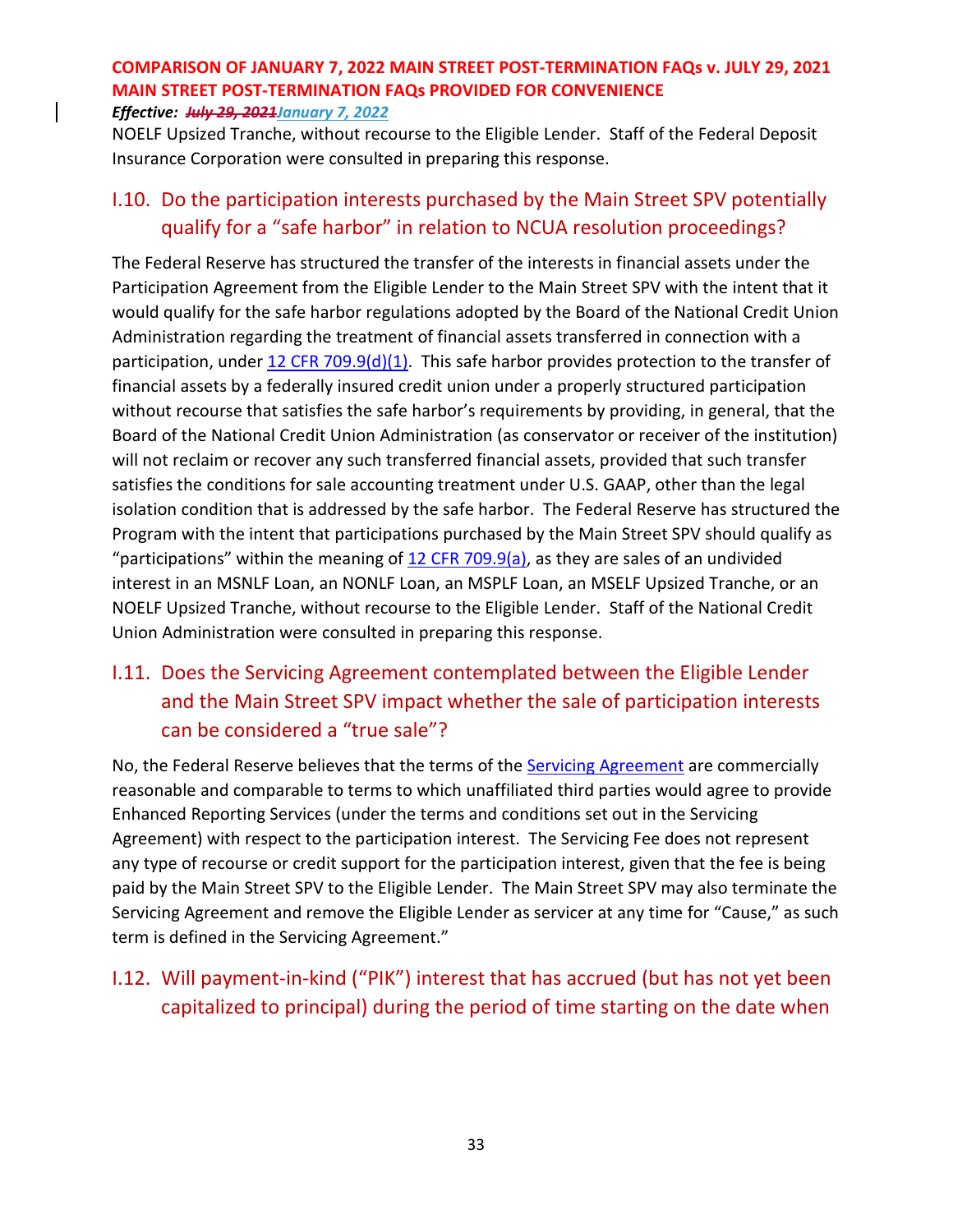### the loan agreement is funded to the date when the loan participation purchase is funded be allocated to the Seller (i.e., the Eligible Lender)?

No. Under th[e Participation Agreement,](https://www.bostonfed.org/-/media/Documents/special-lending-facilities/mslp/legal/loan-participation-agreement-standard-terms-and-conditions.pdf?la=en) all accrued, but uncapitalized PIK Interest on the Purchase Amount of the loan that is participated is for the account of the Main Street SPV (as the Buyer), regardless of when such interest accrued. Further, the Purchase Price is determined based upon the Purchase Amount of the participation interest as of the effective date of the Participation Agreement. Therefore, the Participation Agreement does not require the Main Street SPV to pay for the accrued, but uncapitalized interest, if the interest has not yet been added to the principal amount as of the effective date of the Participation Agreement.

### I.13. Can an Eligible Lender that is a depository institution pledge its 5% of a Main Street loan to a Federal Reserve Bank as collateral?

An Eligible Lender that is a depository institution may pledge its 5% of a Main Street loan, provided that the loan meets the collateral eligibility requirements of its local Federal Reserve Bank. General acceptance criteria for loans can be found in the Federal Reserve Collateral Guidelines. A depository institution should contact its local Reserve Bank to discuss specific questions regarding collateral eligibility or pledging procedures. The "Federal Reserve Collateral Guidelines" and toll-free phone numbers and other contact information of each Reserve Bank can be found on [www.frbdiscountwindow.org.](http://www.frbdiscountwindow.org/)

- I.14. [Archived.]
- I.15. [Archived.]

## **J. Loan Participation**

- J.1. [Archived.]
- J.2. What loan-level information will the SPV collect for credit monitoring purposes?

See [Appendix C.](#page-48-0)

J.3. [Archived.]

## <span id="page-33-0"></span>J.4. Under the Loan Participation Agreement, when can the Main Street SPV sell its loan participation or elevate its loan participation into an assignment?

Under the Loan Participation Agreement, the Main Street SPV is generally permitted to sell its participation (without elevating) only with the contemporaneous consent of the Eligible Lender. In addition, it is generally permitted to elevate its participation into an assignment only with the contemporaneous consent of the Eligible Borrower, the Eligible Lender, and other necessary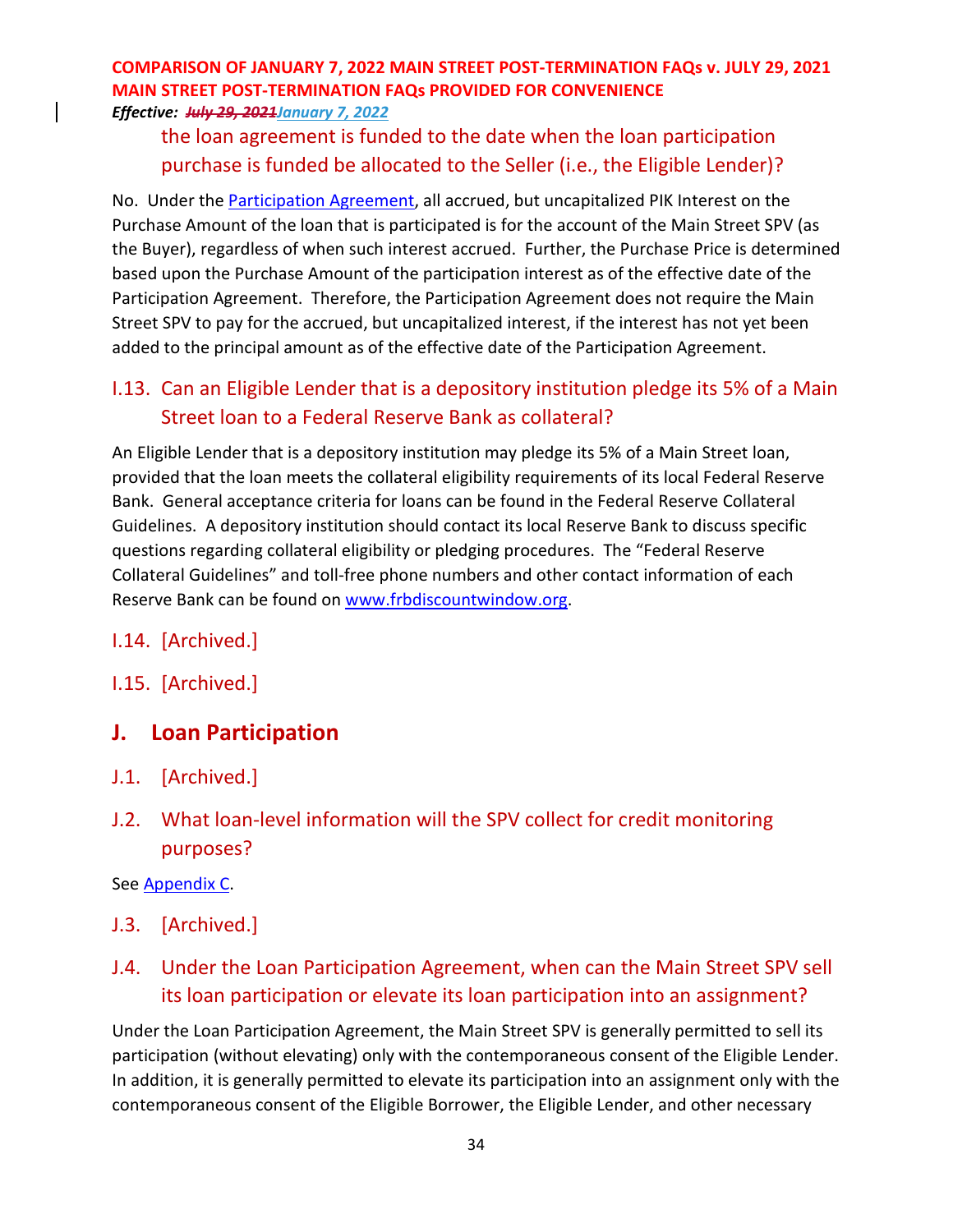#### *Effective: July 29, 2021January 7, 2022*

parties (i.e., the administrative agent in a multi-lender facility). However, the SPV may do the following without such contemporaneous consent:

- It may sell or transfer its loan participation in full, but not in part, without elevating, at any time to any Federal Reserve Bank, any vehicle authorized to be established by the Board or any Federal Reserve Bank, any entity created by an act of Congress, or any vehicle established or acquired by the Department of the Treasury or any other department or agency of the federal government. These transfers cannot be undertaken to effect a securitization.
- It may sell or transfer its loan participation, or elevate its participation to an assignment (to itself or a third-party), upon the following events:
	- o at the option of the Main Street SPV, if the Eligible Borrower has failed to make any payment due under its loan contract with the Eligible Lender and the applicable grace period has elapsed;
	- o at the option of the Main Street SPV, if the Eligible Borrower or the Eligible Lender has become the subject of bankruptcy or other insolvency proceedings;
	- $\circ$  automatically, if the Eligible Lender would take, or refrain from taking, an action that would result in impermissible forgiveness of principal of the portion of the Program loan beneficially owned by the Main Street SPV (to prevent a violation of section 4003(d)(3) of the CARES Act); and
	- o if required to do so by a statute or court.

Please see the form [Loan Participation Agreement Standard Terms and Conditions](https://www.bostonfed.org/-/media/Documents/special-lending-facilities/mslp/legal/loan-participation-agreement-standard-terms-and-conditions.pdf) for more detail regarding the above.

### J.5. What role will the Main Street SPV play in the event an Eligible Borrower enters distress?

Prior to an Eligible Borrower entering distress, the Main Street SPV will rely on the Eligible Lender to service each Main Street loan in accordance with the standard of care set out in the Loan Participation Agreement and in light of the duties of the Eligible Lender under the Servicing Agreement. Except as set out in question [J.4,](#page-33-0) the Main Street SPV cannot elevate its interest during this time without the contemporaneous consent of the Eligible Borrower and the Eligible Lender, and typically would not seek to do so.

Once an Eligible Borrower misses a mandatory and due payment on the Program loan (beyond the applicable grace period), or the Eligible Borrower or Eligible Lender enters into bankruptcy or other insolvency proceedings, the Main Street SPV will have the option to elevate its participation to an assignment to be in privity with the Eligible Borrower. However, the Federal Reserve does not expect the Main Street SPV to use this right as a matter of course. Rather, the Federal Reserve would expect Eligible Lenders to follow market-standard workout processes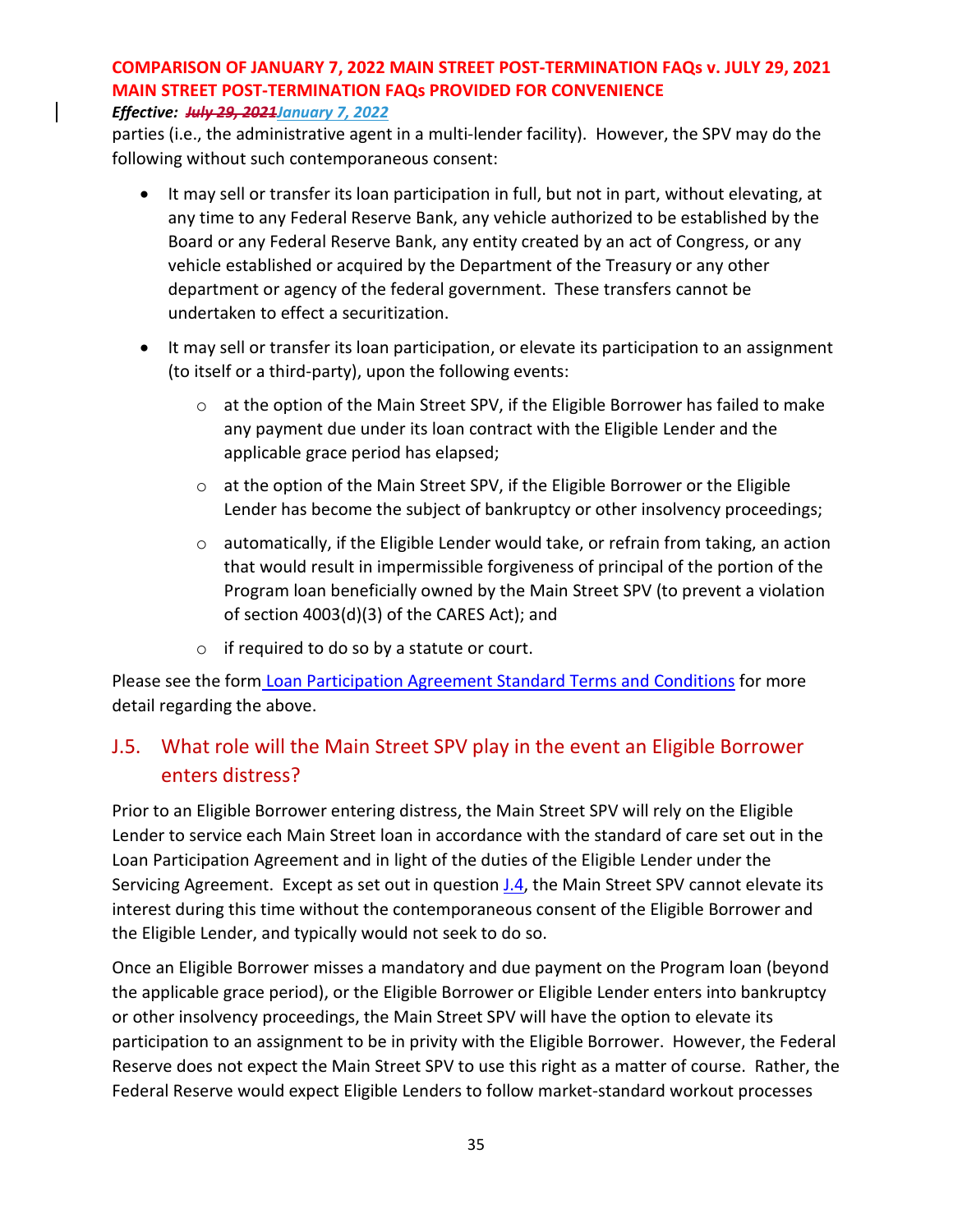and to exercise the standard of care set out in the Loan Participation Agreement (i.e., to exercise the same duty of care in approaching such proceedings as it would exercise if it retained a beneficial interest in the entire loan). In general, the Federal Reserve expects that the Main Street SPV generally would not expect to elevate and assign except in situations where (i) the economic interests of the Eligible Lender and the Main Street SPV are misaligned, or (ii) the loan amount is relatively large in comparison to other loans in the Main Street SPV's portfolio of participations.

## <span id="page-35-0"></span>J.6. How will the Main Street SPV approach decision-making with respect to its voting rights under the Loan Participation Agreement or Co-Lender Agreement?

Main Street is an emergency lending program, not a grant program. Consistent with Section 13(3) of the Federal Reserve Act and the Federal Reserve's obligations under the CARES Act, the Main Street SPV will make commercially reasonable decisions to protect taxpayers from losses on Main Street loans and will not be influenced by non-economic factors when exercising its voting rights under the [Loan Participation Agreement](https://www.bostonfed.org/-/media/Documents/special-lending-facilities/mslp/legal/loan-participation-agreement-standard-terms-and-conditions.pdf) or the Co-Lender [Agreement,](https://www.bostonfed.org/-/media/Documents/special-lending-facilities/mslp/legal/co-lender-agreement-standard-terms-and-conditions.pdf) including with respect to a borrower that is the subject of a workout or restructuring.

## J.7. Will the Main Street SPV assert special administrative priority under Section 507(a)(2) of the Bankruptcy Code for its claims against an Eligible Borrower in bankruptcy proceedings?

No. Under th[e Loan Participation Agreement](https://www.bostonfed.org/-/media/Documents/special-lending-facilities/mslp/legal/loan-participation-agreement-standard-terms-and-conditions.pdf) and [Co-Lender Agreement,](https://www.bostonfed.org/-/media/Documents/special-lending-facilities/mslp/legal/co-lender-agreement-standard-terms-and-conditions.pdf) the Main Street SPV (and any other entity that steps into its shoes) has waived and disclaimed its right to assert special administrative priority under Section 507(a)(2) of the Bankruptcy Code. The Federal Reserve believes that waiving and disclaiming its right to such priority will enhance the efficacy of the Program and provide certainty to Eligible Lenders and Eligible Borrowers, without compromising taxpayer protection.

- *Taxpayer Recovery.* The Federal Reserve has determined that failing to waive and disclaim its right to assert this special priority may trigger technical cross-defaults related to an Eligible Borrower's other existing debt obligations, and could prevent Eligible Borrowers from securing new debt, including potential Debtor-in-Possession financing. Such consequences would undermine the Main Street SPV's efforts to maximize recovery for taxpayers, including in the case of an Eligible Borrower's restructuring or workout. Further, the assertion of this special priority could require costly litigation in the case of any Eligible Borrower bankruptcy, which would limit net recovery.
- *Limited Scope of the Special Priority.* Special priority is likely to improve taxpayer recoveries only in limited situations. In general, special priority would enhance the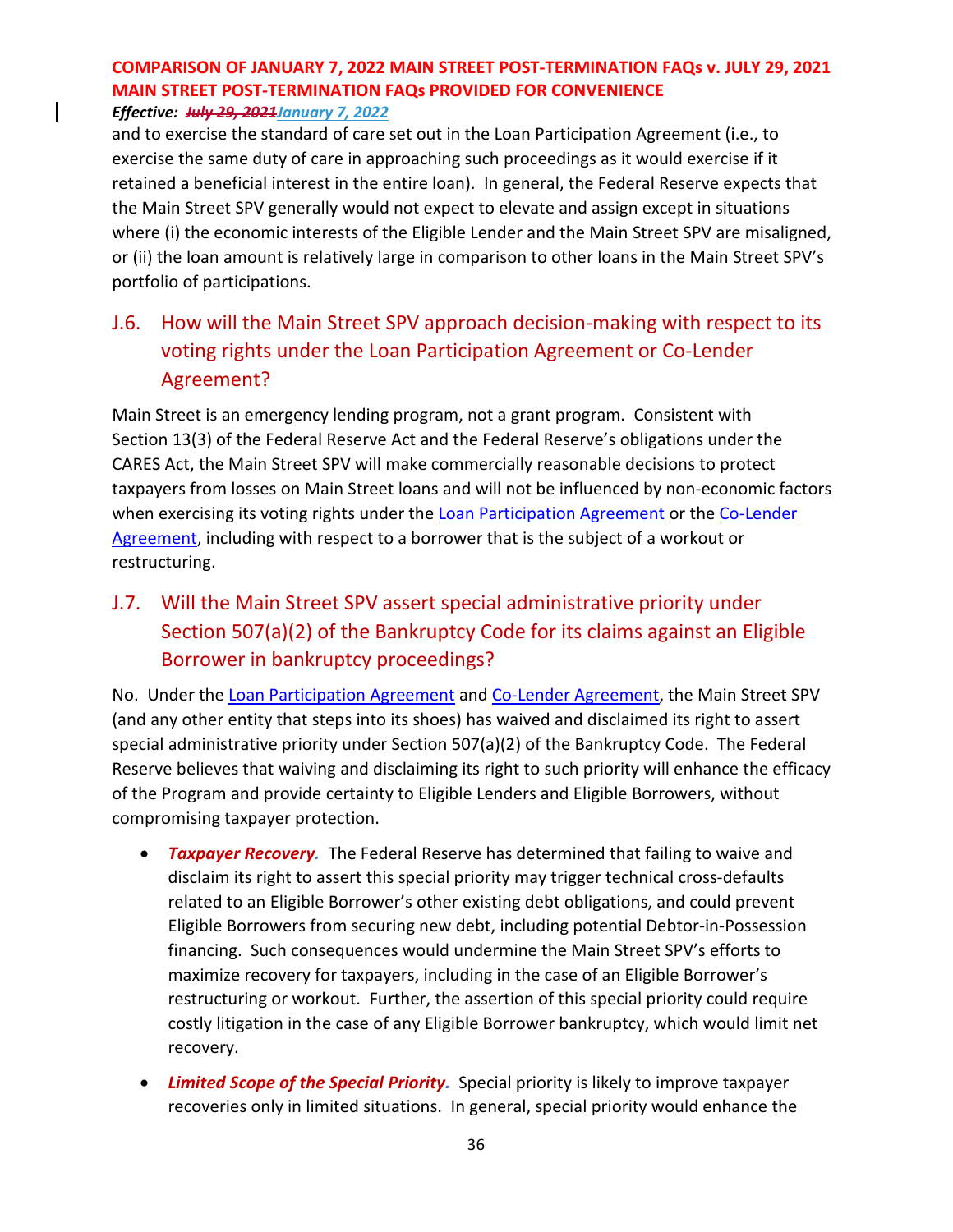Federal Reserve's recoveries only in some situations where the Main Street SPV is one of multiple unsubordinated unsecured creditors of the Eligible Borrower at the time of its bankruptcy, and only to the extent the SPV would not have to share its special recoveries with other creditors due to underlying inter-creditor agreements.

- *Efficacy of Main Street.* The Federal Reserve also believes that failing to waive or disclaim its rights to assert special priority may limit the efficacy of the Program, because Eligible Lenders likely would be hesitant to use a Program that would effectively subordinate the credit they have already extended to an Eligible Borrower.
- *Other Taxpayer Protections.* The Main Street facilities include features that are intended to mitigate risk to the Federal Reserve and taxpayers. For example, Eligible Lenders are required to retain a portion of each loan's risk, the maximum loan size for each facility is limited by an Eligible Borrower's existing leverage, and Eligible Borrowers are constrained in their ability to prepay other existing debts. Further, an Eligible Borrower's loans outstanding with the Eligible Lender must have received an internal FFIEC "pass" rating, as of December 31, 2019. Together, the Federal Reserve believes that these and other design features are sufficient to protect taxpayers from losses.

### <span id="page-36-2"></span>J.8. How can an Eligible Lender obtain instructions from the Main Street SPV in relation to a "Core Rights Act" under the Participation Agreement?

Under Section 11.1 of the [Participation Agreement,](https://www.bostonfed.org/-/media/Documents/special-lending-facilities/mslp/legal/loan-participation-agreement-standard-terms-and-conditions.pdf?la=en) the "Seller" (i.e., the Eligible Lender) must seek instructions from the "Buyer" (i.e., the Main Street SPV) before taking (or refraining from taking) action that constitutes any of the 15 enumerated "Core Rights Acts" (as defined in the [Participation Agreement\)](https://www.bostonfed.org/-/media/Documents/special-lending-facilities/mslp/legal/loan-participation-agreement-standard-terms-and-conditions.pdf?la=en) with respect to a Main Street loan.<sup>17</sup> To obtain instructions regarding a Core Rights Act, an Eligible Lender should complete the [Eligible Lender Request for Loan](https://www.bostonfed.org/-/media/Documents/special-lending-facilities/mslp/legal/loan-modification-form.docx)  [Modification or Waiver Form](https://www.bostonfed.org/-/media/Documents/special-lending-facilities/mslp/legal/loan-modification-form.docx) (**Core Rights Request Form**) and submit the form to the Main Street SPV in accordance with its instructions.<sup>18</sup>

The Main Street SPV will seek to provide a substantive response to each [Core Rights Request](https://www.bostonfed.org/-/media/Documents/special-lending-facilities/mslp/legal/loan-modification-form.docx)  [Form](https://www.bostonfed.org/-/media/Documents/special-lending-facilities/mslp/legal/loan-modification-form.docx) in a timely manner. Eligible Lenders are encouraged to submit th[e Core Rights Request](https://www.bostonfed.org/-/media/Documents/special-lending-facilities/mslp/legal/loan-modification-form.docx)  [Form](https://www.bostonfed.org/-/media/Documents/special-lending-facilities/mslp/legal/loan-modification-form.docx) as early as possible in order to provide adequate time for the Main Street SPV to review the request and, if necessary, to permit the Eligible Lender to respond to any requests for additional information that the Main Street SPV may have. Requests for additional information will be made to better enable the Main Street SPV to make commercially reasonable decisions to protect taxpayers from losses, under the standard set out in questio[n J.6.](#page-35-0)

<span id="page-36-0"></span><sup>&</sup>lt;sup>17</sup> Under the Participation Agreement, there are 15 enumerated categories of Core Rights Acts for which instruction from the Buyer (i.e., the Main Street SPV) is required. If the matter does not trigger an enumerated Core Rights Act, Eligible Lenders can make the decision without seeking instruction from the Main Street SPV, although certain such acts may trigger after-the-fact notification requirements under the Participation Agreement.

<span id="page-36-1"></span> $18$  Please note that these instructions may change over time as processes evolve.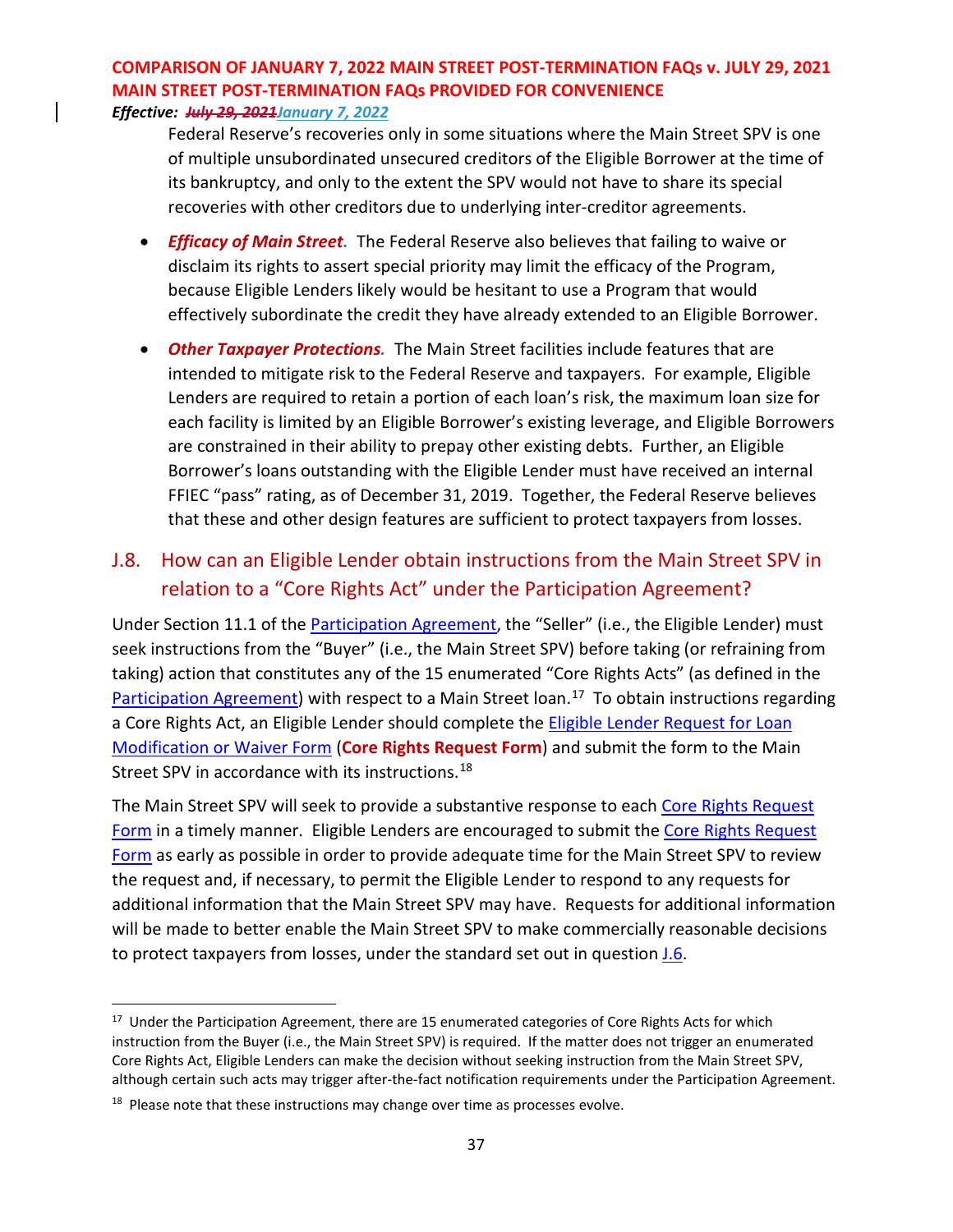If an Eligible Lender is uncertain as to whether a particular action or inaction constitutes a Core Rights Act, it can complete and submit the [Core Rights Request Form](https://www.bostonfed.org/-/media/Documents/special-lending-facilities/mslp/legal/loan-modification-form.docx) to the Main Street SPV and indicate such uncertainty. The Main Street SPV expects to revert to the Eligible Lender on whether the action constitutes a Core Rights Act by the Main Street SPV within three business days of the receipt of the [Core Rights Request Form,](https://www.bostonfed.org/-/media/Documents/special-lending-facilities/mslp/legal/loan-modification-form.docx) although a substantive response regarding any Core Rights Act may require further time for consideration.

## <span id="page-37-0"></span>J.9. Does an Eligible Lender need the SPV's approval before agreeing to any amendments, waivers, or other modifications to the Main Street loan documents?

Unless the Main Street SPV has elevated its participation interest into an assignment (see FAQ [J.4\)](#page-33-0), the Main Street SPV's prior approval would be required only if a proposed amendment, waiver, or other modification constitutes any of the enumerated "Core Rights Acts" set out in the [Loan Participation Agreement.](https://www.bostonfed.org/-/media/Documents/special-lending-facilities/mslp/legal/loan-participation-agreement-standard-terms-and-conditions.pdf?la=en) An Eligible Lender should review the definition of "Core Rights Act" in the [Loan Participation Agreement](https://www.bostonfed.org/-/media/Documents/special-lending-facilities/mslp/legal/loan-participation-agreement-standard-terms-and-conditions.pdf?la=en) to determine whether the proposed amendment, waiver, or other modification constitutes a "Core Rights Act". FAQ [J.8](#page-36-2) also contains instructions on what an Eligible Lender can do if it is uncertain whether a particular action or inaction constitutes a Core Rights Act.

Under the [Loan Participation Agreement,](https://www.bostonfed.org/-/media/Documents/special-lending-facilities/mslp/legal/loan-participation-agreement-standard-terms-and-conditions.pdf?la=en) amendments, waivers, or other modifications concerning non-Core Rights Acts are within the discretion of the Eligible Lender. An Eligible Lender should act under the standard of care set out in section 12.1 of the Participation Agreement—i.e., the lender "will exercise the same duty in the administration and enforcement of the Participation and the Transferred Rights it would exercise if it held the Transferred Rights solely for its own account." Under Section 9.2 of the [Loan Participation](https://www.bostonfed.org/-/media/Documents/special-lending-facilities/mslp/legal/loan-participation-agreement-standard-terms-and-conditions.pdf?la=en)  [Agreement,](https://www.bostonfed.org/-/media/Documents/special-lending-facilities/mslp/legal/loan-participation-agreement-standard-terms-and-conditions.pdf?la=en) an Eligible Lender is required to use commercially reasonable efforts to convey any written information and documents that they receive to the SPV as soon as practicable (but in any event within three business days), if such information or documents relate to a matter in respect of which a non-Core Rights Act is to be taken. An Eligible Lender can send such information and documents to the Main Street SPV by email to [lenderinquiry@mainstreetlendingadmin.org.](mailto:lenderinquiry@mainstreetlendingadmin.org)

In addition, under the [Loan Participation Agreement,](https://www.bostonfed.org/-/media/Documents/special-lending-facilities/mslp/legal/loan-participation-agreement-standard-terms-and-conditions.pdf?la=en) an Eligible Lender is required to share any payments or other distributions it receives on a Main Street loan ratably with the Main Street SPV. These payments or distributions would include any fees that an Eligible Lender receives from a borrower in connection with an amendment, waiver, or other modifications of loan documents. These payments and distributions generally do not include any out of pocket expenses (*e.g.*, external counsel fees, appraisal fees, etc.) for which a borrower is required to reimburse the Eligible Lender in connection with an amendment, waiver or other modifications. Inquiries about this should be sent to [lenderinquiry@mainstreetlendingadmin.org.](mailto:lenderinquiry@mainstreetlendingadmin.org)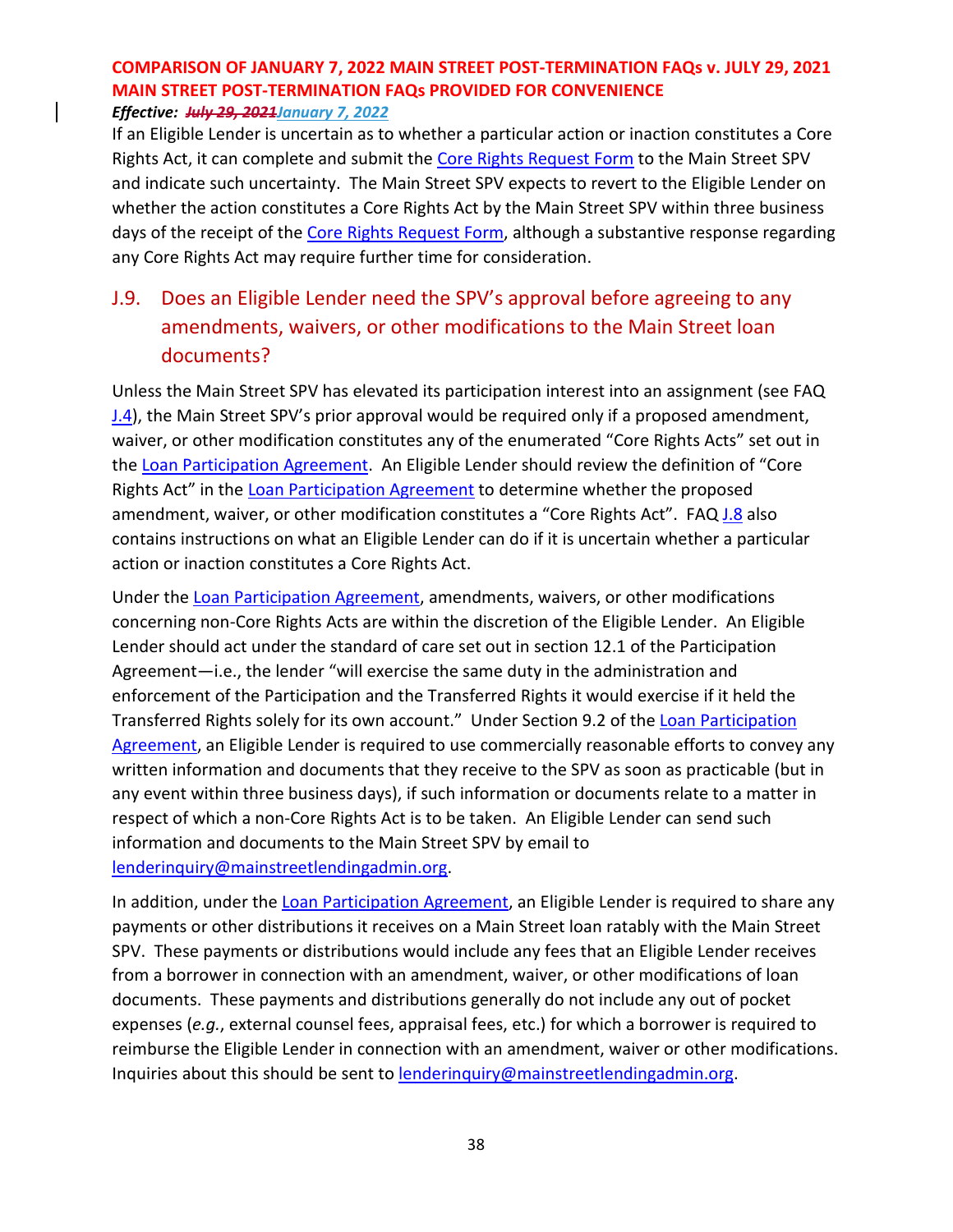### J.10. Can a Main Street loan be amended to add a new borrower or guarantor or release an existing borrower or guarantor?

An Eligible Lender should consider its ordinary underwriting policies and procedures when determining whether it is appropriate to add a borrower or guarantor to a Main Street loan or release an existing borrower or guarantor from a Main Street loan. As set forth in Section 12.1 of th[e Loan Participation Agreement,](https://www.bostonfed.org/-/media/Documents/special-lending-facilities/mslp/legal/loan-participation-agreement-standard-terms-and-conditions.pdf?la=en) an Eligible Lender is expected to "exercise the same duty in the administration and enforcement of the Participation and the Transferred Rights it would exercise if it held the Transferred Rights solely for its own account."

Each new borrower is required to execute the Borrower Certifications and Covenants that correspond with the Main Street loan type (available [here\)](https://www.bostonfed.org/supervision-and-regulation/credit/special-facilities/main-street-lending-program/docs.aspx), which should be submitted to the Main Street SPV promptly after such new borrower is added. To the extent that a new borrower cannot make any particular certifications in the Borrower Certifications and Covenants (e.g., it was established on or after March 13, 2020), the Eligible Lender should contact the Main Street SPV at [lenderinquiry@mainstreetlendingadmin.org](mailto:lenderinquiry@mainstreetlendingadmin.org) and state specifically which certifications the new borrower cannot make and explain why the new borrower cannot make such certifications. In addition, in the case of bilateral (non-syndicated) loans, each new borrower and guarantor must sign a joinder to the [Co-Lender Agreement](https://www.bostonfed.org/-/media/Documents/special-lending-facilities/mslp/legal/co-lender-agreement-standard-terms-and-conditions-historic-July312020.pdf?la=en) and each new borrower must sign a joinder to the [Assignment Executed in Blank.](https://www.bostonfed.org/-/media/Documents/special-lending-facilities/mslp/legal/assignment-in-blank-historic-July312020.pdf?la=en) A [model joinder](https://www.bostonfed.org/-/media/Documents/special-lending-facilities/mslp/legal/Model-Joinder-for-Main-Street-CoLender-and-AIB.docx)  [for bilateral loans is available](https://www.bostonfed.org/-/media/Documents/special-lending-facilities/mslp/legal/Model-Joinder-for-Main-Street-CoLender-and-AIB.docx) for the convenience of Eligible Lenders. For syndicated loans, lenders should use the appropriate form for the lending facility to join new borrowers to the assignment and assumption agreement specified in the credit agreement.

An Eligible Lender should also refer to FAQs [J.8](#page-36-2) and [J.9](#page-37-0) to determine whether the Main Street SPV's prior approval is required in the event of a release of a borrower or guarantor from a Main Street loan, and if so, the process of obtaining such approval.

Lastly, an Eligible Lender is required to convey to the Main Street SPV any written information and documents that they receive in connection with an addition of a borrower or guarantor to a Main Street loan or a release of an existing borrower or guarantor from a Main Street loan.

### J.11. Does an Eligible Lender need the Main Street SPV's approval before agreeing to any modification to the interest rate benchmark?

Yes. The Main Street SPV views the following modifications to a Main Street loan as "Core Rights Acts": (i) a change to the interest rate benchmark from LIBOR to a different reference rate or (ii) the insertion of a "hardwired" fallback provision that would transition the Main Street loan's benchmark replacement to a clearly defined alternative reference rate without future discretion by the Eligible Lender. The Eligible Lender ("Seller") must seek approval from the Main Street SPV ("Buyer") for any Core Rights Act by completing the [Eligible Lender Request](https://www.bostonfed.org/-/media/Documents/special-lending-facilities/mslp/legal/loan-modification-form.docx)  [for Loan Modification or Waiver Form](https://www.bostonfed.org/-/media/Documents/special-lending-facilities/mslp/legal/loan-modification-form.docx) (Core Rights Request Form) and submit the form to the Main Street SPV in accordance with its instructions.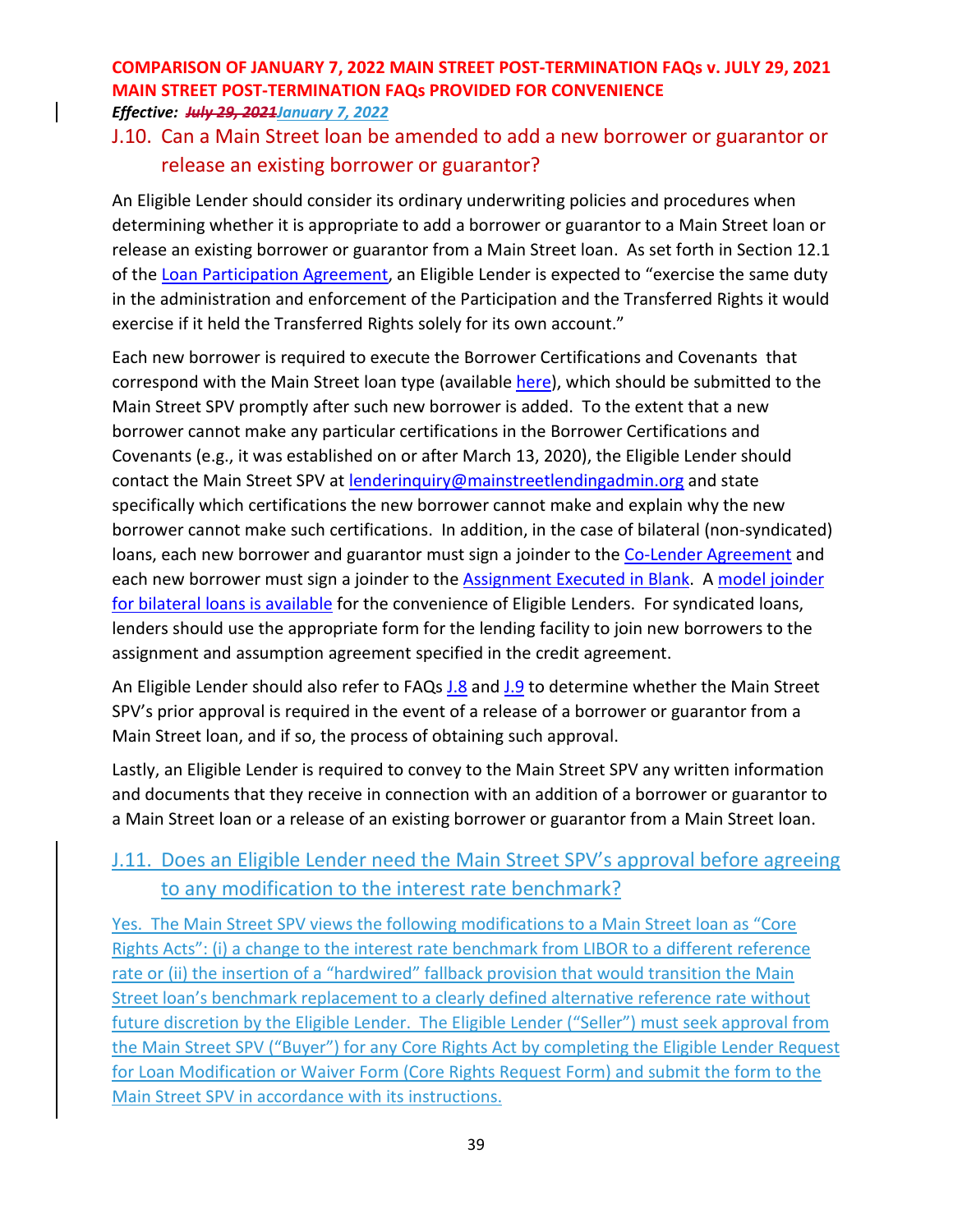*Effective: July 29, 2021January 7, 2022*

Once the appropriate form is received, the Main Street SPV will approve any Core Rights Act request for transitions to the following reference rates and credit spreads:

- *1-month Term SOFR + 311.448 basis points*, provided the current loan interest rate is 1-month LIBOR + 300 basis points; or
- *3-month Term SOFR + 326.161 basis points*, provided the current loan interest rate is 3-month LIBOR + 300 basis points.

Additionally, the Main Street SPV will consider on a case-by-case basis any requests to change a Main Street loan's interest rate benchmark and spread to, or to insert fallback provisions that reference, other rates not listed above, provided such rates are economically comparable to the rate in the current loan agreement. Lenders interested in using other reference rates should submit a "Core Rights Act" request and should include analysis regarding the economic comparability of the proposed reference rate and spread to the current interest rate used in the Main Street loan.

# **K. Regulatory Treatment**

## K.1. What is the regulatory capital treatment for the interest in a Main Street loan retained by an Eligible Lender?

The interest in the portion of a Main Street loan that is retained by an Eligible Lender should be assigned the risk weight applicable to the counterparty for the loan—generally a 100% risk weight for a corporate exposure under the standardized approach. For purposes of risk-based capital rules and leverage rules, the exposure amount for MSNLF Loans, NONLF Loans, MSPLF Loans, MSELF Upsized Tranches, and NOELF Upsized Tranches is 5% of the MSNLF Loan balance, NONLF Loan balance, MSPLF Loan balance, MSELF Upsized Tranche balance, or NOELF Upsized Tranche balance, respectively. With respect to the MSELF and NOELF, this treatment applies only to the outstanding MSELF or NOELF Upsized Tranche balance; the underlying loan or line of credit would be subject to the capital treatment that applied prior to the sale of the participation to the Main Street SPV.

Secured Main Street loans are eligible for the credit risk mitigation treatment in the standardized approach provided that any collateral securing the loan is eligible financial collateral. Eligible Lenders are not permitted to recognize collateral attributable to the Main Street SPV's interest for purposes of the credit risk mitigation treatment under the capital rule.

The treatment described above applies only to Eligible Lenders that are subject to the federal banking agencies' capital rule. Credit unions that participate in the Program are subject to any capital requirements implemented by the National Credit Union Administration.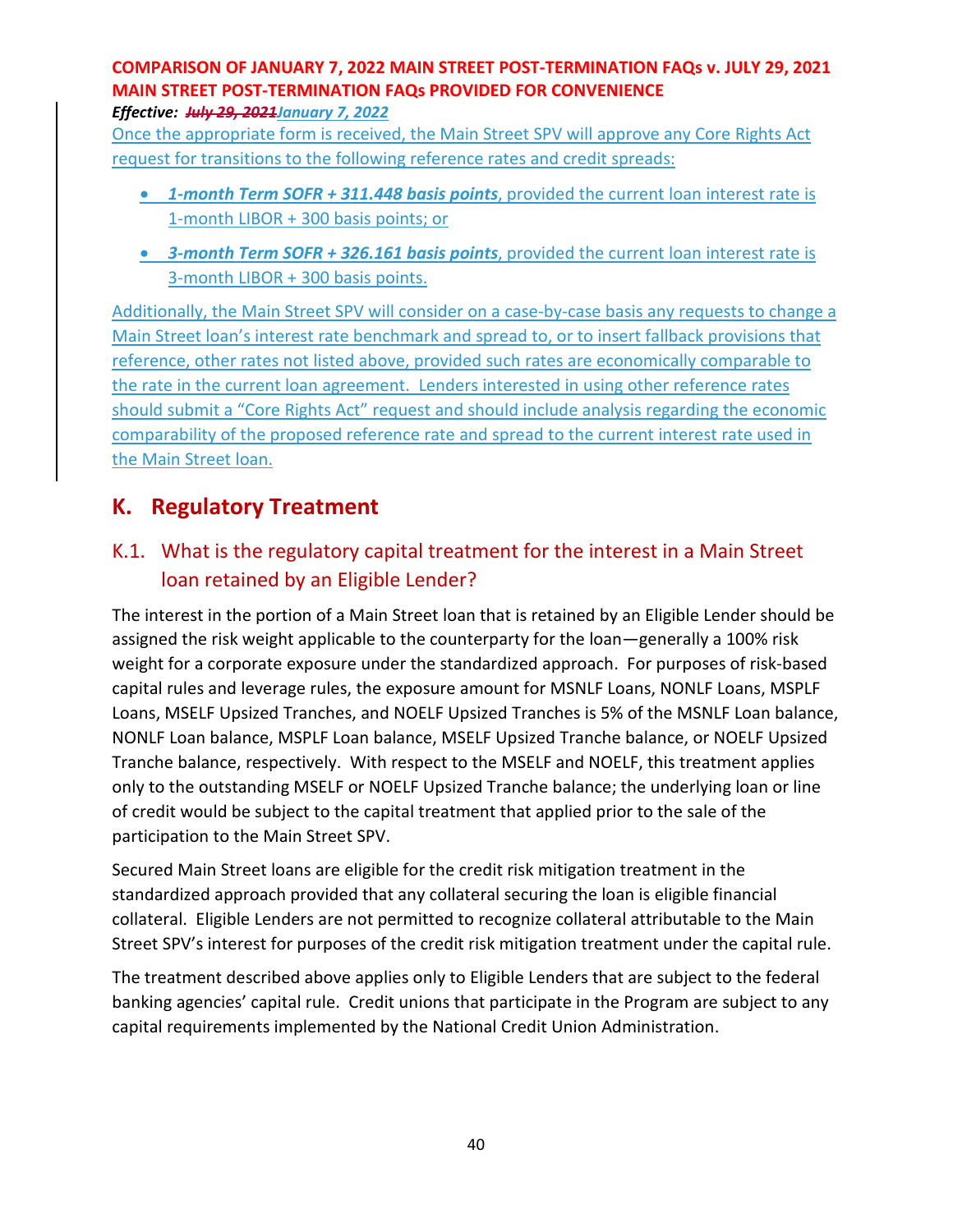### K.2. How will Program loans be treated for supervised firms subject to stress testing?

The capital planning guidance issued by the Federal Reserve in 2015 [\(SR 15-18](https://www.federalreserve.gov/supervisionreg/srletters/sr1518a1.pdf) and [SR 15-19\)](https://www.federalreserve.gov/supervisionreg/srletters/sr1519_PW.pdf) includes supervisory expectations for capital planning and stress testing for certain supervised firms. Such firms should continue to reference that guidance when evaluating Program loans for capital planning and stress testing purposes. Eligible Lenders subject to capital planning guidance should evaluate only the retained portion of Program loans for capital planning and stress testing purposes, as the sale of participations to the SPV will be structured as "true sales."

The supervisory stress test methodology to assign losses to and revenues stemming from different types of exposures is publicly available and described in ["Dodd-Frank Act Stress Test](https://www.federalreserve.gov/publications/files/2020-march-supervisory-stress-test-methodology.pdf)  [2020: Supervisory Stress Test Methodology.](https://www.federalreserve.gov/publications/files/2020-march-supervisory-stress-test-methodology.pdf)"

- K.3. [Archived.]
- K.4. How will federal supervisors treat loans extended through the Main Street program?

Given the severe economic dislocations caused by the COVID-19 pandemic, many Main Street loan applicants may be experiencing temporary cash flow disruptions. Supervisors acknowledge the high degree of uncertainty in predicting COVID-19's economic impact and effect on individual borrowers. Eligible Lenders are encouraged to work with borrowers affected by COVID-19 and may originate or expand loans to such borrowers under the Main Street Program.

Supervisors will not criticize Eligible Lenders for originating Main Street loans in accordance with the Program's requirements, including cases when such loans are considered non-pass at the time of origination, provided these weaknesses stem from the pandemic and are expected to be temporary or if such loans are part of a bank's prudent risk mitigation strategy for an existing borrower.

The supervisory approach for assessing the safety and soundness of institutions given the ongoing impact of the COVID-19 pandemic is outlined in **SR 20-15**.

## K.5. For an Eligible Lender that is a national bank or savings association, do lending limits apply to the entire size of a Main Street loan, or only the percentage of a loan that is retained by the Eligible Lender?

Loans made under the Program apply towards an Eligible Lender's lending limit.

**From the OCC**: For Eligible Lenders that are national banks, federal savings associations, and state savings associations, the Main Street loan should be treated as follows: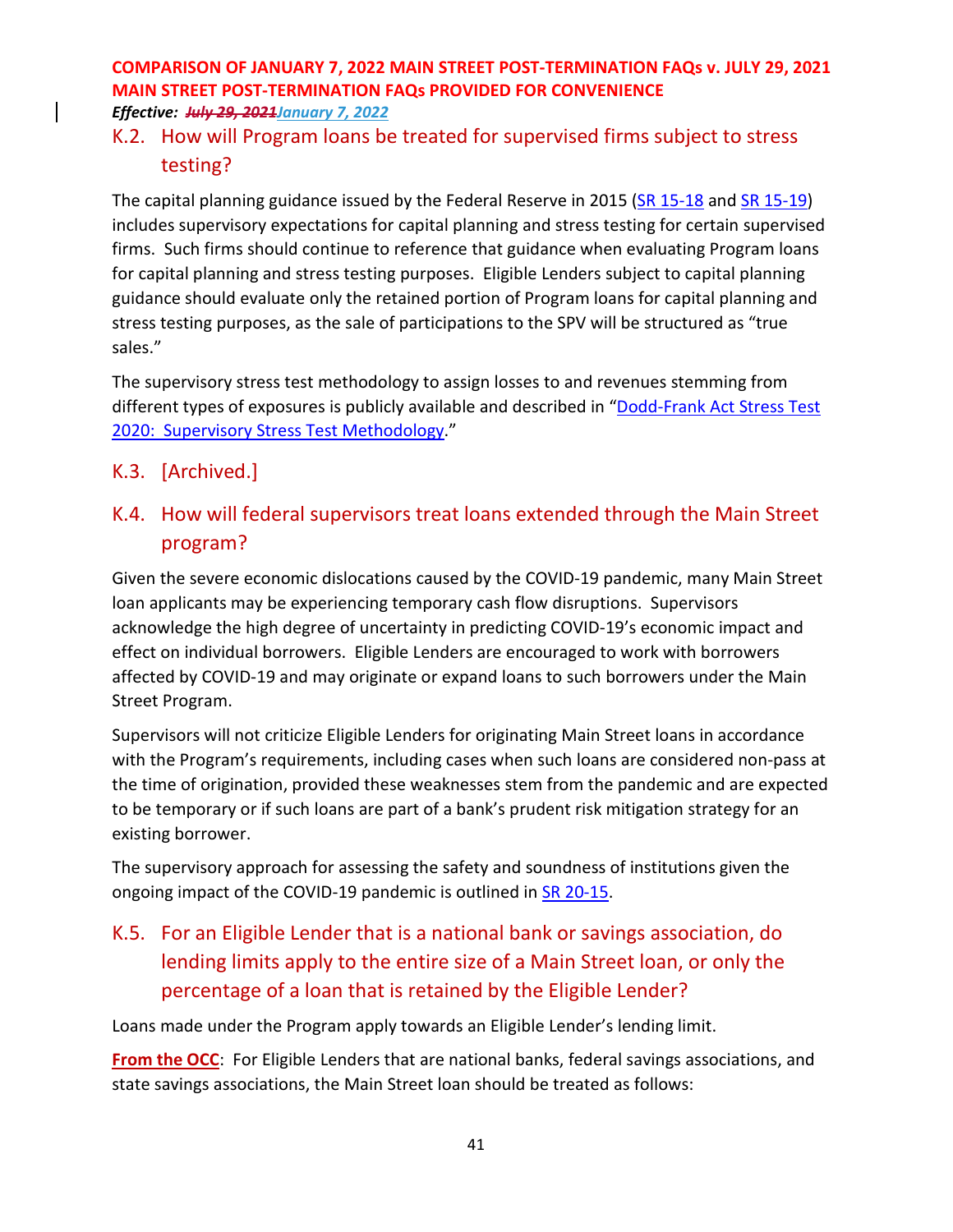- 1. **Funded Loan**: If the Eligible Lender funded an MSNLF Loan, an NONLF Loan, an MSPLF Loan, an MSELF Upsized Tranche, or an NOELF Upsized Tranche to an Eligible Borrower before seeking to sell a participation to the Main Street SPV (under the "Funded Loan" method described in question L.4), the full amount of the loan would be treated as a loan by the Eligible Lender to the relevant Eligible Borrower and would count towards the Eligible Lender's lending limit. The full amount of the loan will count towards the Eligible Lender's lending limit until such time as the Main Street SPV has purchased the participation (i.e., once the Eligible Lender has received full payment by the Main Street SPV for the participation). After the purchase of the participation by the Main Street SPV, the portion of the loan that has been sold as a participation to the Main Street SPV would no longer be treated as a loan to the relevant Eligible Borrower for purposes of the OCC's lending limit regulations.
- 2. **Condition of Funding**: Under the Program, the Eligible Lender has the option of entering into a loan agreement to extend an MSNLF Loan, an NONLF Loan, an MSPLF Loan, an MSELF Upsized Tranche, or an NOELF Upsized Tranche to an Eligible Borrower, for which the funding of such loan is contingent on the Eligible Lender receiving a binding commitment from the Main Street SPV to purchase a participation in the loan (as discussed under the "Condition of Funding" method described in question L.4). If the Eligible Lender chooses this option and provides a Funding Notice to the Main Street SPV by the specified deadline, the Eligible Lender need only include the retained percentage of the loan when calculating its lending limit to the Eligible Borrower. Loans extended in this manner are structured to be exempt loan participations under the OCC's regulation [\(12 CFR 32.2\(q\)\(2\)\(vi\)\(A\)-\(B\)\)](https://gov.ecfr.io/cgi-bin/text-idx?SID=6aead790ea6b72c81017a1e87c3b5072&mc=true&node=se12.1.32_12&rgn=div8). The Main Street SPV will generally be able to advance funds to purchase the participation within one business day of receiving notice from the Eligible Lender that it has funded the loan, if such notice is received before 7 p.m. ET. In instances where funding from the Main Street SPV occurs more than one business day after the loan is funded by the Eligible Lender, provided such delays were outside of the Eligible Lender's control, the entirety of the loan will be treated as a loan to the relevant Eligible Borrower and count towards the Eligible Lender's lending limit, but any amount of the loan exceeding the Eligible Lender's lending limit will not be considered a violation and will instead be treated as nonconforming for the interim period under  $12$  CFR  $32.2(q)(2)(vi)(B)$ . Once the Eligible Borrower receives full payment from Main Street SPV for the portion of the loan that has been sold as a participation to the Main Street SPV, that portion of the loan will no longer be treated as a loan to the relevant Eligible Borrower for purposes of the OCC's lending limit regulations.

Federal Reserve staff have consulted with staff of the OCC and the FDIC in providing this response. OCC staff have indicated they are available for consultation on a national bank's or federal savings association's specific facts and circumstances, as needed. FDIC staff have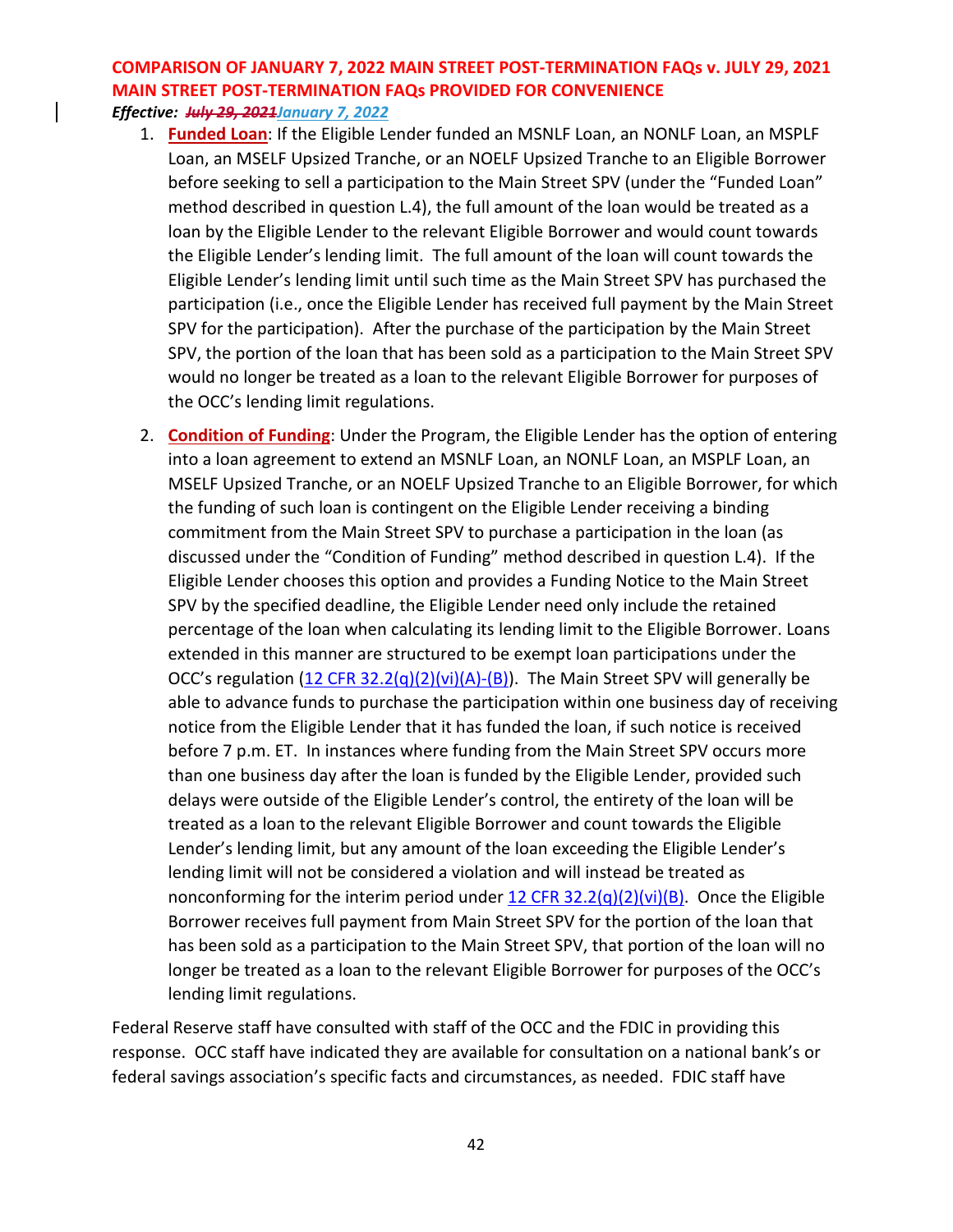indicated they are available for consultation on a state savings association's specific facts and circumstances, as needed.

Eligible Lenders that are state-chartered banks should review applicable state law to determine to what extent a Main Street loan applies to its lending limit. State member and nonmember banks should consult with their state banking supervisor.

## K.6. For Eligible Lenders that are federally insured credit unions, does the member business loan limit apply to the entire size of a Main Street loan, or only the percentage of a loan that is retained by the Eligible Lender?

Under the Federal Credit Union Act, federally insured credit unions (whether federally or state chartered) that are not exempt by statute are subject to an aggregate limit on "member business loans" set forth in [12 U.S.C. § 1757a\(a\).](https://uscode.house.gov/view.xhtml?req=(title:12%20section:1757a%20edition:prelim)%20OR%20(granuleid:USC-prelim-title12-section1757a)&f=treesort&edition=prelim&num=0&jumpTo=true) The aggregate limit applies to all member business loans made by a federally insured credit union under the Program, irrespective of any advance commitment to purchase a participation interest prior to funding the loan. However, when a participation interest in the Program loan is actually purchased and transferred to the SPV, without recourse and qualifying for true sale accounting under U.S. GAAP, the portion of the loan that has been sold as a participation shall no longer count toward the aforementioned aggregate limit on member business loans. Other exceptions to and exclusions from the member business loan limit are set forth in [12 U.S.C. §](https://uscode.house.gov/view.xhtml?req=(title:12%20section:1757a%20edition:prelim)%20OR%20(granuleid:USC-prelim-title12-section1757a)&f=treesort&edition=prelim&num=0&jumpTo=true) 1757a and [12 CFR 723.8.](https://ecfr.io/Title-12/Section-723.2)

Federal Reserve staff have consulted with staff of the NCUA in drafting this response. NCUA staff have indicated they are available for consultation on a federally insured credit union's specific facts and circumstances as needed.

## K.7. For Eligible Lenders that are federally insured credit unions, does the limit on commercial loans to one member apply to the entire size of a Main Street loan, or only the percentage of a loan that is retained by the Eligible Lender?

Under the NCUA's regulations, the aggregate dollar amount of commercial loans to any one borrower or group of associated borrowers may not exceed the greater of 15% of the federally insured credit union's net worth or \$100,000, plus an additional 10% of the credit union's net worth if the amount that exceeds the credit union's 15% general limit is fully secured at all times with a perfected security interest by readily marketable collateral as defined in 12 CFR [723.2.](https://ecfr.io/Title-12/Section-723.2) Such limitation applies to all commercial loans made by a federally insured credit union under this Program, irrespective of any advance commitment to purchase a participation interest in the funded loan. Provided, however, that when the participation interest in the Program loan is actually purchased and transferred to the SPV, the portion of the loan that has been sold as a participation shall no longer count toward the aforementioned limit on commercial loans to one borrower.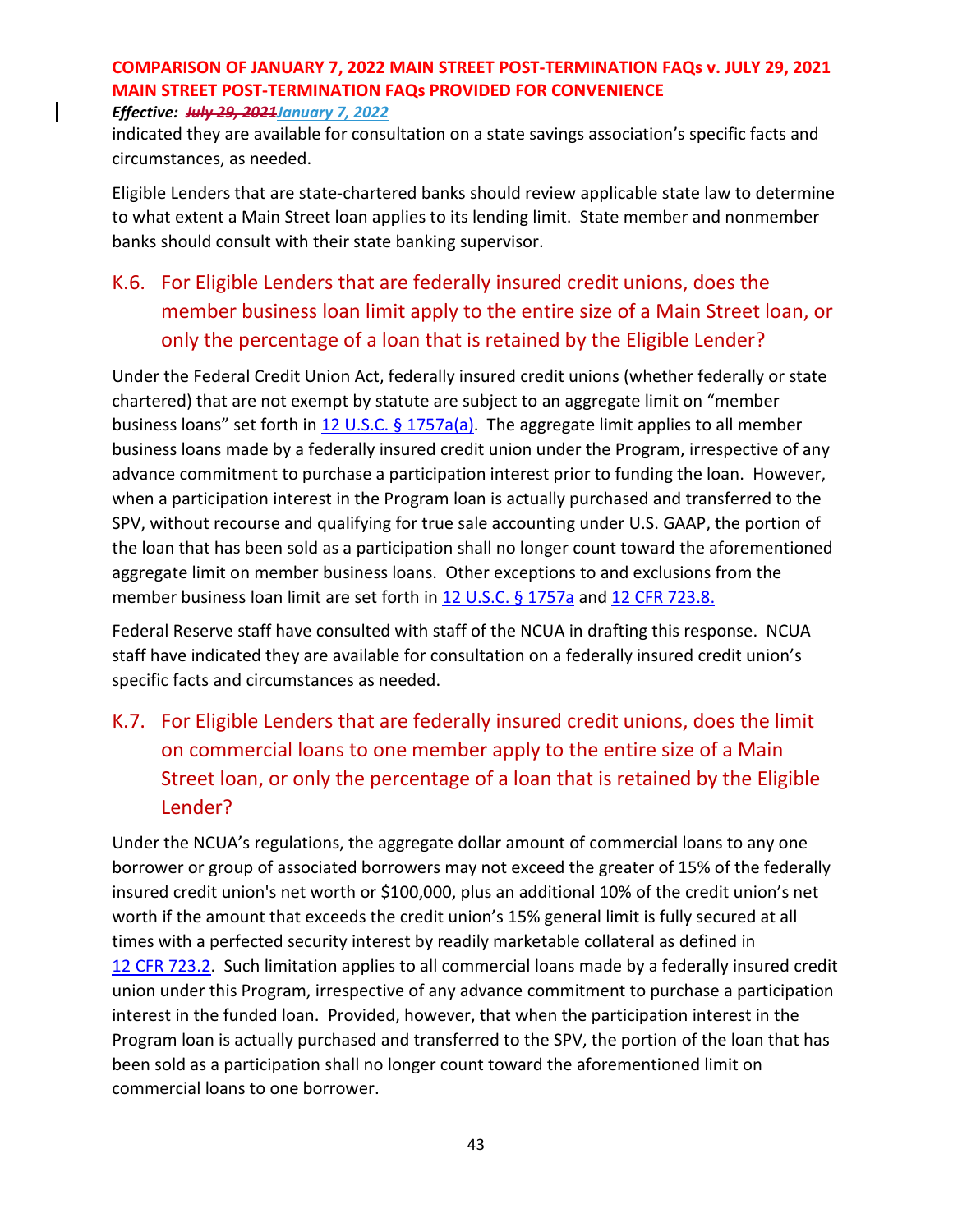Federal Reserve staff have consulted with staff of the NCUA in drafting this response. NCUA staff have indicated they are available for consultation on a federally insured credit union's specific facts and circumstances as needed.

Eligible Lenders that are state chartered credit unions should also review applicable state law to determine to what extent a Main Street loan applies to any lending limit under state law.

## K.8. Do the terms of the for-profit Main Street facilities raise concerns under the Indian Gaming Regulatory Act (IGRA)?

The Federal Reserve does not have authority to interpret the IGRA. The General Counsel of the National Indian Gaming Commission (**NIGC**) has provided the Federal Reserve with [a letter](https://www.bostonfed.org/-/media/Documents/special-lending-facilities/mslp/legal/20201006-NIGC-General-Counsel-Ltr-re-Main-Street-Lending-Program.pdf) opining that Main Street requirements would not cause a loan facility to be a management contract requiring the NIGC's approval, and that the Main Street requirements themselves would not cause a loan facility to violate IGRA's sole proprietary interest requirement. Additional questions should be referred to the NIGC General Counsel.

## **L. Operational Details**

### L.1. [Archived.]

### L.2. What information will the Federal Reserve disclose regarding the Main Street facilities?

The Federal Reserve will disclose information regarding the Program during the operation of the facilities, including information regarding names of lenders and borrowers, amounts borrowed and interest rates charged, and overall costs, revenues and other fees.

Loans made under the Program will affect the size and composition of the Federal Reserve's balance sheet. Balance sheet items related to the Program will be reported weekly, on an aggregated basis, on the H.4.1 statistical release titled "Factors Affecting Reserve Balances of Depository Institutions and Condition Statement of Federal Reserve Banks," published by the Federal Reserve. In addition, the Federal Reserve will disclose to Congress information pursuant to Section 13(3) of the Federal Reserve Act, as amended by the Dodd-Frank Wall Street Reform and Consumer Protection Act, and the Board's Regulation A. These disclosures are available [here.](https://www.federalreserve.gov/monetarypolicy/mainstreetlending.htm)

Under section 11(s) of the Federal Reserve Act, the Federal Reserve also will disclose information concerning the facilities one year after the effective date of the termination by the Board of the authorization of the facilities. This disclosure will include names and identifying details of each participant in the facilities, the amount borrowed, the interest rate or discount paid, and information concerning the types and amounts of collateral pledged or assets transferred in connection with participation in the facilities.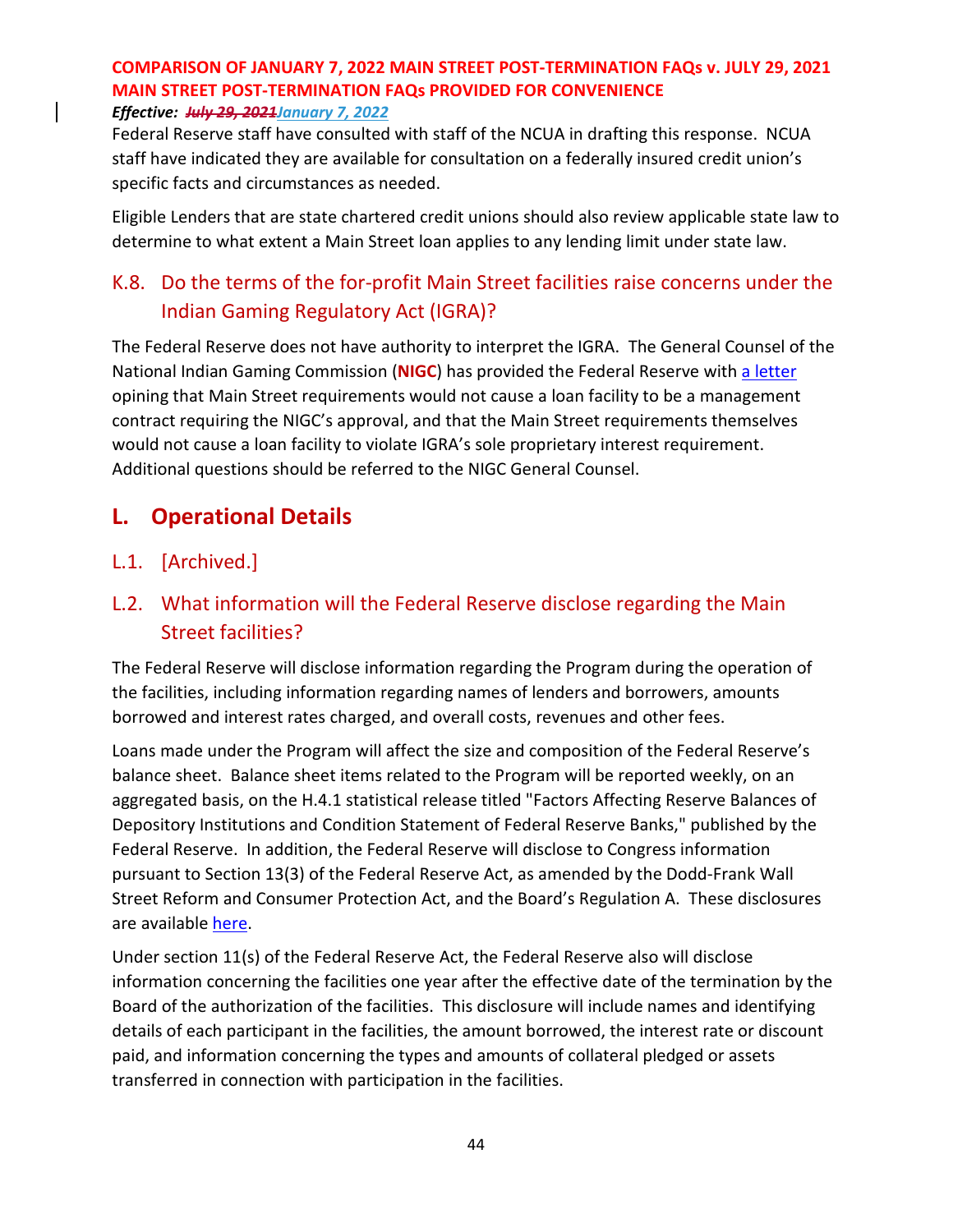- L.3. [Archived.]
- L.4. [Archived.]
- L.5. [Archived.]
- L.6. [Archived.]
- L.7. [Archived.]
- L.8. [Archived.]
- L.9. [Archived.]

### L.10. What type of Lender Portal security is in place, such that lenders and borrowers can be assured that their data will be maintained securely?

Information security is central to the design, implementation, and ongoing operation of the Main Street Portal. This starts with the hosting environment; the Main Street Portal is hosted on a platform that maintains a [FedRAMP Moderate](https://www.fedramp.gov/documents/) Authority to Operate (ATO). During the Main Street Portal design and implementation, control requirements defined in the National Institute of Standards and Technology (NIST) Special Publication [800-53](https://csrc.nist.gov/publications/detail/sp/800-53/rev-4/final) (Rev. 4) were adhered to closely.

Detailed secure coding standards specific to the underlying platform informed the development process. Robust application security testing was used to identify code quality issues and prior to each major release, the Main Street Portal was subject to in depth penetration testing.

Secure operation and risk minimization were guiding principles throughout the process of establishing the Main Street Portal.

- L.11. [Archived.]
- L.12. [Archived.]
- L.13. [Archived.]

### **M. Other Information**

### M.1. Where should questions regarding the Program be directed?

Given the termination of the Program, the previous general inquiry mailbox (mslp@bos.frb.org) will be deactivated by the end of January 2021. Registered lenders with outstanding Main Street loans can reach Program management through the inquiry email and phone number provided in the Main Street Portal. Main Street borrowers will be provided contact information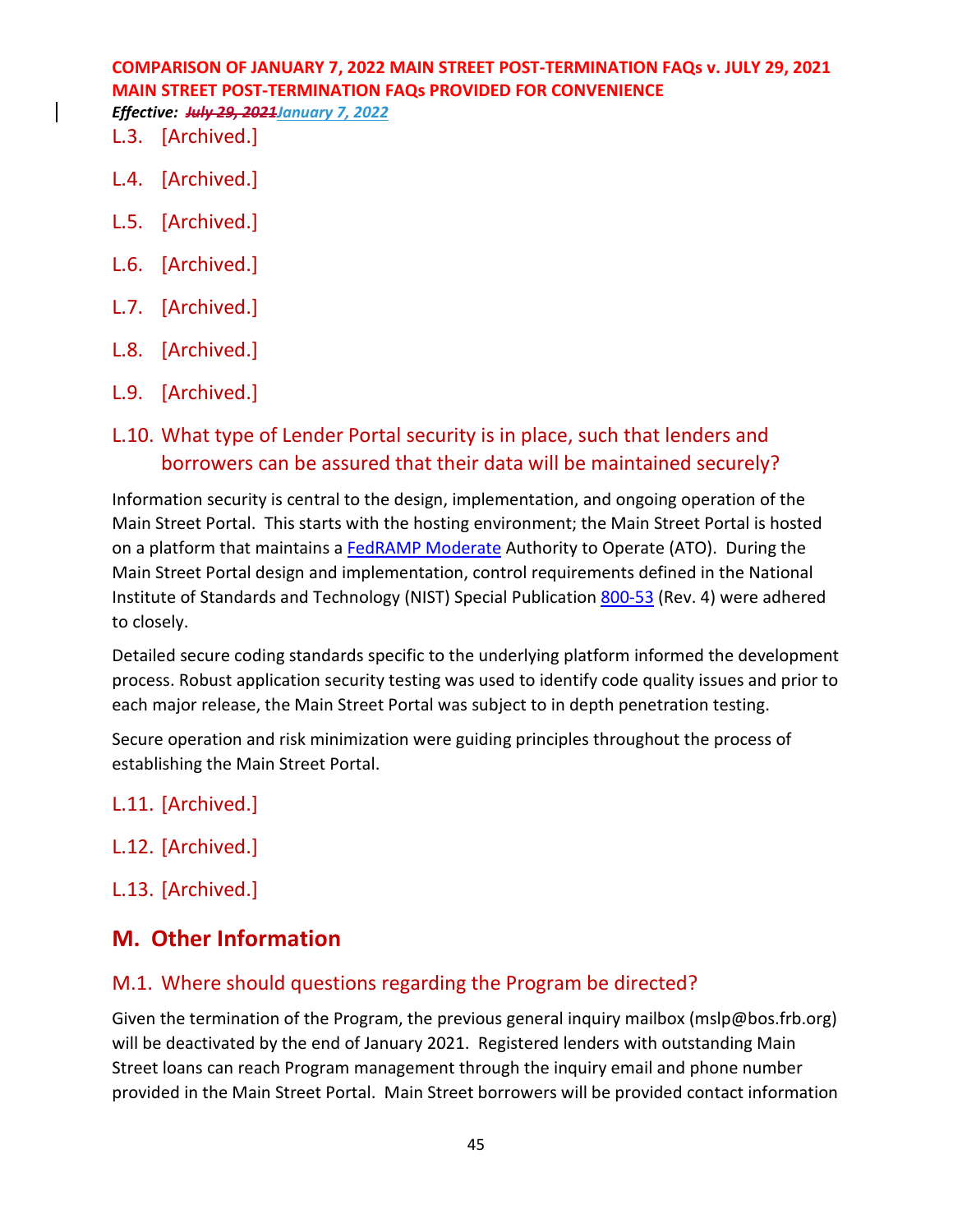for their inquiries regarding the Borrower Certifications and Covenants. Other inquiries, such as media inquiries, should use normal FRB Boston and Board contact channels as specified on their websites. To make a report regarding fraud, waste, abuse, misrepresentations, illegal activity, or unethical behavior associated with the Program, please call 844-978-1252.

### M.2. How can I receive updates regarding changes to the Program?

Further communications about the Program that may be relevant to existing Main Street borrowers and lenders will be made available on the FRB Boston's website [here.](https://www.bostonfed.org/supervision-and-regulation/supervision/special-facilities/main-street-lending-program.aspx#ic_signupform)

### M.3. Will the Federal Reserve provide further guidance on how to apply the terms of the Program to individual borrowers?

The Federal Reserve and Treasury Department have designed Main Street to facilitate the provision of credit to Eligible Borrowers of varying sizes, across a broad range of industries, in every state and territory of the United States. While the Federal Reserve will continue its efforts to provide answers to questions of broad applicability, we are unable to provide guidance with respect to an individual business's financial, credit, or legal analysis or decisions, which may be fact-specific or contingent on the applicable state's or territory's laws. In cases where the Program term sheets, legal forms and agreements, and these FAQs do not explicitly address a specific set of facts and circumstances, Eligible Borrowers should work with Eligible Lenders and legal counsel to make informed, reasonable, good-faith applications of the Program's terms and conditions to their individual facts and circumstances.

We recommend that, in addition to these FAQs and the Program's [legal forms and agreements,](https://www.bostonfed.org/supervision-and-regulation/supervision/special-facilities/main-street-lending-program/information-for-lenders/docs.aspx) potential borrowers and lenders consult the recorded [Main Street webinars,](https://www.bostonfed.org/supervision-and-regulation/supervision/special-facilities/main-street-lending-program.aspx#events) each of which may provide further clarity and detail on the requirements of the Program.

### M.4. [Archived.]

M.5. [Archived.]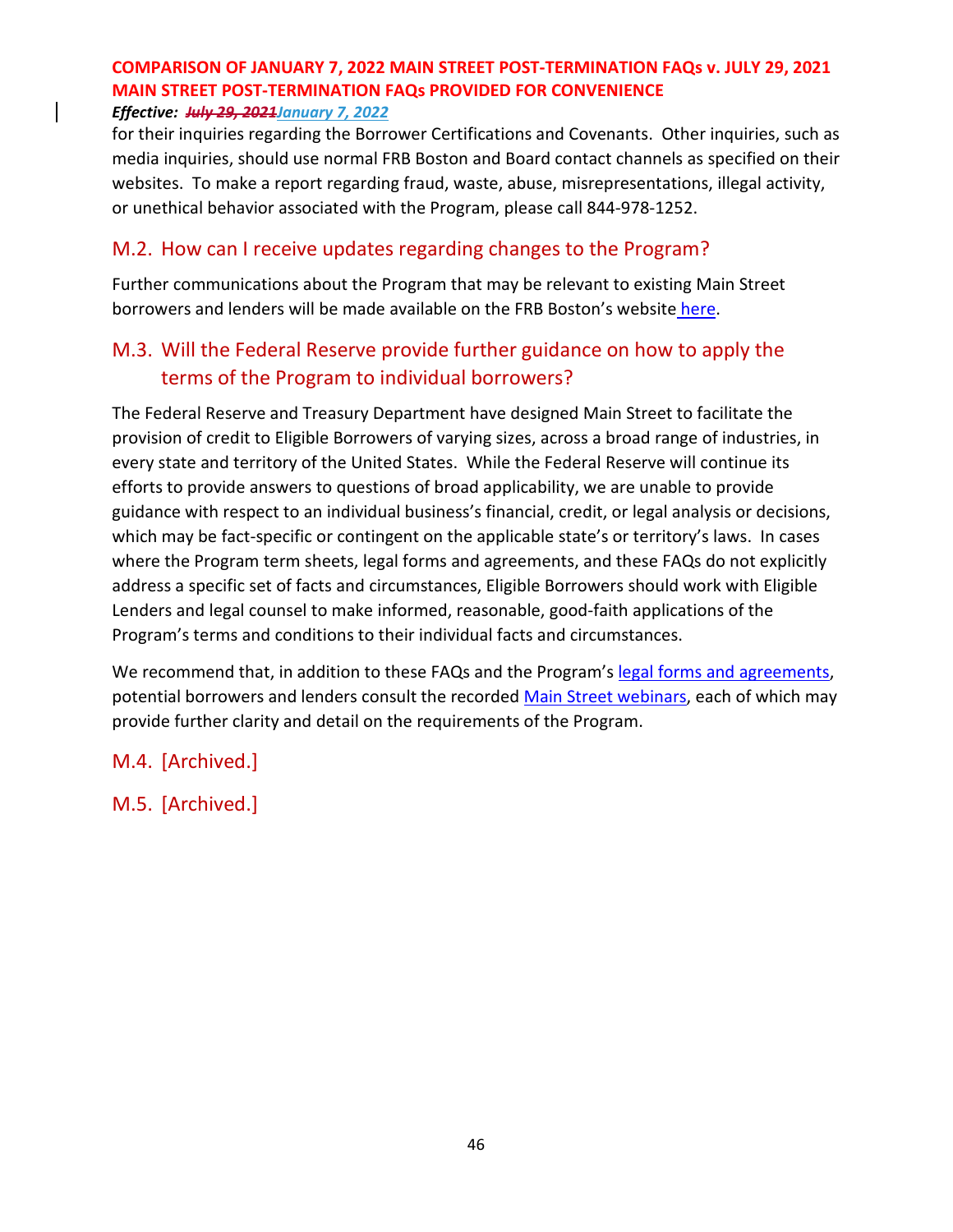*Effective: July 29, 2021January 7, 2022*

**Appendix A: [Archived.]**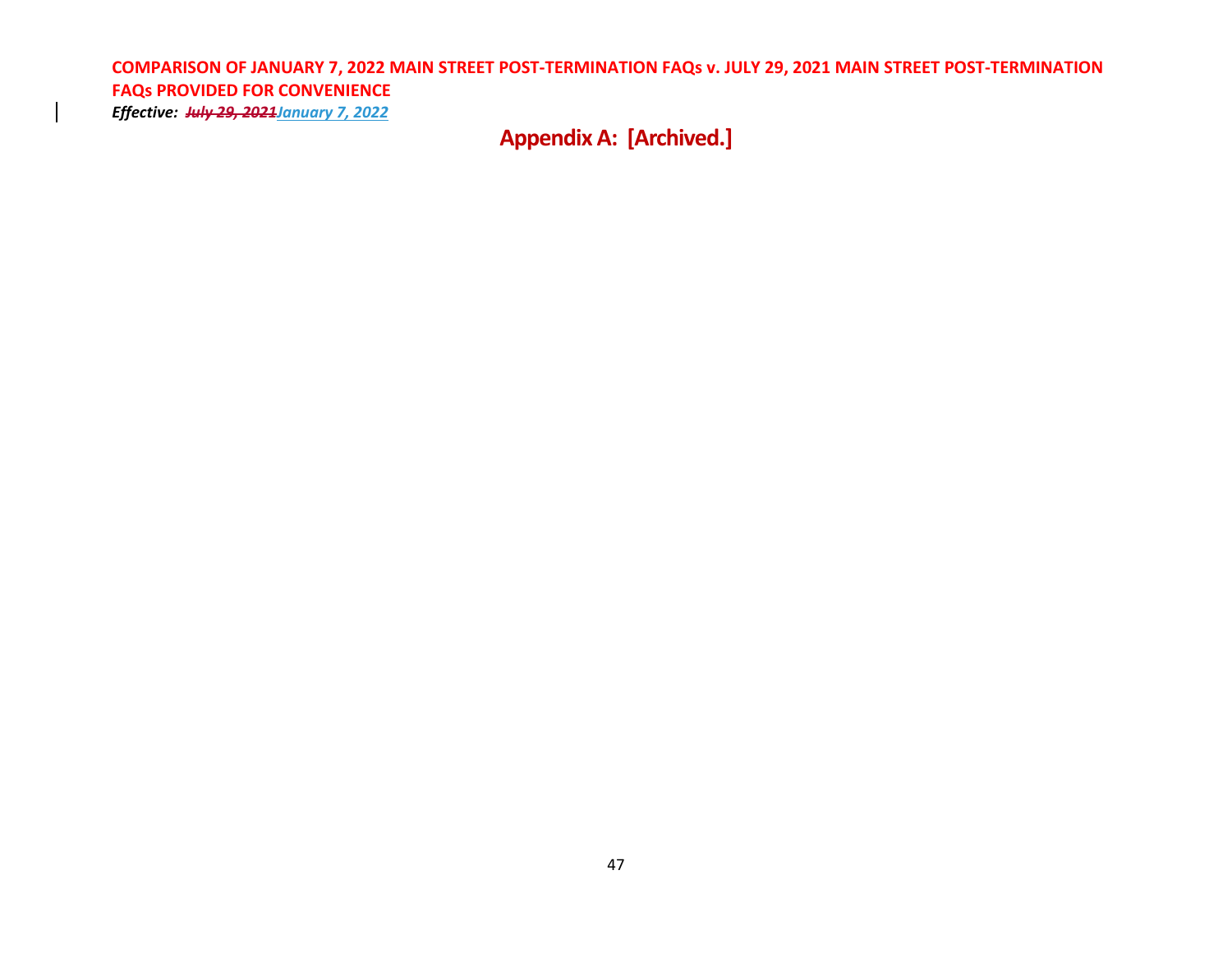<span id="page-47-0"></span>**Appendix B: [Archived.]**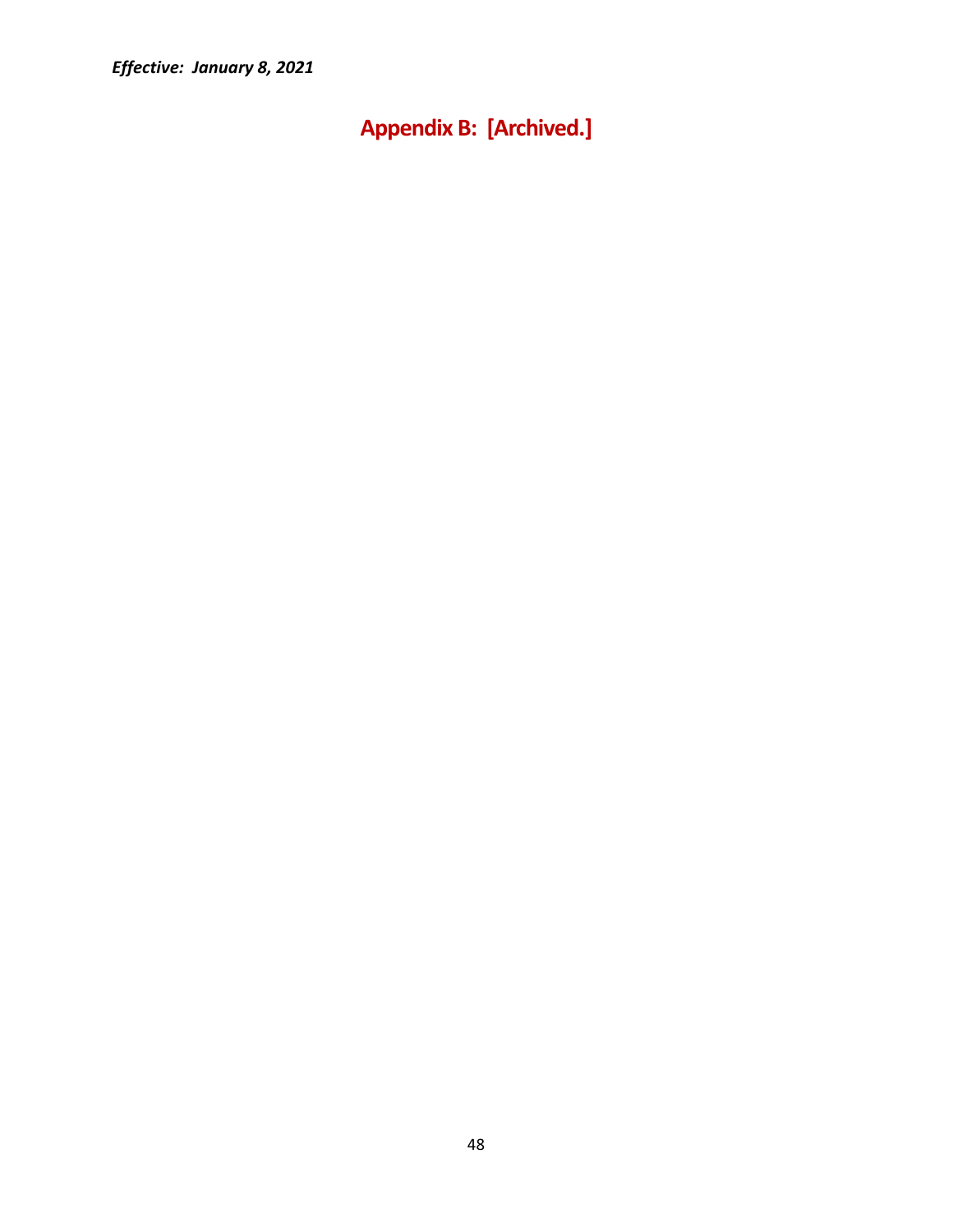## **Appendix C: Required Financial Reporting**

<span id="page-48-0"></span>Each Main Street loan should contain a financial reporting covenant requiring the regular delivery of certain financial information and calculations. The items listed in Table I (for-profit borrowers) or Table III (nonprofit borrowers) below must be provided by each Main Street borrower to their Eligible Lender at least annually. The items listed in Table II (for-profit borrowers) or Table IV (nonprofit borrowers) must be provided by each Main Street borrower to their Eligible Lender at least quarterly; the quarterly requirements vary based on the Main Street facility in which the borrower is participating. Eligible Lenders will specify the required reporting standards and forms for each Eligible Borrower.[19](#page-48-1)

| Table I: Data Required Annually from All Main Street For-Profit Borrowers |                                                                                                                                                                                                                   |  |  |  |  |
|---------------------------------------------------------------------------|-------------------------------------------------------------------------------------------------------------------------------------------------------------------------------------------------------------------|--|--|--|--|
| <b>Required Data</b>                                                      | <b>Definition</b>                                                                                                                                                                                                 |  |  |  |  |
| <b>Total Assets</b>                                                       | The sum of current assets, fixed assets, and other non-current assets (including, but<br>not limited to, intangible assets, deferred items, investments, and advances).                                           |  |  |  |  |
| <b>Current Assets</b>                                                     | Cash, accounts receivable, inventory, and other short-term assets that are likely to be<br>converted into cash, used, sold, exchanged, or otherwise expensed in the normal<br>course of business within one year. |  |  |  |  |
| Cash & Marketable<br>Securities                                           | Cash, depository accounts, and marketable securities that can be easily sold and<br>readily converted into cash.                                                                                                  |  |  |  |  |
| <b>Tangible Assets</b>                                                    | Assets having a physical existence, measured as total assets less intangible assets.<br>Tangible assets are distinguished from intangible assets, such as trademarks,<br>copyrights, and goodwill.                |  |  |  |  |
| <b>Total Liabilities</b>                                                  | The total amount of all outstanding obligations, both current and noncurrent.                                                                                                                                     |  |  |  |  |
| <b>Current Liabilities</b>                                                | Short term debt, accounts payable, and other current liabilities that are due within<br>one year.                                                                                                                 |  |  |  |  |
| Total Debt (Incl. Undrawn<br>Available Lines of Credit)                   | Existing outstanding and committed debt (including any undrawn available amounts).                                                                                                                                |  |  |  |  |
| <b>Total Equity</b>                                                       | Measured as total assets minus total liabilities.                                                                                                                                                                 |  |  |  |  |
| <b>Total Revenue</b>                                                      | Total income generated by the sale of goods or services from ongoing operations.<br>Total Revenue excludes any non-recurring sales or gains.                                                                      |  |  |  |  |
| Net Income                                                                | The income (or loss) after expenses and losses have been subtracted from all<br>revenues and gains for the fiscal period, including discontinued operations.                                                      |  |  |  |  |
| <b>Unadjusted EBITDA</b>                                                  | Earnings before interest expense, income tax expense, depreciation expense, and<br>amortization expense. The starting point is net income.                                                                        |  |  |  |  |
| <b>Adjusted EBITDA</b>                                                    | Unadjusted EBITDA adjusted for any non-recurring, one-time, or irregular items. The<br>Adjusted EBITDA measurement should align with the relevant facility's term sheet.                                          |  |  |  |  |

<span id="page-48-1"></span><sup>&</sup>lt;sup>19</sup> Under the Servicing Agreement, in the case of multi-borrower loans, this information must be entered into the Portal "on a consolidated basis" (otherwise referred to in this document as on an "aggregated basis"). Eligible Lenders may elect to require reporting from the co-borrowers on an aggregated basis, or may aggregate such information after requiring individual co-borrower financial statements. If an Eligible Lender permits co-borrowers to submit aggregated financial statements, the Eligible Lender should instruct the co-borrowers to use the Eligible Lender's typical practices to aggregate such information in a manner that accounts for transactions between the co-borrowers and accurately reflects the financial position of the co-borrowers and their ability to repay the loan (e.g., in a manner that avoids double counting of revenues, assets, or liabilities).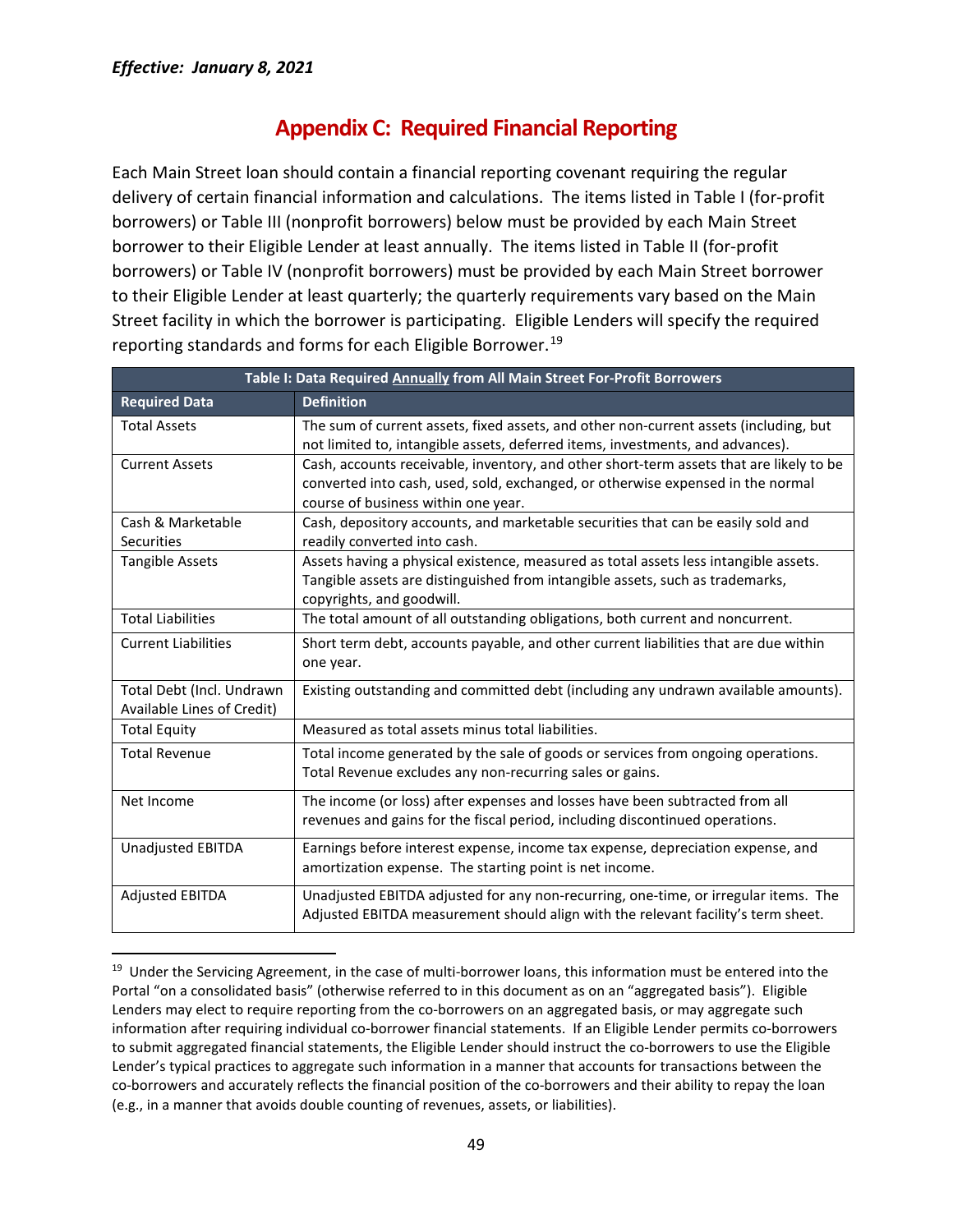| Table I: Data Required Annually from All Main Street For-Profit Borrowers |                                                                                                                                                                                                                                                           |  |  |  |  |
|---------------------------------------------------------------------------|-----------------------------------------------------------------------------------------------------------------------------------------------------------------------------------------------------------------------------------------------------------|--|--|--|--|
| <b>Required Data</b>                                                      | <b>Definition</b>                                                                                                                                                                                                                                         |  |  |  |  |
| <b>Depreciation Expense</b>                                               | Non-cash expense measured based on the use of fixed assets, recognized over the<br>useful life of the fixed assets.                                                                                                                                       |  |  |  |  |
| <b>Amortization Expense</b>                                               | Non-cash expense measured based on the use of intangible assets, recognized over<br>the life of the intangible asset.                                                                                                                                     |  |  |  |  |
| <b>Interest Expense</b>                                                   | The periodic finance expense of short term and long term debt.                                                                                                                                                                                            |  |  |  |  |
| <b>Tax Expense</b>                                                        | Federal, state and local income tax expenses.                                                                                                                                                                                                             |  |  |  |  |
| Rent Expense                                                              | The contractual costs of occupying leased real estate.                                                                                                                                                                                                    |  |  |  |  |
| Dividends / Equity<br>Distributions                                       | Distributions to equity owners.                                                                                                                                                                                                                           |  |  |  |  |
| Accounts Receivable (net<br>of allowances)                                | Amounts owed to the borrower resulting from providing goods and/or services.<br>Accounts receivable will be net of any allowances for uncollectible amounts.                                                                                              |  |  |  |  |
| Inventory (net of<br>reserves)                                            | Value of the raw materials, work in process, supplies used in operations, finished<br>goods, and merchandise bought which are intended to be sold in the ordinary course<br>of business. Inventory should be net of reserves.                             |  |  |  |  |
| Fixed Assets, Gross                                                       | Tangible property used in the business and not for resale, including buildings,<br>furniture, fixtures, equipment, and land. Report fixed assets gross of depreciation.                                                                                   |  |  |  |  |
| Accumulated<br>Depreciation                                               | Cumulative depreciation of all fixed assets up to the Date of Financial Information.                                                                                                                                                                      |  |  |  |  |
| Accounts Payable (A/P)                                                    | The obligations owed to the borrower's creditors arising from the entity's ongoing<br>operations, including the purchase of goods, materials, supplies, and services.<br>Accounts payable excludes short term and long term debt.                         |  |  |  |  |
| Short Term Debt                                                           | Debt obligations of the borrower due with a term of less than one year, including the<br>current portion of any Long Term Debt.                                                                                                                           |  |  |  |  |
| Long Term Debt                                                            | Debt obligations of the borrower that are due in one year or more, excluding the<br>current portion that is otherwise captured in Short Term Debt.                                                                                                        |  |  |  |  |
| Description of EBITDA<br>Adjustments                                      | Description of items that are added to Unadjusted EBITDA to determine Adjusted<br>EBITDA.                                                                                                                                                                 |  |  |  |  |
| <b>Total Expenses</b>                                                     | All money spent and costs incurred, both recurring and non-recurring, to generate<br>revenue. Expenses exclude items capital in nature (i.e., expenses that are allowed to<br>be capitalized and included in the cost basis of a fixed asset).            |  |  |  |  |
| <b>Operating Expenses</b>                                                 | Money spent and costs incurred related to normal business operations including<br>selling, general & administrative expenses, depreciation, and amortization (i.e., total<br>expenses less non-recurring expenses). Exclude capital expenditures.         |  |  |  |  |
| Operating Income                                                          | Profit (or loss) realized from continuing operations (i.e., revenue less operating<br>expenses).                                                                                                                                                          |  |  |  |  |
| <b>Fixed Charges</b>                                                      | Expenses that recur on a regular basis, regardless of the volume of business (i.e.,<br>lease payments, rental payments, loan interest payments, or insurance payments).                                                                                   |  |  |  |  |
| <b>Capitalized Expenditures</b>                                           | Non-operating expenditures capitalized to fixed assets.                                                                                                                                                                                                   |  |  |  |  |
| <b>Guarantor Net Assets</b>                                               | Total assets less total liabilities of the guarantor (also referred to as net worth).                                                                                                                                                                     |  |  |  |  |
| Sr. Debt Balance                                                          | Debt amount ranking senior to the Main Street loan.                                                                                                                                                                                                       |  |  |  |  |
| <b>Additional Pari Passu</b><br>Debt Balance                              | Debt amount ranking pari passu to the Main Street loan.                                                                                                                                                                                                   |  |  |  |  |
| Collateral Type (Non-Real<br>Estate)                                      | If the loan is secured by collateral that is not predominantly real estate, including if<br>the collateral provided is different types, report the predominant type of collateral<br>(e.g., inventory, receivables, securities, etc.) by aggregate value. |  |  |  |  |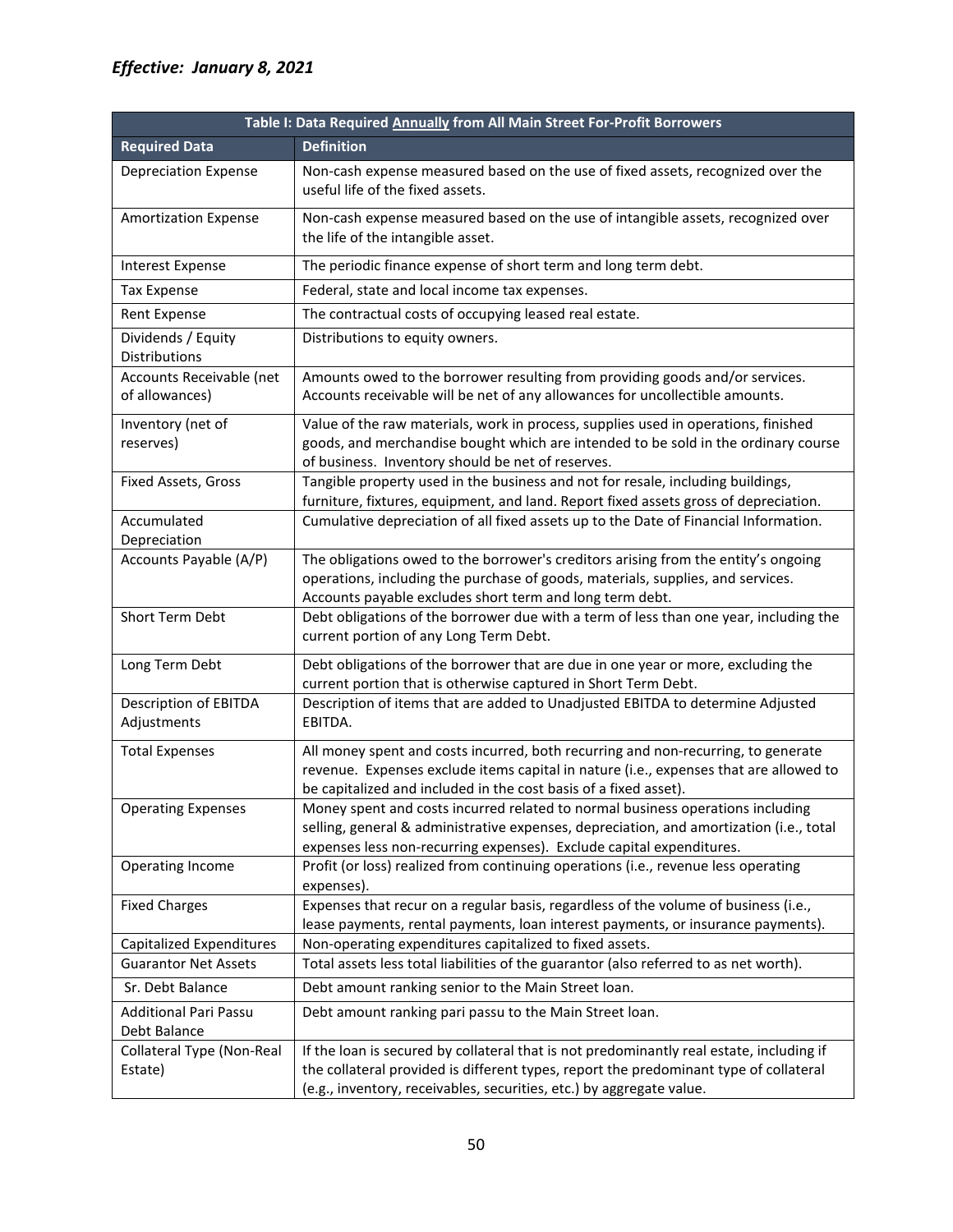| Table I: Data Required Annually from All Main Street For-Profit Borrowers |                                                                                                                                                                                                                                                                       |  |  |  |
|---------------------------------------------------------------------------|-----------------------------------------------------------------------------------------------------------------------------------------------------------------------------------------------------------------------------------------------------------------------|--|--|--|
| <b>Required Data</b>                                                      | <b>Definition</b>                                                                                                                                                                                                                                                     |  |  |  |
| Collateral Type (Real<br>Estate)                                          | If the loan is secured by real estate collateral, indicate the property type (e.g., hotel,<br>multifamily, residential, industrial, etc.). If the loan is secured by multiple real estate<br>property types, report the predominant property type by aggregate value. |  |  |  |
| <b>Collateral Value</b><br>Reporting                                      | For loans that require ongoing or periodic valuation of the collateral, report the<br>market value of the collateral as of the reporting date.                                                                                                                        |  |  |  |
| <b>Collateral Value Date</b>                                              | Define the as-of date that corresponds with the Collateral Value Reporting field.                                                                                                                                                                                     |  |  |  |
| Covenant Status (Pass /<br>Fail)                                          | Yes/no, indicating if the facility has satisfied covenant tests.                                                                                                                                                                                                      |  |  |  |
| Date of Covenant Default                                                  | If applicable, report the date when borrower defaulted covenants.                                                                                                                                                                                                     |  |  |  |
| Nature of Covenant<br>Default                                             | If applicable, describe the covenant default (i.e., missing financial statements, ratio<br>trigger).                                                                                                                                                                  |  |  |  |
| Date of Covenant Cure                                                     | If applicable, report the date when borrower cured previous defaults.                                                                                                                                                                                                 |  |  |  |

| Table II: Data Required Quarterly from Main Street For-Profit Borrowers by Main Street Facility |              |              |              |                                                                                                                                                                                                                      |
|-------------------------------------------------------------------------------------------------|--------------|--------------|--------------|----------------------------------------------------------------------------------------------------------------------------------------------------------------------------------------------------------------------|
| <b>Required Data</b>                                                                            | <b>MSELF</b> | <b>MSNLF</b> | <b>MSPLF</b> | <b>Definition</b>                                                                                                                                                                                                    |
| <b>Total Assets</b>                                                                             | Yes          | Yes          | Yes          | The sum of current assets, fixed assets, and other non-<br>current assets (including, but not limited to, intangible<br>assets, deferred items, investments, and advances).                                          |
| <b>Current Assets</b>                                                                           | Yes          | Yes          | Yes          | Cash, accounts receivable, inventory, and other short term<br>assets that are likely to be converted into cash, used, sold,<br>exchanged, or otherwise expensed in the normal course of<br>business within one year. |
| Cash & Marketable<br><b>Securities</b>                                                          | Yes          | Yes          | Yes          | Cash, depository accounts, and marketable securities that<br>can be easily sold and readily converted into cash.                                                                                                     |
| <b>Tangible Assets</b>                                                                          | Yes          | <b>No</b>    | <b>No</b>    | Assets having a physical existence measured as total assets<br>less intangible assets. Tangible assets are distinguished<br>from intangible assets, such as trademarks, copyrights, and<br>goodwill.                 |
| <b>Total Liabilities</b>                                                                        | Yes          | Yes          | Yes          | The total amount of all outstanding obligations, both<br>current and noncurrent.                                                                                                                                     |
| <b>Current Liabilities</b>                                                                      | Yes          | Yes          | Yes          | Short term debt, accounts payable, and other current<br>liabilities that are due within one year.                                                                                                                    |
| Total Debt (Incl.<br>Undrawn Available<br>Lines of Credit)                                      | Yes          | Yes          | Yes          | Existing outstanding and committed debt (including any<br>undrawn available amounts).                                                                                                                                |
| <b>Total Equity</b>                                                                             | Yes          | Yes          | Yes          | Measured as total assets minus total liabilities.                                                                                                                                                                    |
| <b>Total Revenue</b>                                                                            | Yes          | Yes          | Yes          | Total income generated by the sale of goods or services<br>from ongoing operations. Total Revenue excludes any non-<br>recurring sales or gains.                                                                     |
| Net Income                                                                                      | Yes          | Yes          | Yes          | The income (or loss) after expenses and losses have been<br>subtracted from all revenues and gains for the fiscal period,<br>including discontinued operations.                                                      |
| Unadjusted EBITDA                                                                               | Yes          | Yes          | Yes          | Earnings before interest expense, income tax expense,<br>depreciation expense and amortization expense. The<br>starting point is net income.                                                                         |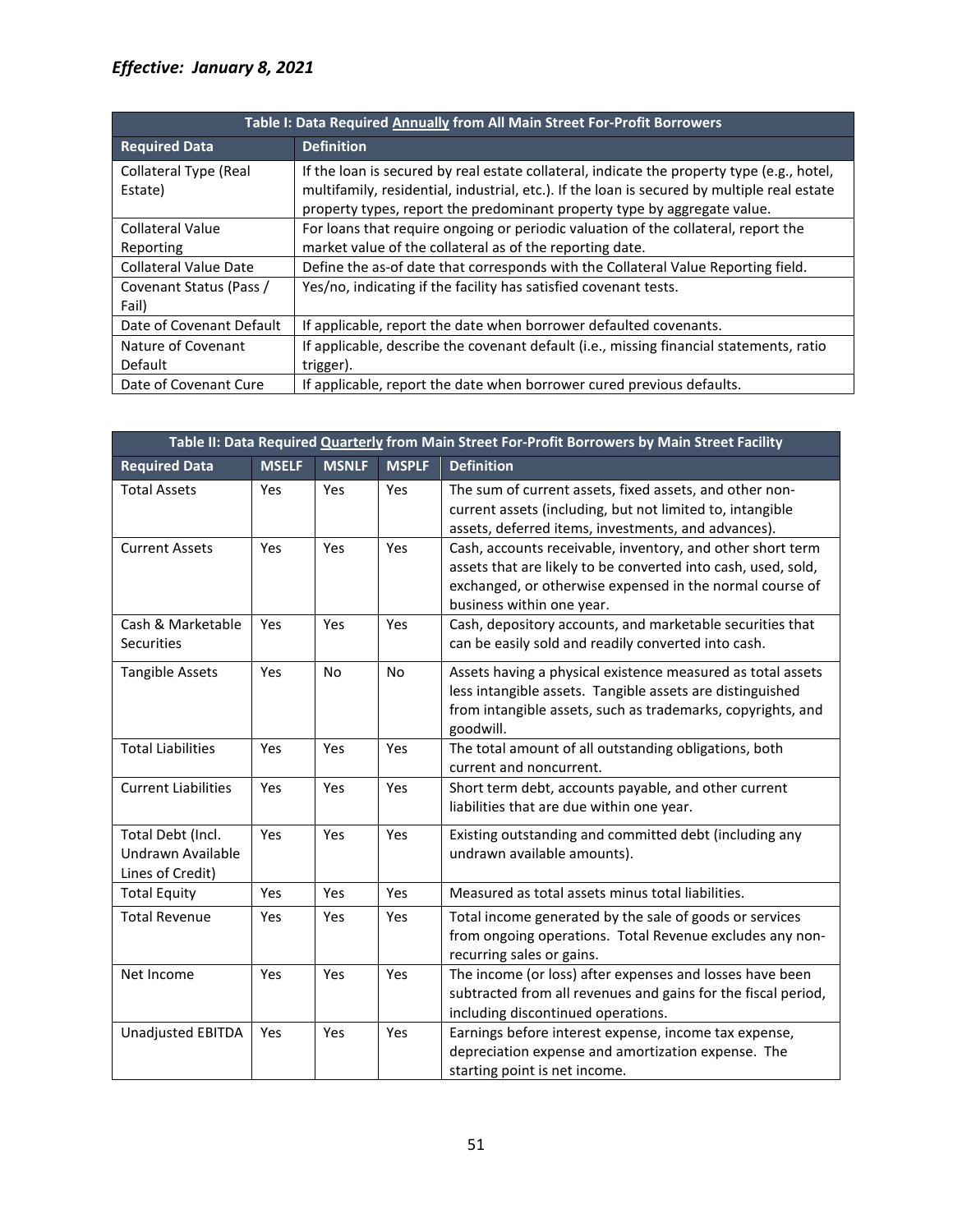|                                                | Table II: Data Required Quarterly from Main Street For-Profit Borrowers by Main Street Facility |              |              |                                                                                                                                                                                                                                                         |  |
|------------------------------------------------|-------------------------------------------------------------------------------------------------|--------------|--------------|---------------------------------------------------------------------------------------------------------------------------------------------------------------------------------------------------------------------------------------------------------|--|
| <b>Required Data</b>                           | <b>MSELF</b>                                                                                    | <b>MSNLF</b> | <b>MSPLF</b> | <b>Definition</b>                                                                                                                                                                                                                                       |  |
| <b>Adjusted EBITDA</b>                         | <b>Yes</b>                                                                                      | Yes          | Yes          | Unadjusted EBITDA adjusted for any non-recurring, one-<br>time or irregular items. The Adjusted EBITDA measurement<br>should align with the relevant facility's term sheet.                                                                             |  |
| Depreciation<br>Expense                        | Yes                                                                                             | No           | No           | Non-cash expense measured based on the use of fixed<br>assets, recognized over the useful life of the fixed assets.                                                                                                                                     |  |
| Amortization<br>Expense                        | Yes                                                                                             | <b>No</b>    | <b>No</b>    | Non-cash expense measured based on the use of intangible<br>assets, recognized over the life of the intangible asset.                                                                                                                                   |  |
| <b>Interest Expense</b>                        | Yes                                                                                             | Yes          | Yes          | The periodic finance expense of short term and long term<br>debt.                                                                                                                                                                                       |  |
| <b>Tax Expense</b>                             | Yes                                                                                             | No           | No           | Federal, state and local income tax expenses.                                                                                                                                                                                                           |  |
| <b>Rent Expense</b>                            | Yes                                                                                             | No           | No           | The contractual costs of occupying leased real estate.                                                                                                                                                                                                  |  |
| Dividends / Equity<br>Distributions            | Yes                                                                                             | Yes          | Yes          | Distributions to equity owners.                                                                                                                                                                                                                         |  |
| Accounts<br>Receivable (net of<br>allowances)  | Yes                                                                                             | No           | No           | Amounts owed to the borrower resulting from providing<br>goods and/or services. Accounts receivable will be net of<br>any allowances for uncollectible amounts.                                                                                         |  |
| Inventory (net of<br>reserves)                 | Yes                                                                                             | No           | No           | Value of the raw materials, work in process, supplies used in<br>operations, finished goods, and merchandise bought which<br>are intended to be sold in the ordinary course of business.<br>Inventory should be net of reserves.                        |  |
| Fixed Assets, Gross                            | Yes                                                                                             | <b>No</b>    | <b>No</b>    | Tangible property used in the business and not for resale,<br>including buildings, furniture, fixtures, equipment, and land.<br>Report fixed assets gross of depreciation.                                                                              |  |
| Accumulated<br>Depreciation                    | Yes                                                                                             | <b>No</b>    | <b>No</b>    | Cumulative depreciation of all fixed assets up to the Date of<br>Financial Information.                                                                                                                                                                 |  |
| <b>Accounts Payable</b><br>(A/P)               | Yes                                                                                             | No           | No           | The obligations owed to the borrower's creditors arising<br>from the entity's ongoing operations, including the<br>purchase of goods, materials, supplies, and services.<br>Accounts payable excludes short term and long term debt.                    |  |
| Short Term Debt                                | Yes                                                                                             | <b>No</b>    | <b>No</b>    | Debt obligations of the borrower due with a term of less<br>than one year, including the current portion of any Long<br>Term Debt.                                                                                                                      |  |
| Long Term Debt                                 | Yes                                                                                             | No           | No           | Debt obligations of the borrower that are due in one year or<br>more, excluding the current portion that is otherwise<br>captured in Short Term Debt.                                                                                                   |  |
| Description of<br><b>EBITDA</b><br>Adjustments | Yes                                                                                             | No           | No           | Description of items that are added to Unadjusted EBITDA<br>to determine Adjusted EBITDA.                                                                                                                                                               |  |
| <b>Total Expenses</b>                          | Yes                                                                                             | No           | No           | All money spent and costs incurred, both recurring and non-<br>recurring, to generate revenue. Expenses exclude items<br>capital in nature (i.e., expenses that are allowed to be<br>capitalized and included in the cost basis of a fixed asset).      |  |
| Operating<br>Expenses                          | Yes                                                                                             | Yes          | Yes          | Money spent and costs incurred related to normal business<br>operations, including selling, general & administrative<br>expenses, depreciation, and amortization (i.e. total<br>expenses less non-recurring expenses). Exclude capital<br>expenditures. |  |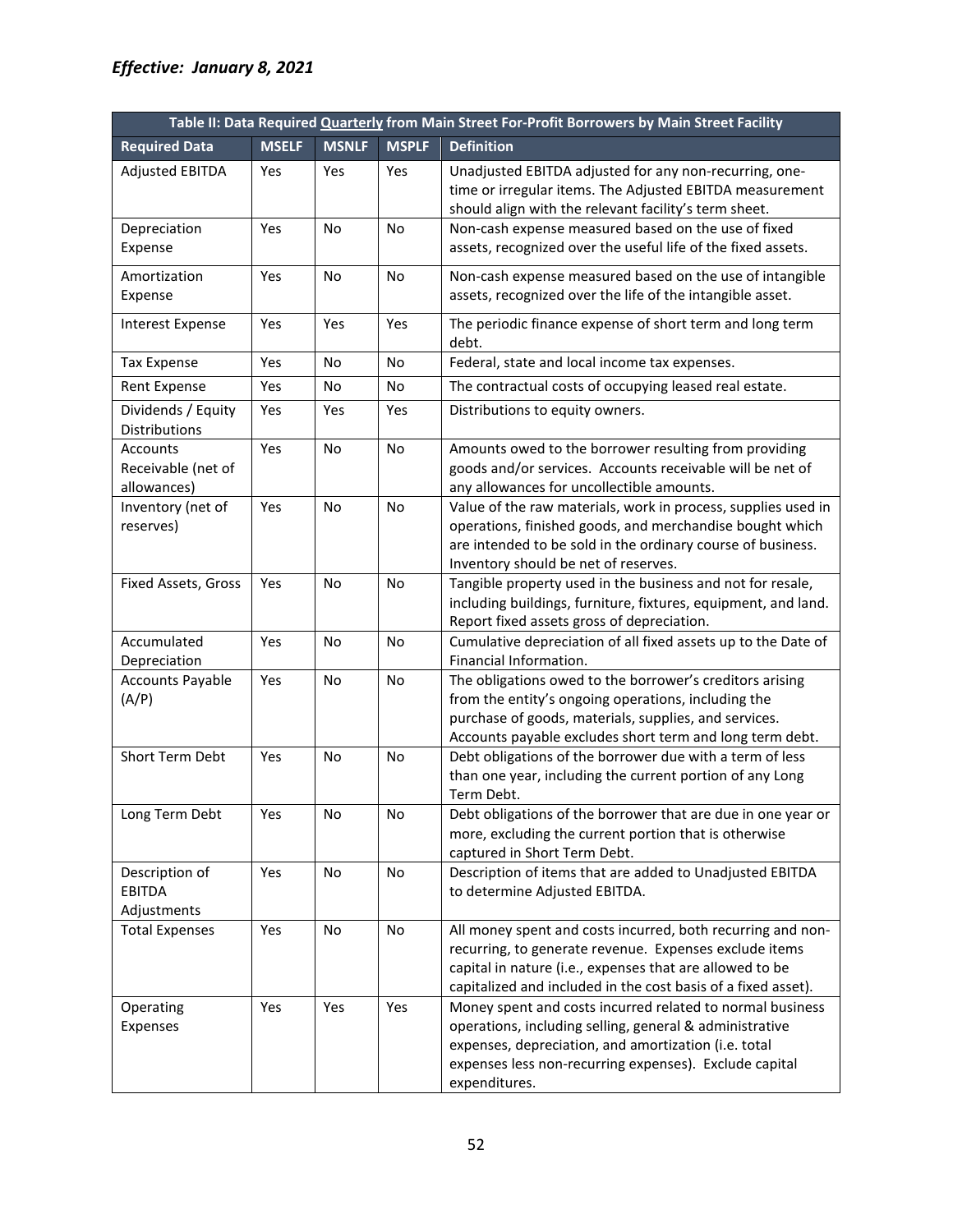| Table II: Data Required Quarterly from Main Street For-Profit Borrowers by Main Street Facility |              |              |              |                                                                                                                                                                                                                                                                             |
|-------------------------------------------------------------------------------------------------|--------------|--------------|--------------|-----------------------------------------------------------------------------------------------------------------------------------------------------------------------------------------------------------------------------------------------------------------------------|
| <b>Required Data</b>                                                                            | <b>MSELF</b> | <b>MSNLF</b> | <b>MSPLF</b> | <b>Definition</b>                                                                                                                                                                                                                                                           |
| Operating Income                                                                                | Yes          | Yes          | Yes          | Profit (or loss) realized from continuing operations (i.e.,<br>revenue less operating expenses).                                                                                                                                                                            |
| <b>Fixed Charges</b>                                                                            | Yes          | <b>No</b>    | <b>No</b>    | Expenses that recur on a regular basis, regardless of the<br>volume of business (i.e., lease payments, rental payments,<br>loan interest payments, or insurance payments).                                                                                                  |
| Capitalized<br>Expenditures                                                                     | Yes          | Yes          | Yes          | Non-operating expenditures capitalized to fixed assets.                                                                                                                                                                                                                     |
| <b>Guarantor Net</b><br>Assets                                                                  | Yes          | No           | No           | Total assets less total liabilities of the guarantor (also<br>referred to as net worth).                                                                                                                                                                                    |
| Sr. Debt Balance                                                                                | Yes          | Yes          | Yes          | Debt amount ranking senior to the Main Street loan.                                                                                                                                                                                                                         |
| Additional Pari<br>Passu Debt<br><b>Balance</b>                                                 | Yes          | Yes          | Yes          | Debt amount ranking pari passu to the Main Street loan.                                                                                                                                                                                                                     |
| <b>Collateral Type</b><br>(Non-Real Estate)                                                     | Yes          | No           | <b>No</b>    | If the loan is secured by collateral that is not predominantly<br>real estate, including if the collateral provided is different<br>types, report the predominant type of collateral (e.g.,<br>inventory, receivables, securities, etc.) by aggregate value.                |
| <b>Collateral Type</b><br>(Real Estate)                                                         | Yes          | No.          | No           | If the loan is secured by real estate collateral, indicate the<br>property type (e.g., hotel, multifamily, residential,<br>industrial, etc.). If the loan is secured by multiple real estate<br>property types, report the predominant property type by<br>aggregate value. |
| <b>Collateral Value</b><br>Reporting                                                            | Yes          | No.          | No           | For loans that require ongoing or periodic valuation of the<br>collateral, report the market value of the collateral as of the<br>reporting date.                                                                                                                           |
| <b>Collateral Value</b><br>Date                                                                 | Yes          | No.          | No           | Define the as-of date that corresponds with the Collateral<br>Value Reporting field.                                                                                                                                                                                        |
| <b>Covenant Status</b><br>(Pass / Fail)                                                         | Yes          | Yes          | Yes          | Yes/no, indicating if the facility has satisfied covenant tests.                                                                                                                                                                                                            |
| Date of Covenant<br>Default                                                                     | Yes          | Yes          | Yes          | If applicable, report the date when borrower defaulted<br>covenants.                                                                                                                                                                                                        |
| Nature of<br>Covenant Default                                                                   | Yes          | Yes          | Yes          | If applicable, describe the covenant default (i.e., missing<br>financial statements, ratio trigger).                                                                                                                                                                        |
| Date of Covenant<br>Cure                                                                        | Yes          | Yes          | Yes          | If applicable, report the date when borrower cured previous<br>defaults.                                                                                                                                                                                                    |

| Table III: Data Required Annually from All Nonprofit Organization Borrowers |                                                                                         |  |  |  |
|-----------------------------------------------------------------------------|-----------------------------------------------------------------------------------------|--|--|--|
| <b>Required Data and</b><br>Information                                     | <b>Definition</b>                                                                       |  |  |  |
| <b>Total Assets</b>                                                         | The sum of current assets, fixed assets, and other non-current assets (including, but   |  |  |  |
|                                                                             | not limited to, intangible assets, deferred items, investments, and advances).          |  |  |  |
| <b>Current Assets</b>                                                       | Cash, accounts receivable, inventory, and other short-term assets that are likely to be |  |  |  |
|                                                                             | converted into cash, used, sold, exchanged, or otherwise expensed in the normal         |  |  |  |
|                                                                             | course of business within one year.                                                     |  |  |  |
| Total Cash & Investments                                                    | All cash & investments - both restricted and unrestricted                               |  |  |  |
| Unrestricted Cash &                                                         | The portion of cash and investments that are not restricted for any reason including    |  |  |  |
| Investments                                                                 | by donor-imposed stipulations. If applicable, this includes Cash and investments (at    |  |  |  |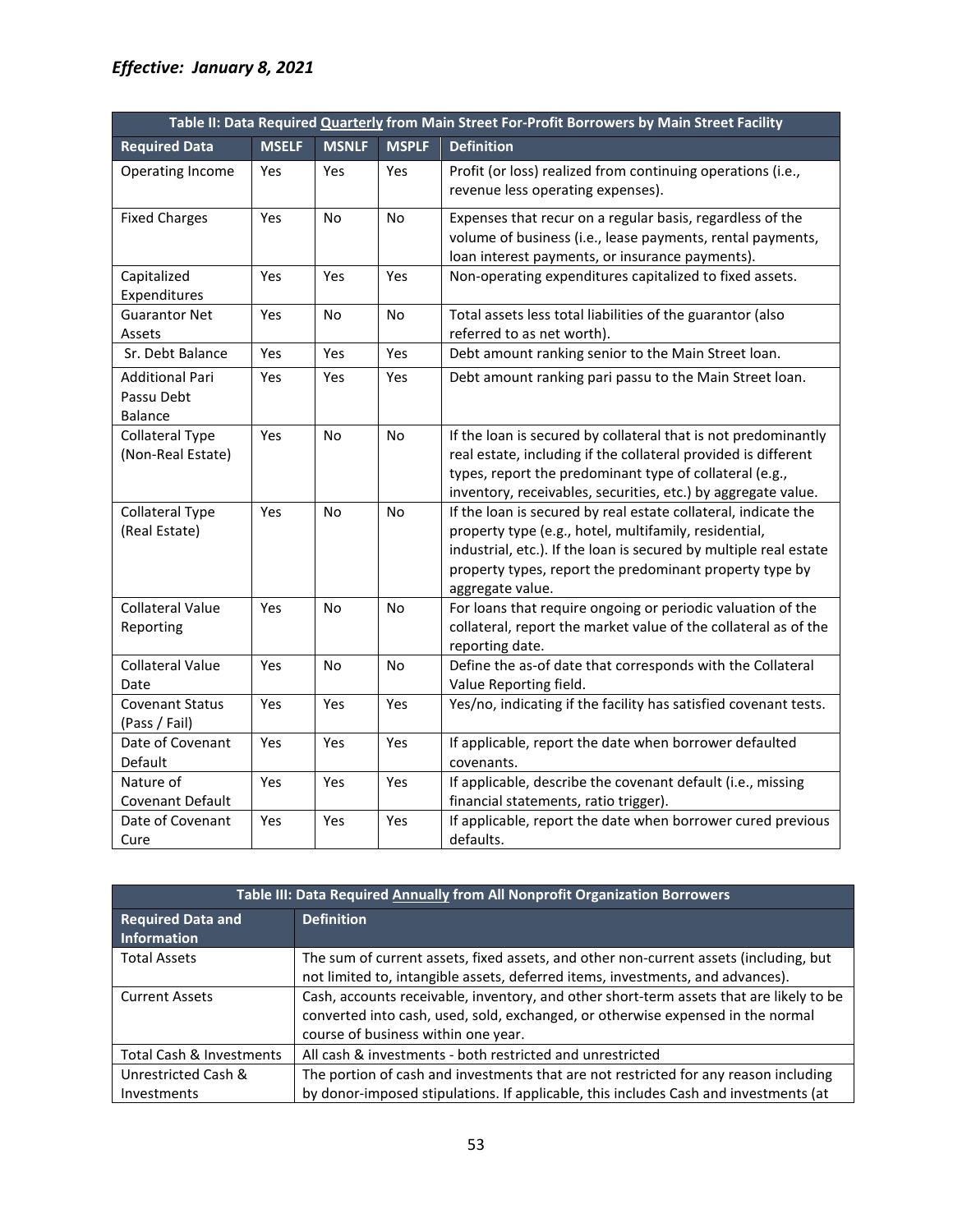| Table III: Data Required Annually from All Nonprofit Organization Borrowers |                                                                                                                                                                                                                                                                                               |  |  |  |  |
|-----------------------------------------------------------------------------|-----------------------------------------------------------------------------------------------------------------------------------------------------------------------------------------------------------------------------------------------------------------------------------------------|--|--|--|--|
| <b>Required Data and</b><br><b>Information</b>                              | <b>Definition</b>                                                                                                                                                                                                                                                                             |  |  |  |  |
|                                                                             | the borrower and affiliated foundations) plus funds held in trust by others plus<br>pledges receivable reported in permanently restricted net assets, less permanently<br>restricted net assets.                                                                                              |  |  |  |  |
| <b>Total Liabilities</b>                                                    | The total amount of all outstanding obligations, both current and noncurrent.                                                                                                                                                                                                                 |  |  |  |  |
| <b>Current Liabilities</b>                                                  | Short term debt, accounts payable, and other current liabilities that are due within<br>one year.                                                                                                                                                                                             |  |  |  |  |
| <b>Net Assets</b>                                                           | Total Assets less Total Liabilities - including both restricted and unrestricted assets<br>and fund balances.                                                                                                                                                                                 |  |  |  |  |
| <b>Unrestricted Net Assets</b>                                              | Total Assets less Total Liabilities - adjusted to exclude restricted assets & fund<br>balances and associated liabilities.                                                                                                                                                                    |  |  |  |  |
| Total Debt (Incl. Undrawn<br>Available Lines of Credit)                     | Existing outstanding and committed debt (including any undrawn available amounts,<br>unfunded pension liabilities, operating leases and guaranteed portions of off-balance<br>sheet debt).                                                                                                    |  |  |  |  |
| <b>Total Revenue</b>                                                        | Total income generated excluding any non-recurring items.                                                                                                                                                                                                                                     |  |  |  |  |
| <b>Operating Revenue</b>                                                    | All unrestricted revenue (including gifts for operations and government operating<br>appropriations), excludes funds to be spent on capital (grants, appropriations, or net<br>assets released), and replaces unrestricted investment gains or losses with a proxy for<br>endowment spending. |  |  |  |  |
| Gross Revenue from<br>Medicare & Medicaid                                   | Total income generated from Medicare and Medicaid, including Medicare and<br>Medicaid managed care plans (if applicable).                                                                                                                                                                     |  |  |  |  |
| Net Income                                                                  | The income (or loss) after expenses and losses have been subtracted from all<br>revenues and gains for the fiscal period, including discontinued operations.                                                                                                                                  |  |  |  |  |
| Unadjusted EBIDA                                                            | Earnings before interest expense, depreciation expense and amortization expense.<br>The starting point is net income.                                                                                                                                                                         |  |  |  |  |
| <b>Adjusted EBIDA</b>                                                       | Unadjusted EBIDA adjusted for any non-recurring, one-time or irregular items. The<br>Adjusted EBIDA measurement should align with the relevant facility term sheet.                                                                                                                           |  |  |  |  |
| Description of EBIDA<br>Adjustments                                         | Description of items that are added to Unadjusted EBIDA to determine Adjusted<br>EBIDA.                                                                                                                                                                                                       |  |  |  |  |
| <b>Operating Cash Flow</b>                                                  | Operating income before non-cash expenses (operating income plus depreciation and<br>amortization).                                                                                                                                                                                           |  |  |  |  |
| <b>Depreciation Expense</b>                                                 | Non-cash expense measured based on the use of fixed assets, recognized over the<br>useful life of the fixed assets.                                                                                                                                                                           |  |  |  |  |
| <b>Amortization Expense</b>                                                 | Non-cash expense measured based on the use of intangible assets, recognized over<br>the life of the intangible asset.                                                                                                                                                                         |  |  |  |  |
| <b>Interest Expense</b>                                                     | The periodic finance expense of short term and long term debt.                                                                                                                                                                                                                                |  |  |  |  |
| <b>Total Expenses</b>                                                       | All money spent and costs incurred, both recurring and non-recurring, to generate<br>revenue. Expenses exclude items capital in nature (i.e., expenses that are allowed to<br>be capitalized and included in the cost basis of a fixed asset).                                                |  |  |  |  |
| <b>Operating Expenses</b>                                                   | Money spent and costs incurred related to normal business operations include<br>selling, general & administrative expenses, depreciation, and amortization (i.e. total<br>expenses less non-recurring expenses) - excludes capital expenditures and interest<br>expense.                      |  |  |  |  |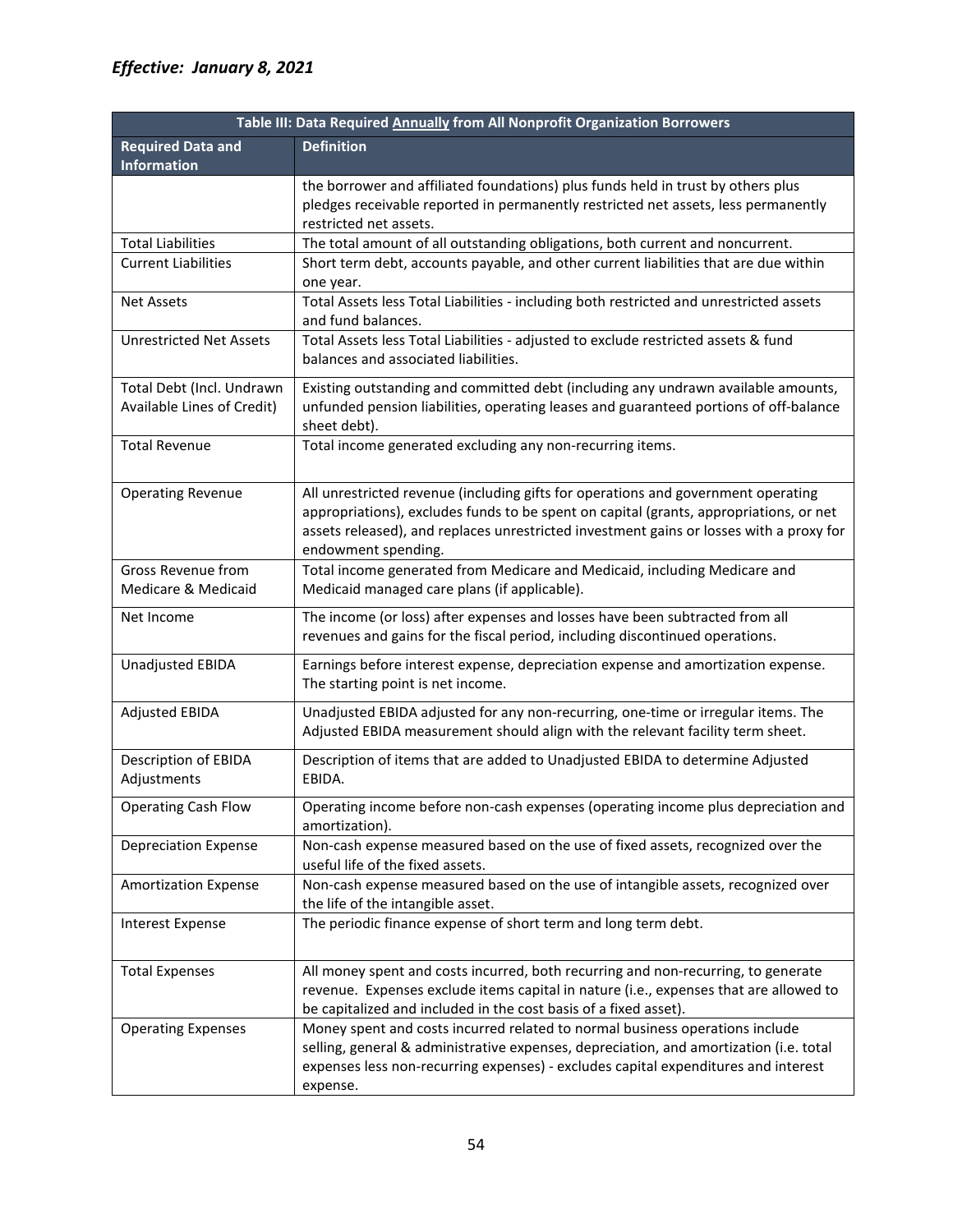| Table III: Data Required Annually from All Nonprofit Organization Borrowers |                                                                                                                                                                         |  |  |  |
|-----------------------------------------------------------------------------|-------------------------------------------------------------------------------------------------------------------------------------------------------------------------|--|--|--|
| <b>Required Data and</b><br><b>Information</b>                              | <b>Definition</b>                                                                                                                                                       |  |  |  |
| Operating Income                                                            | Profit (or loss) realized from continuing operations (i.e. unrestricted revenue less<br>operating expenses).                                                            |  |  |  |
| Capitalized Expenditures                                                    | Non-operating expenditures capitalized to fixed assets.                                                                                                                 |  |  |  |
| <b>Guarantor Net Assets</b>                                                 | Total assets less total liabilities of the guarantor (also referred to as net worth).                                                                                   |  |  |  |
| Sr. Debt Balance                                                            | Debt amount ranking senior to the Main Street loan.                                                                                                                     |  |  |  |
| <b>Additional Pari Passu</b><br>Debt Balance                                | Debt amount ranking pari passu to the Main Street loan.                                                                                                                 |  |  |  |
| Collateral Type (Non-Real                                                   | If the loan is secured by collateral that is not predominantly real estate, including if                                                                                |  |  |  |
| Estate)                                                                     | the collateral provided is different types, report the predominant type of collateral<br>(e.g., inventory, receivables, securities, etc.) by aggregate value.           |  |  |  |
| <b>Collateral Type (Real</b>                                                | If the loan is secured by real estate collateral, indicate the property type (e.g., hotel,                                                                              |  |  |  |
| Estate)                                                                     | multifamily, residential, industrial, etc.). If the loan is secured by multiple real estate<br>property types, report the predominant property type by aggregate value. |  |  |  |
| <b>Collateral Value</b>                                                     | For loans that require ongoing or periodic valuation of the collateral, report the                                                                                      |  |  |  |
| Reporting                                                                   | market value of the collateral as of the reporting date.                                                                                                                |  |  |  |
| <b>Collateral Value Date</b>                                                | Define the as-of date that corresponds with the Collateral Value Reporting field.                                                                                       |  |  |  |
| Covenant Status (Pass /<br>Fail)                                            | Yes/no, indicating if the facility has satisfied covenant tests.                                                                                                        |  |  |  |
| Date of Covenant Default                                                    | If applicable, report the date when borrower defaulted covenants.                                                                                                       |  |  |  |
| Nature of Covenant                                                          | If applicable, describe the covenant default (i.e., missing financial statements, ratio                                                                                 |  |  |  |
| Default                                                                     | trigger).                                                                                                                                                               |  |  |  |
| Date of Covenant Cure                                                       | If applicable, report the date when borrower cured previous defaults.                                                                                                   |  |  |  |

|                                                     | Table IV: Data Required Quarterly from Nonprofit Organization Borrowers by Nonprofit Facility |              |                                                                                                                                                                                                                                                                                                                                                                                     |  |  |
|-----------------------------------------------------|-----------------------------------------------------------------------------------------------|--------------|-------------------------------------------------------------------------------------------------------------------------------------------------------------------------------------------------------------------------------------------------------------------------------------------------------------------------------------------------------------------------------------|--|--|
| <b>Required Data and</b><br><b>Information</b>      | <b>NOELF</b>                                                                                  | <b>NONLF</b> | <b>Definition</b>                                                                                                                                                                                                                                                                                                                                                                   |  |  |
| <b>Total Assets</b>                                 | <b>Yes</b>                                                                                    | No           | The sum of current assets, fixed assets, and other non-current assets<br>(including, but not limited to, intangible assets, deferred items,<br>investments, and advances).                                                                                                                                                                                                          |  |  |
| <b>Current Assets</b>                               | Yes                                                                                           | No           | Cash, accounts receivable, inventory, and other short term assets that<br>are likely to be converted into cash, used, sold, exchanged, or otherwise<br>expensed in the normal course of business within one year.                                                                                                                                                                   |  |  |
| Total Cash &<br>Investments                         | Yes                                                                                           | Yes          | All cash & investments - both restricted and unrestricted.                                                                                                                                                                                                                                                                                                                          |  |  |
| Unrestricted Cash<br>& Investments                  | <b>Yes</b>                                                                                    | <b>Yes</b>   | The portion of cash and investments that are not restricted for any<br>reason including by donor-imposed stipulations. If applicable, this<br>includes Cash and investments (at the borrower and affiliated<br>foundations) plus funds held in trust by others plus pledges receivable<br>reported in permanently restricted net assets, less permanently<br>restricted net assets. |  |  |
| <b>Gross Revenue</b><br>from Medicare &<br>Medicaid | <b>Yes</b>                                                                                    | Yes          | Total income generated from Medicare and Medicaid, including<br>Medicare and Medicaid managed care plans (if applicable).                                                                                                                                                                                                                                                           |  |  |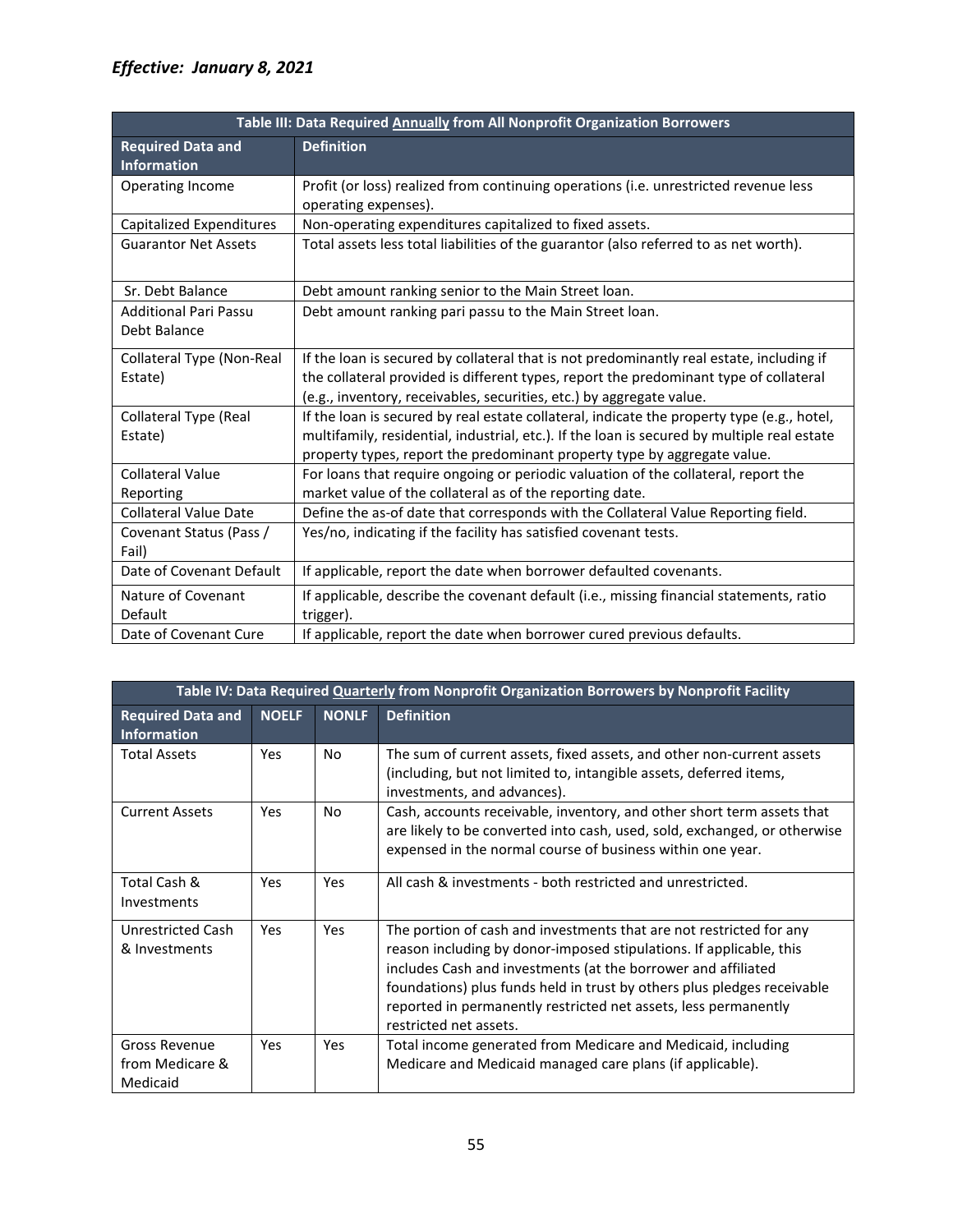| Table IV: Data Required Quarterly from Nonprofit Organization Borrowers by Nonprofit Facility |              |              |                                                                                                                                                                                                                                                                          |  |
|-----------------------------------------------------------------------------------------------|--------------|--------------|--------------------------------------------------------------------------------------------------------------------------------------------------------------------------------------------------------------------------------------------------------------------------|--|
| <b>Required Data and</b>                                                                      | <b>NOELF</b> | <b>NONLF</b> | <b>Definition</b>                                                                                                                                                                                                                                                        |  |
| <b>Information</b>                                                                            |              |              |                                                                                                                                                                                                                                                                          |  |
| <b>Total Liabilities</b>                                                                      | Yes          | No           | The total amount of all outstanding obligations, both current and<br>noncurrent.                                                                                                                                                                                         |  |
| <b>Current Liabilities</b>                                                                    | Yes          | No           | Short term debt, accounts payable, and other current liabilities that are<br>due within one year.                                                                                                                                                                        |  |
| Total Debt (Incl.<br>Undrawn Available<br>Lines of Credit)                                    | Yes          | Yes          | Existing outstanding and committed debt (including any undrawn<br>available amounts, unfunded pension liabilities, operating leases and<br>guaranteed portions of off-balance sheet debt).                                                                               |  |
| <b>Total Revenue</b>                                                                          | Yes          | Yes          | Total income generated excluding any non-recurring items.                                                                                                                                                                                                                |  |
| Net Income                                                                                    | Yes          | No           | The income (or loss) after expenses and losses have been subtracted<br>from all revenues and gains for the fiscal period, including discontinued<br>operations.                                                                                                          |  |
| <b>Unadjusted EBIDA</b>                                                                       | Yes          | No           | Earnings before interest expense, depreciation expense and<br>amortization expense. The starting point is net income.                                                                                                                                                    |  |
| Adjusted EBIDA                                                                                | Yes          | Yes          | Unadjusted EBIDA adjusted for any non-recurring, one-time or irregular<br>items. The Adjusted EBIDA measurement should align with the relevant<br>facility term sheet.                                                                                                   |  |
| Description of<br><b>EBIDA Adjustments</b>                                                    | Yes          | No           | Description of items that are added to Unadjusted EBIDA to determine<br>Adjusted EBIDA.                                                                                                                                                                                  |  |
| <b>Operating Cash</b><br>Flow                                                                 | Yes          | Yes          | Operating income before non-cash expenses (operating income plus<br>depreciation and amortization).                                                                                                                                                                      |  |
| Depreciation<br>Expense                                                                       | Yes          | No           | Non-cash expense measured based on the use of fixed assets,<br>recognized over the useful life of the fixed assets.                                                                                                                                                      |  |
| Amortization<br>Expense                                                                       | Yes          | No           | Non-cash expense measured based on the use of intangible assets,<br>recognized over the life of the intangible asset.                                                                                                                                                    |  |
| <b>Interest Expense</b>                                                                       | Yes          | Yes          | The periodic finance expense of short term and long term debt.                                                                                                                                                                                                           |  |
| Description of<br><b>EBITDA</b><br>Adjustments                                                | Yes          | No           | Description of items that are added to Unadjusted EBITDA to determine<br>Adjusted EBITDA.                                                                                                                                                                                |  |
| <b>Total Expenses</b>                                                                         | Yes          | No           | All money spent and costs incurred, both recurring and non-recurring, to<br>generate revenue. Expenses exclude items capital in nature (i.e.,<br>expenses that are allowed to be capitalized and included in the cost<br>basis of a fixed asset).                        |  |
| Operating<br>Expenses                                                                         | Yes          | Yes          | Money spent and costs incurred related to normal business operations<br>include selling, general & administrative expenses, depreciation, and<br>amortization (i.e. total expenses less non-recurring expenses) - excludes<br>capital expenditures and interest expense. |  |
| Operating Income                                                                              | Yes          | Yes          | Profit (or loss) realized from continuing operations (i.e. unrestricted<br>revenue less operating expenses).                                                                                                                                                             |  |
| Capitalized<br>Expenditures                                                                   | Yes          | Yes          | Non-operating expenditures capitalized to fixed assets.                                                                                                                                                                                                                  |  |
| <b>Guarantor Net</b><br>Assets                                                                | Yes          | No           | Total assets less total liabilities of the guarantor (also referred to as net<br>worth).                                                                                                                                                                                 |  |